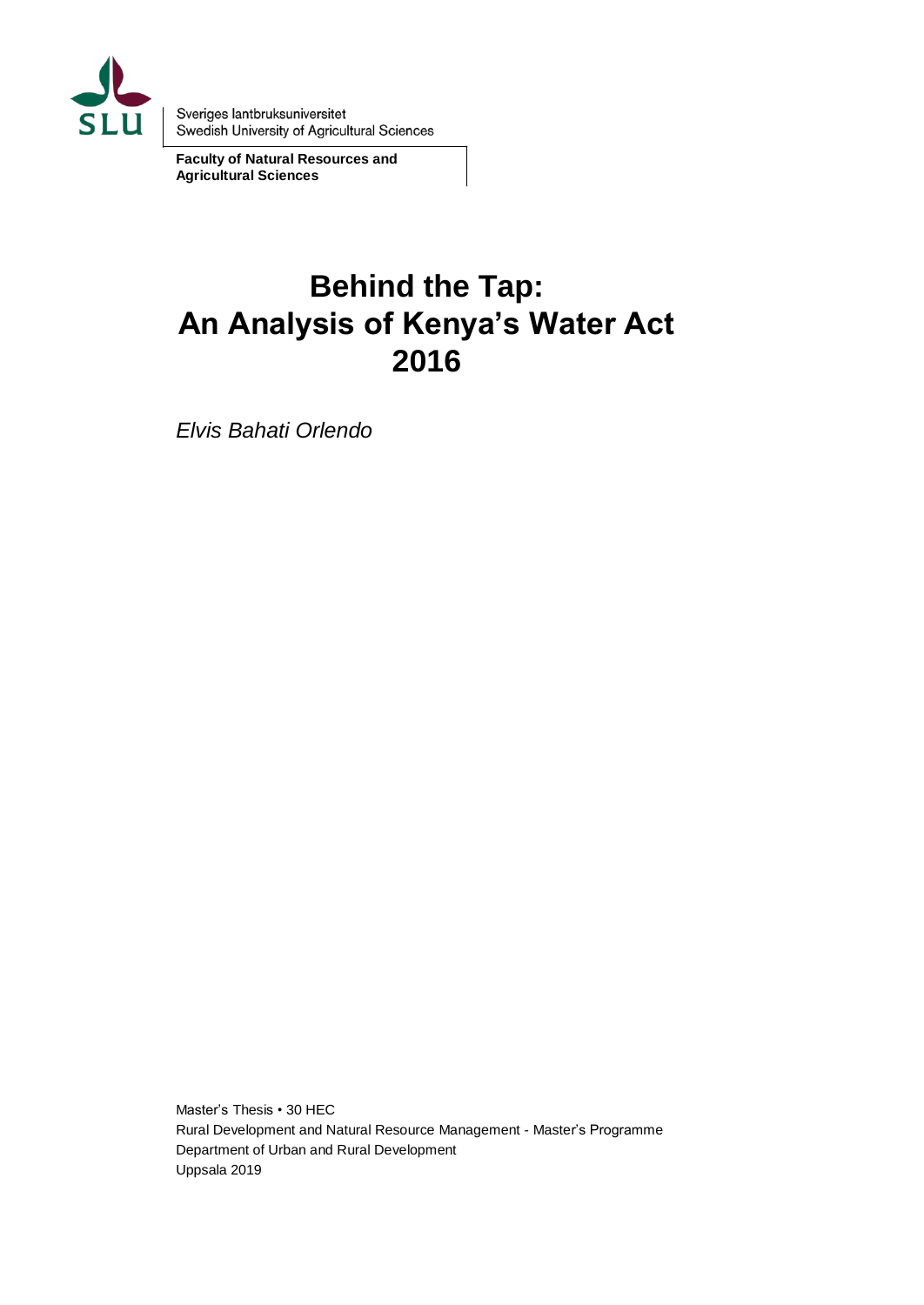### **Behind the Tap: An Analysis of Kenya's Water Act 2016**

### *Elvis Bahati Orlendo*

| Supervisor:                                                                                 | Emil Sandström, Swedish University of Agricultural Sciences,                         |  |  |  |
|---------------------------------------------------------------------------------------------|--------------------------------------------------------------------------------------|--|--|--|
|                                                                                             | Department of Urban and Rural Development                                            |  |  |  |
|                                                                                             |                                                                                      |  |  |  |
| <b>Examiner:</b>                                                                            | Orjan Bartholdson, Swedish University of Agricultural Sciences,                      |  |  |  |
|                                                                                             | Department of Urban and Rural Development                                            |  |  |  |
| Credits: 30 HEC                                                                             |                                                                                      |  |  |  |
| Level: Second cycle, A2E                                                                    |                                                                                      |  |  |  |
| Course title: Master's thesis in Rural Development and Natural Resource Management          |                                                                                      |  |  |  |
| Course code: EX0777                                                                         |                                                                                      |  |  |  |
| <b>Course coordinating department:</b> Department of Urban and Rural Development            |                                                                                      |  |  |  |
| Programme/Education: Rural Development and Natural Resource Management - Master's Programme |                                                                                      |  |  |  |
| Place of publication: Uppsala                                                               |                                                                                      |  |  |  |
| Year of publication: 2019                                                                   |                                                                                      |  |  |  |
|                                                                                             | <b>Copyright:</b> all featured images are used with permission from copyright owner. |  |  |  |
| <b>Online publication:</b> https://stud.epsilon.slu.se                                      |                                                                                      |  |  |  |
|                                                                                             |                                                                                      |  |  |  |

**Keywords:** Water Act 2016, WPR Approach, Problematisations, Governmentality, and Discourse

**Sveriges lantbruksuniversitet Swedish University of Agricultural Sciences**

Faculty of Natural Resources and Agricultural Sciences Department of Urban and Rural Development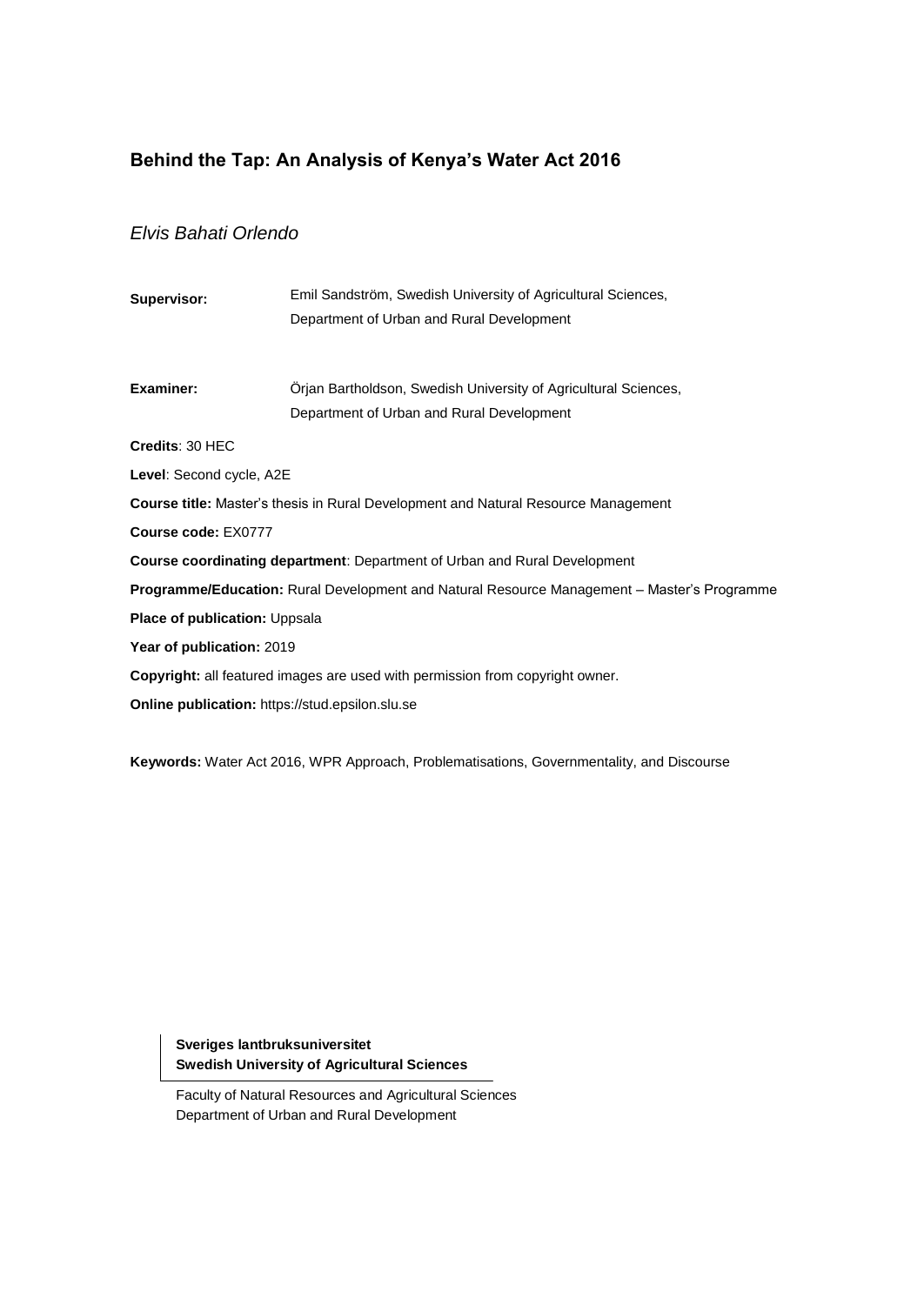#### **Abstract**

The overall aim of this thesis is to analyze Kenya's 2016 Water Act and to describe the tensions and conflicts that have emerged from the launch and implementation of the Water Act 2016. More specifically the thesis highlights what the Act represents and defines as the major problem(s) with regards to how Kenya's water resources, supply and services should be managed, developed and regulated. This thesis discusses the tensions and conflicts the Act has spurred in the administration of Kenya's water sector. In order to address what the Act represents as the primary problem(s) as to how Kenya's water resources, supply and services should be managed, developed and regulated, the thesis draw on Bacchi's (2009) *What's the Problem Represented to Be?* (WPR) approach. In order to address what tensions and conflicts the Act have generated in Kenya's water sector, this thesis will draw on the concept of discourse. Drawing on the evidence from the Act and debates surrounding it, this thesis reveals that the Act is about reorganising the whole water sector into a devolved structure to fit Kenya's new constitution from 2010. The Act describes the transfer of the state organs and their functions and services from the national government to the local governments. The focus on the transfer of state organs to governments has strong implications for the design of the water sector, policy dialogue and efforts to achieve water scarcity in Kenya.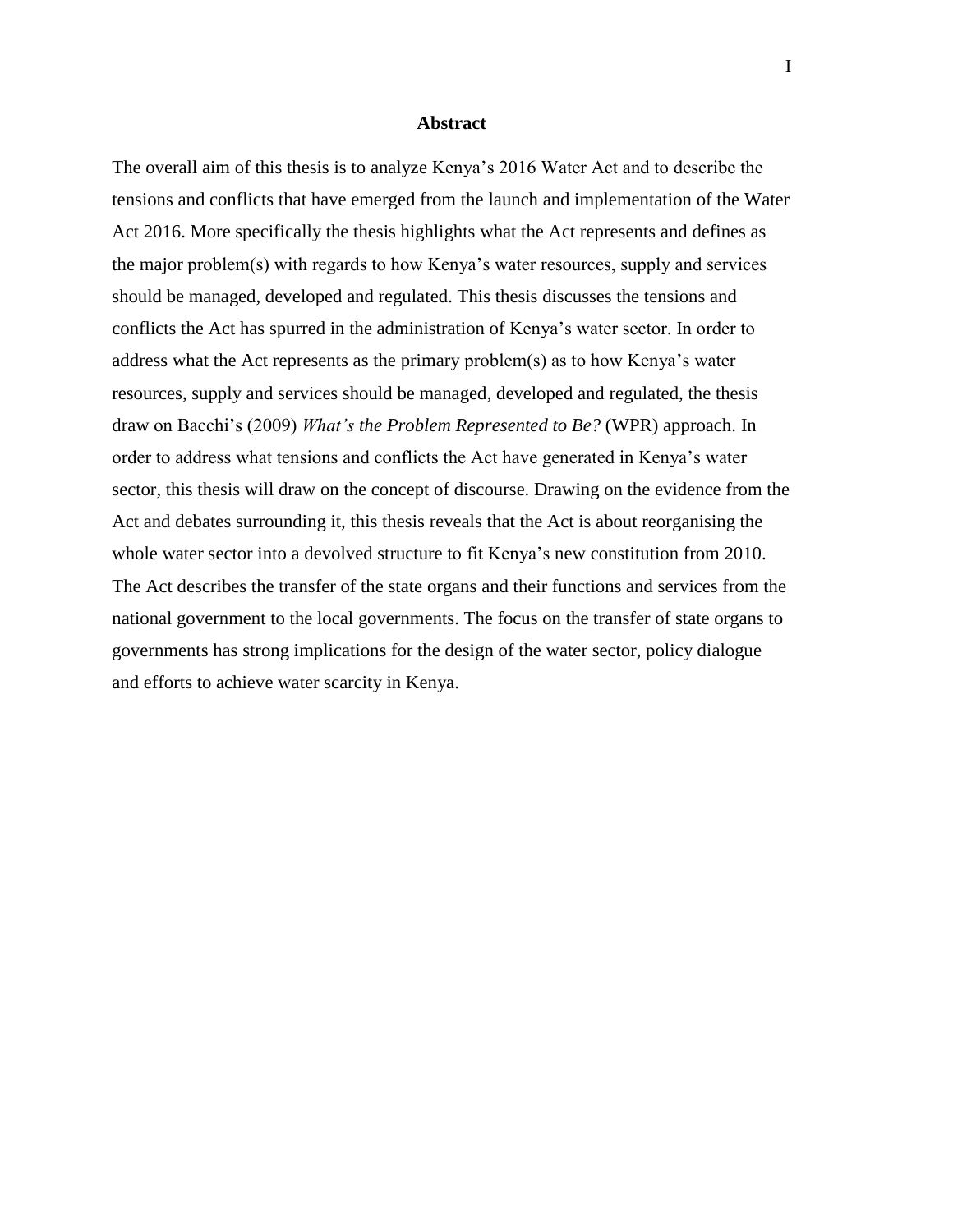#### **Acknowledgements**

At one point, writing this thesis was like a "journey in circles" with no beginning and end. Therefore it was a great relief to finally feel hope and see the light at the end of the tunnel. More people than I can possibly thank have helped me in my research. However, there is a group that deserves a special mention because of the roles they played during my Master's studies and more specifically my research.

I would first thank the Swedish Government through the Swedish Institute (SI) for offering me a scholarship for my Master's studies in Rural Development and Natural Resources Management at the Swedish University of Agricultural Sciences. Without SI's support, I could not have managed to support myself in Sweden.

I would also like to express my gratitude to my supervisor Emil Sandström for his invaluable support in developing this thesis. He suggested the WPR approach, guided me at the start of the research, and read one draft after another from the start when the paper was messy and undeveloped, all the way to this thesis. Without Emil's support and valuable feedback, there would be nothing to thank anyone for. Heartfelt gratitude also goes to Dr Ingrid Leemans for her good intentions for me to finish this long journey of research and her invaluable support in developing this thesis.

I would also like to thank Linley Chiwona for all the support she directed to me personally during the first year when I arrived in a new country. She was always there for me whenever I needed her. I am lucky to have such a person in my life.

My thanks are directed to Dr Nighisty Ghezae for her good intentions for me to finish this research, and her invaluable support in developing this thesis and for giving me an opportunity for an internship at the International Foundation for Science (IFS) after the first year of my Master's studies. Dr Nighisty has been there since the start and gave feedback on several drafts of my paper.

My thanks also go to the staff at IFS. It was joy to work with them every day since I started there. They constantly supported me whenever I knocked on their doors.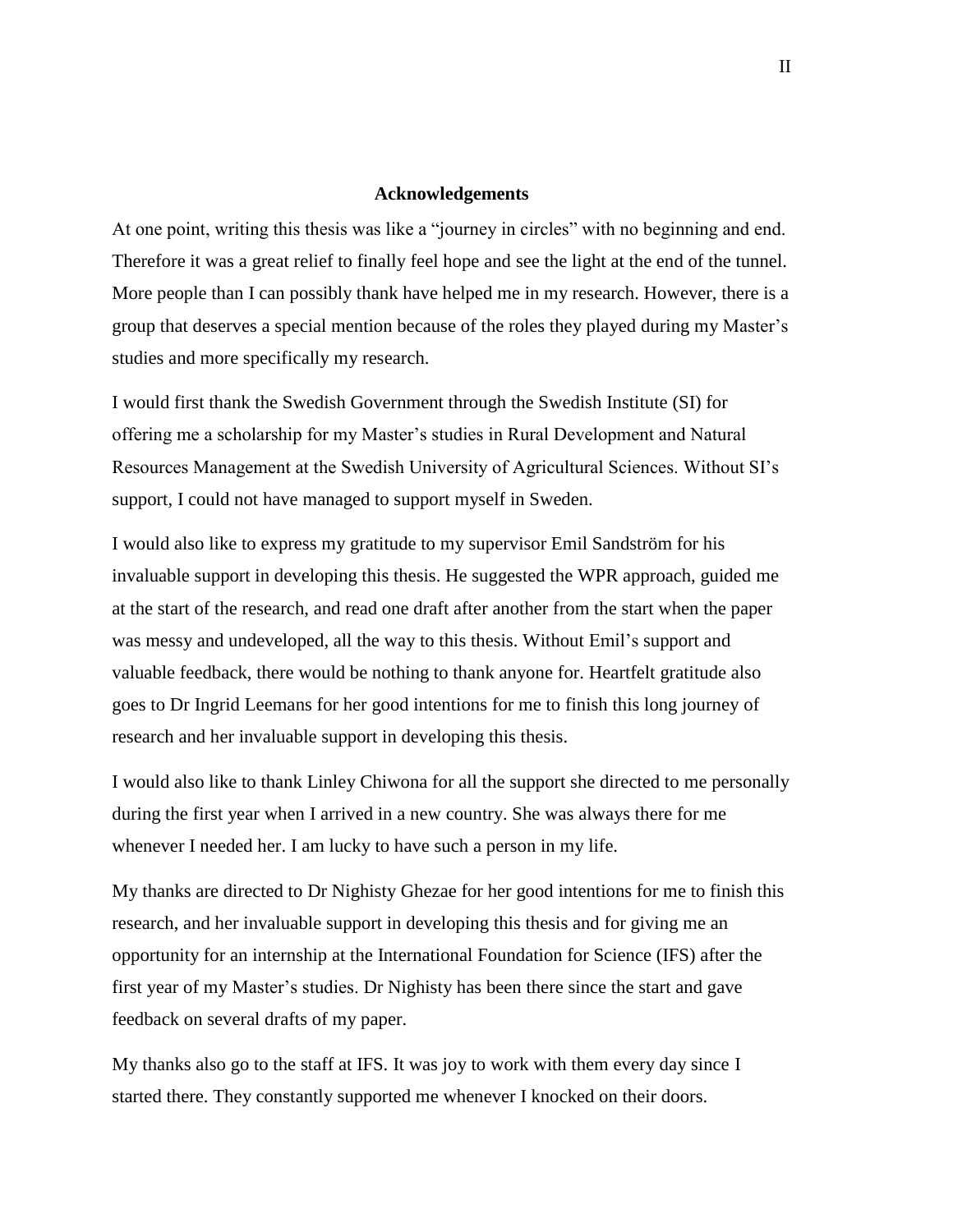I would also like to thank my comrades in class who were there when we started our Master's project. I feel proud to be one of you because you have always been ready to listen despite the challenges.

My thanks also go to my elder sister Cameline Nafula Orlendo for her endless support for my studies, life and future thinking. My last thanks go to my mother Mrs Gladys Anyango and my father Mr Thomas Orlendo. They have been there before I can even remember and even if I try to formulate great words in this writing, nothing will come close to describing how happy and lucky I feel for being their son. I would also like to thank my younger sister Hazel Orlendo and my extended family for being there for me whenever I needed you. A BIG THANK YOU TO ALL.

Uppsala, July 2019

Elvis Bahati Orlendo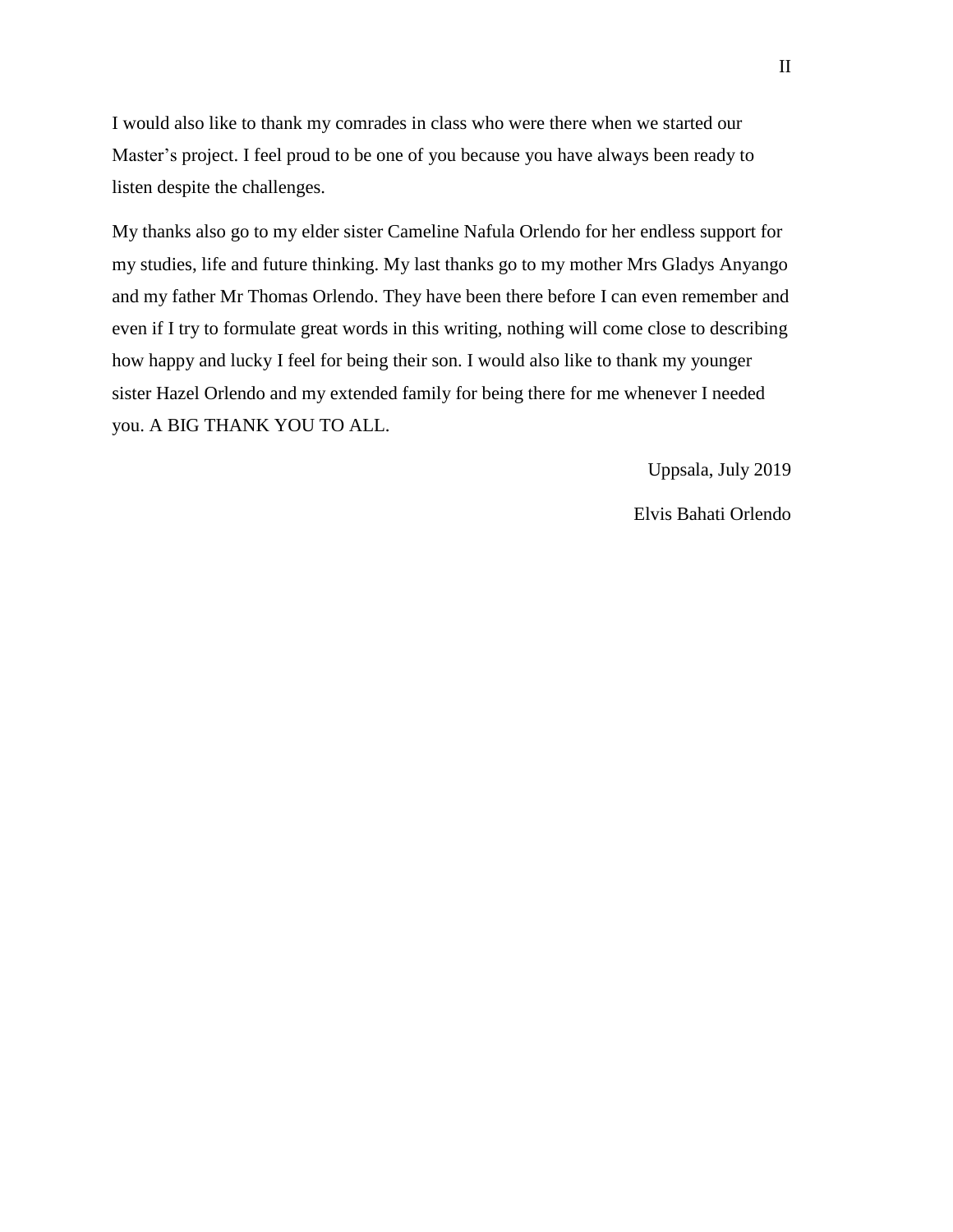TABLE OF CONTENTS

|                         | Abstract                                                                        | $\mathbf I$  |  |
|-------------------------|---------------------------------------------------------------------------------|--------------|--|
|                         | Acknowledgements                                                                | $\mathbf{I}$ |  |
|                         | List of Figures<br>IV                                                           |              |  |
|                         | V<br>Acronyms                                                                   |              |  |
|                         |                                                                                 |              |  |
| 1                       |                                                                                 |              |  |
| $\boldsymbol{2}$        |                                                                                 |              |  |
|                         | 2.1                                                                             |              |  |
| 3                       |                                                                                 |              |  |
| $\overline{\mathbf{4}}$ |                                                                                 |              |  |
|                         | 4.1.1                                                                           |              |  |
|                         | 4.2                                                                             |              |  |
| 5                       |                                                                                 |              |  |
|                         | 5.1.1                                                                           |              |  |
|                         | What assumptions underlie the specific problem addressed in the Act?19<br>5.1.2 |              |  |
|                         | How has the representation of the problem identified come about?23<br>5.1.3     |              |  |
|                         | 5.2                                                                             |              |  |
|                         | 5.2.1                                                                           |              |  |
| 6                       |                                                                                 |              |  |
|                         |                                                                                 | 35           |  |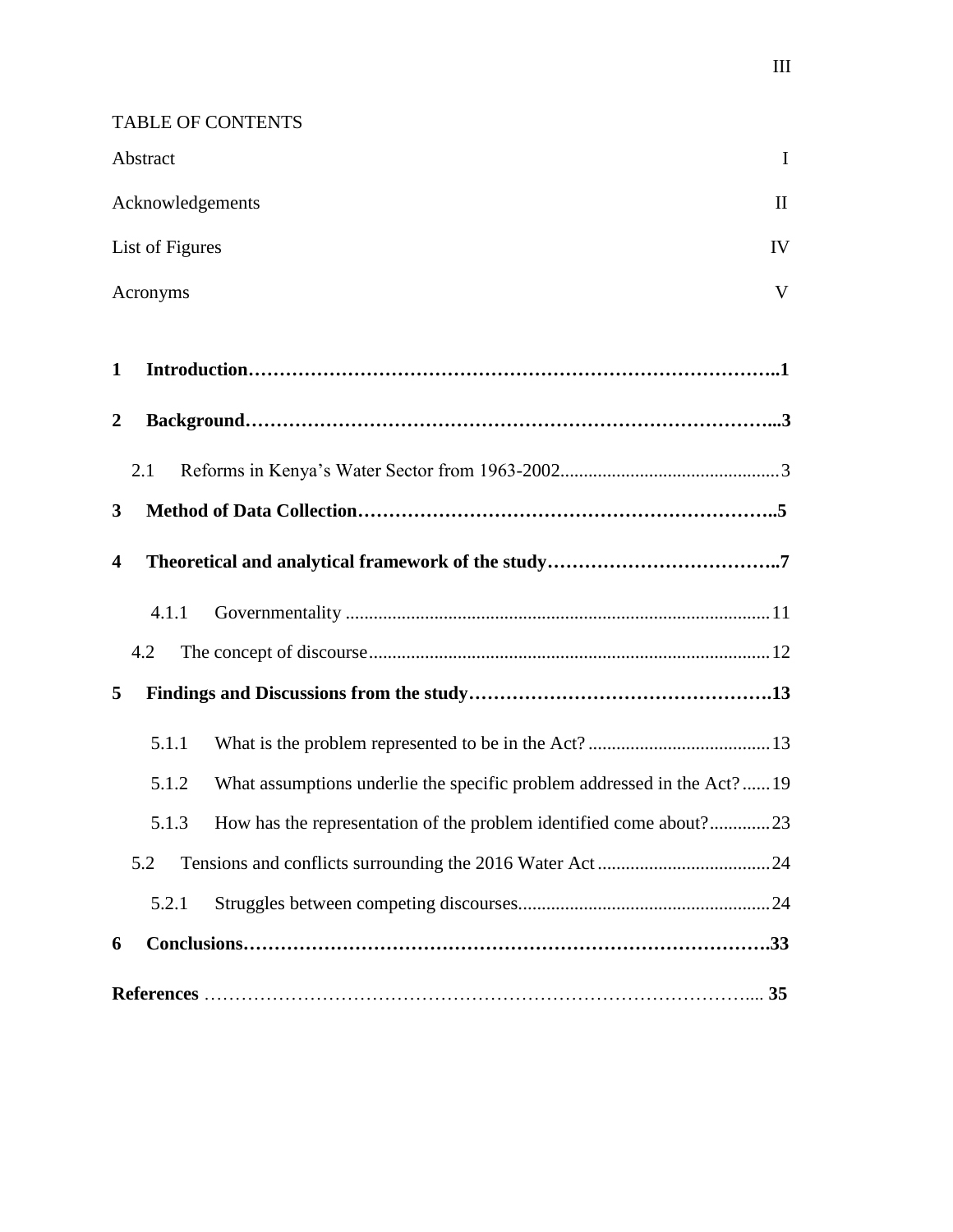# **List of Figures**

| Figure 2.1 Legal and institutional set-up of the 2002 water sector reforms in Kenya |  |
|-------------------------------------------------------------------------------------|--|
|                                                                                     |  |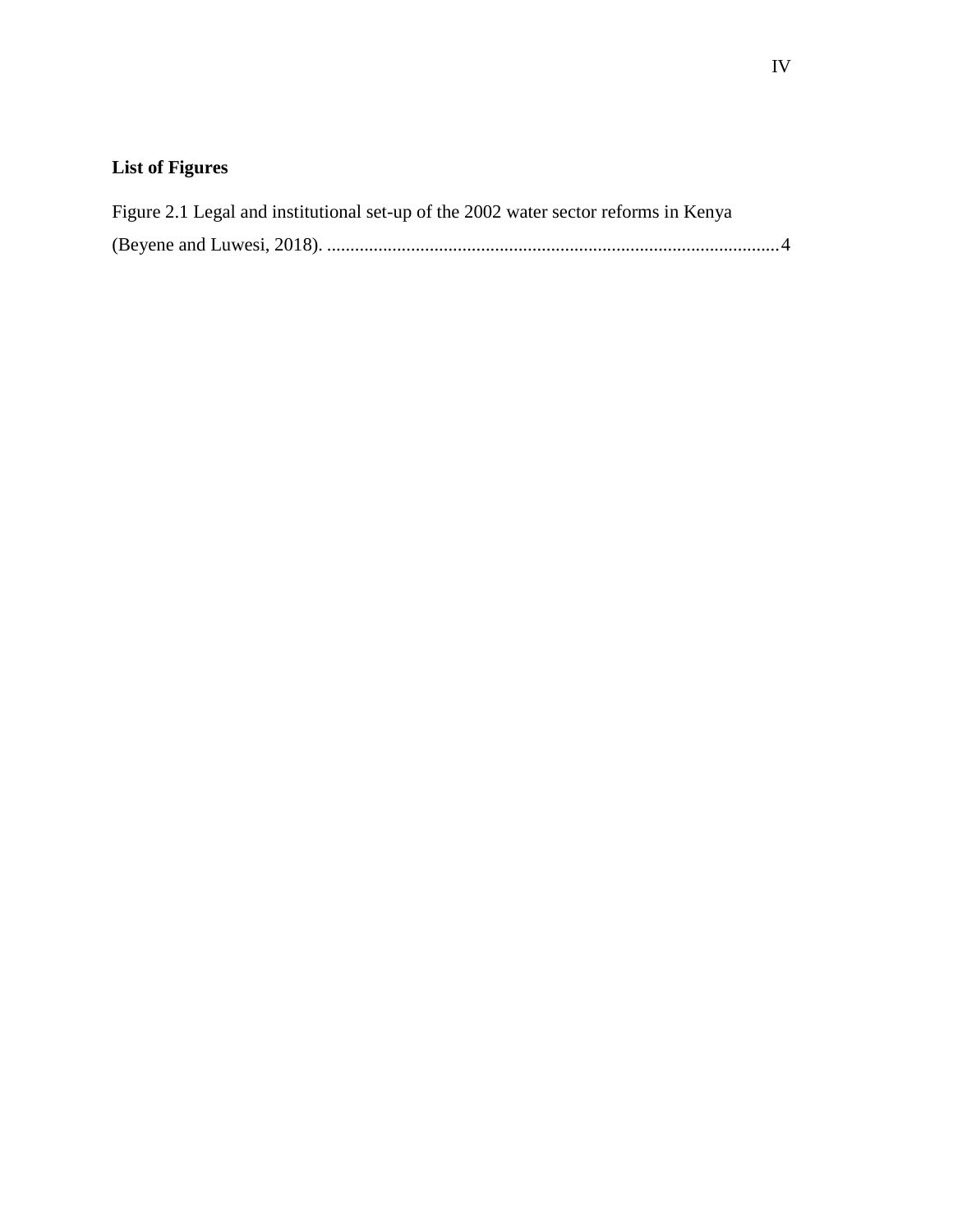#### **Acronyms**

- COFEK Consumers Federation of Kenya
- CoG Council of Governors
- MWI Ministry of Water and Irrigation
- NPWRMD National Policy on Water Resources Management and Development
- NWHSA National Water Harvesting and Storage Authority
- NWMP National Water Master Plan
- WASREB Water Services Regulatory Board
- WPR What's the Problem Represented to Be?
- WWDA Water Works Development Agency
- 2030 WRG 2030 Water Resources Group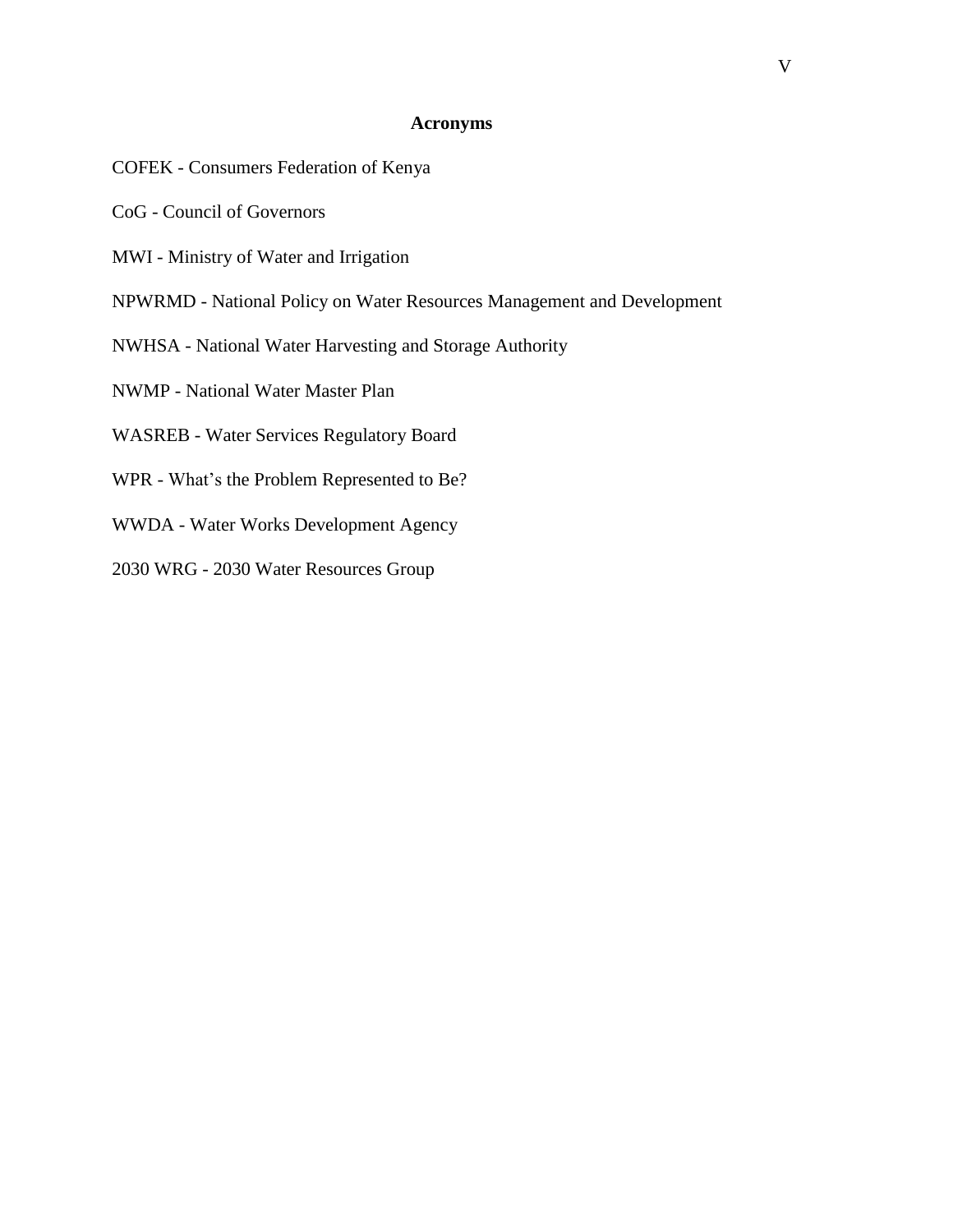#### **1 Introduction**

Achieving water security and sustainable use of our water resources are critical challenges of the 21st Century. According to Water Aid's (2018) annual report, about 60% of the world's population live in areas of water stress and one out of nine people worldwide do not have access to clean water close to home. The report ranks Kenya among the ten countries with the lowest access to water close to home in relation to population. Close to half of Kenya's population of 46 million is estimated to live under such circumstances.

Kenya is also one of the countries categorised by the United Nations as a chronically waterscarce country, with an estimated freshwater supply of only 647 cubic meters per capita as compared to the universal minimum of 1,000 cubic meters per capita (UNDP, 2012 p. 23). Moreover, the country's water resource base is estimated to decrease by the year 2025 as the population is expected to increase, thus affecting the water supply capacity (Krhoda, 2006; UNEP, 2008 see Ogendi, Ong 'oa and Ong ', 2009 p. 183; Otieno, 2016).

Sound operational policies, legislation, laws and strategy papers that guide the governance of water resources are central for achieving provision of safe water and sanitation. Similar to other African countries, the Kenyan government undertook a series of water sector reforms including the 1974 National Water Master Plan to ensure the provision of potable water to all households by the year 2000. In 1999, the Water Master Plan was replaced by a National Policy on Water Resources Management and Development. The National Policy from 1999 aimed at improving Kenya's water supply by handing over water service delivery systems from the government to local and private actors (Ogendi, Ong 'oa and Ong ', 2009).

In 2002 the Kenyan Government launched a new Water Act in which local authorities were required to form autonomous water and sewerage companies with independent Water Boards of Directors to provide water supply services. The local authorities were required to reinvest financial returns acquired from water supply services into service delivery (Ogendi, Ong 'oa and Ong ', 2009). Another important feature of the 2002 Act was the encouragement of a "bottom-up approach" that emphasised the role and active participation of local communities in the decisionmaking process and implementation of local water projects (ibid).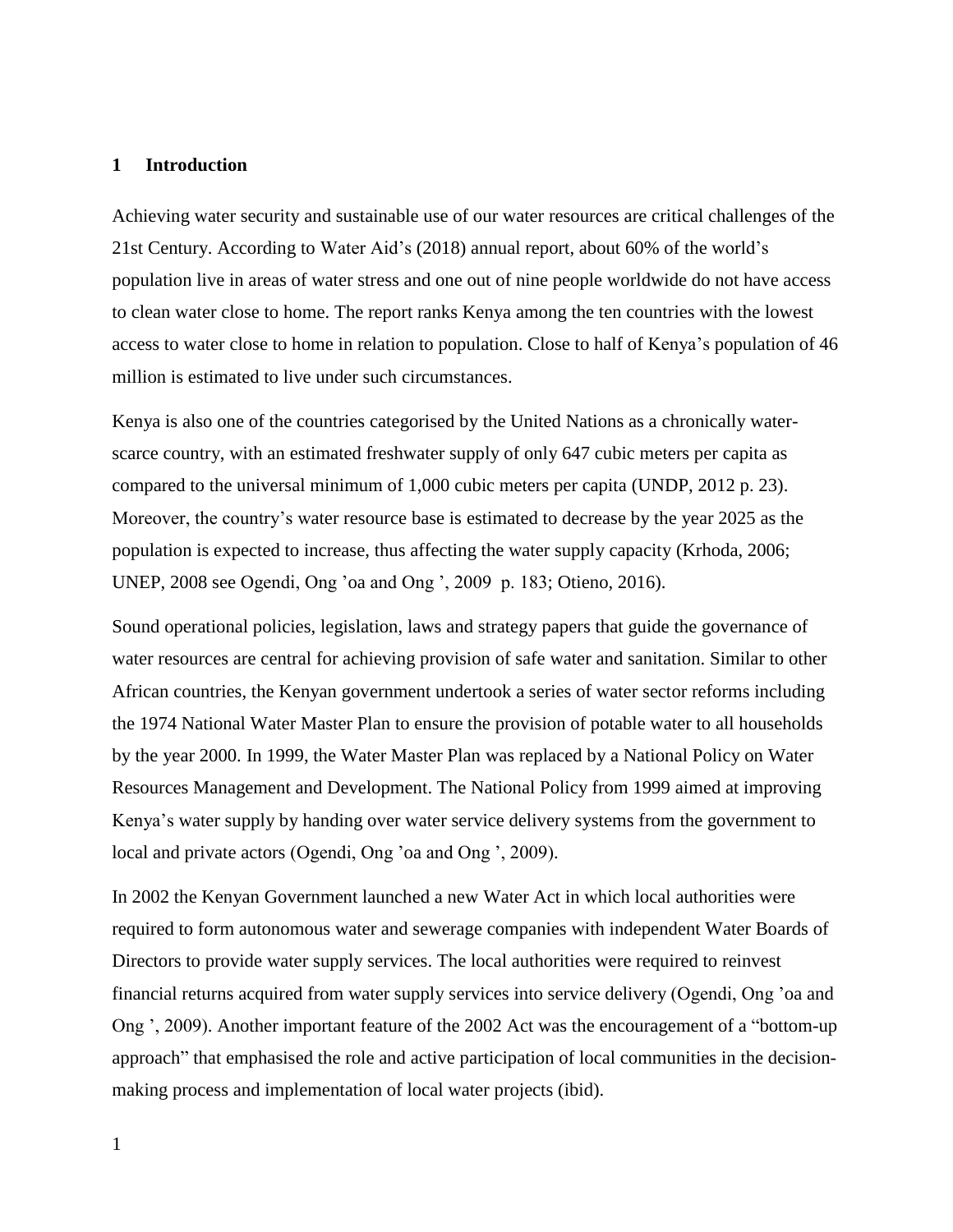When Kenya changed its Constitution in 2010, there was a need to update and change the 2002 Water Act. The Constitution of 2010 changed Kenya's political governance into two tiers comprising of one central national government and 47 decentralised county governments (ibid). The year 2016 marked the time when the constitutional arrangements of the political governance were to take full effect (ibid).

In October 2016, a new Water Act 2016 was gazetted (Government of Kenya, 2016).<sup>1</sup> The Act states that its fundamental purpose is "to provide for the regulation, management and development of water resources, water supply and sewerage services, and related purposes" (Kenya Water Act, 2016). The Act recognizes that the responsibility for the provision of waterrelated functions is a shared obligation between the national government and decentralized county governments and gives priority to the use of water for home consumption over irrigation and other purposes (ibid). Its launch has spurred a number of tensions and controversies within Kenya's administration of justice. The Council of Governors  $(CoG)^2$ , have moved to court with a desire to stop the implementation of the new Act, arguing that it is "unconstitutional", as it omits county (local) governments from decision making and creates a centralised framework for provision and regulation of water services (ConstructionReviewOnline, 2016).

The overall aim of this thesis is to analyze Kenya's 2016 Water Act and to describe the tensions and conflicts that have emerged from the launch and implementation of the 2016 Water Act. More specifically the thesis explores the following research questions:

- a) What does the Act represent and define as the major problem with regards to how Kenya's water resources, supply and services should be managed, developed and regulated?
- b) What tensions and conflicts have the Act generated in Kenya's water sector?

<sup>&</sup>lt;sup>2</sup> Council of Governors (CoG) is a group that represents heads of the county (local) governments in Kenya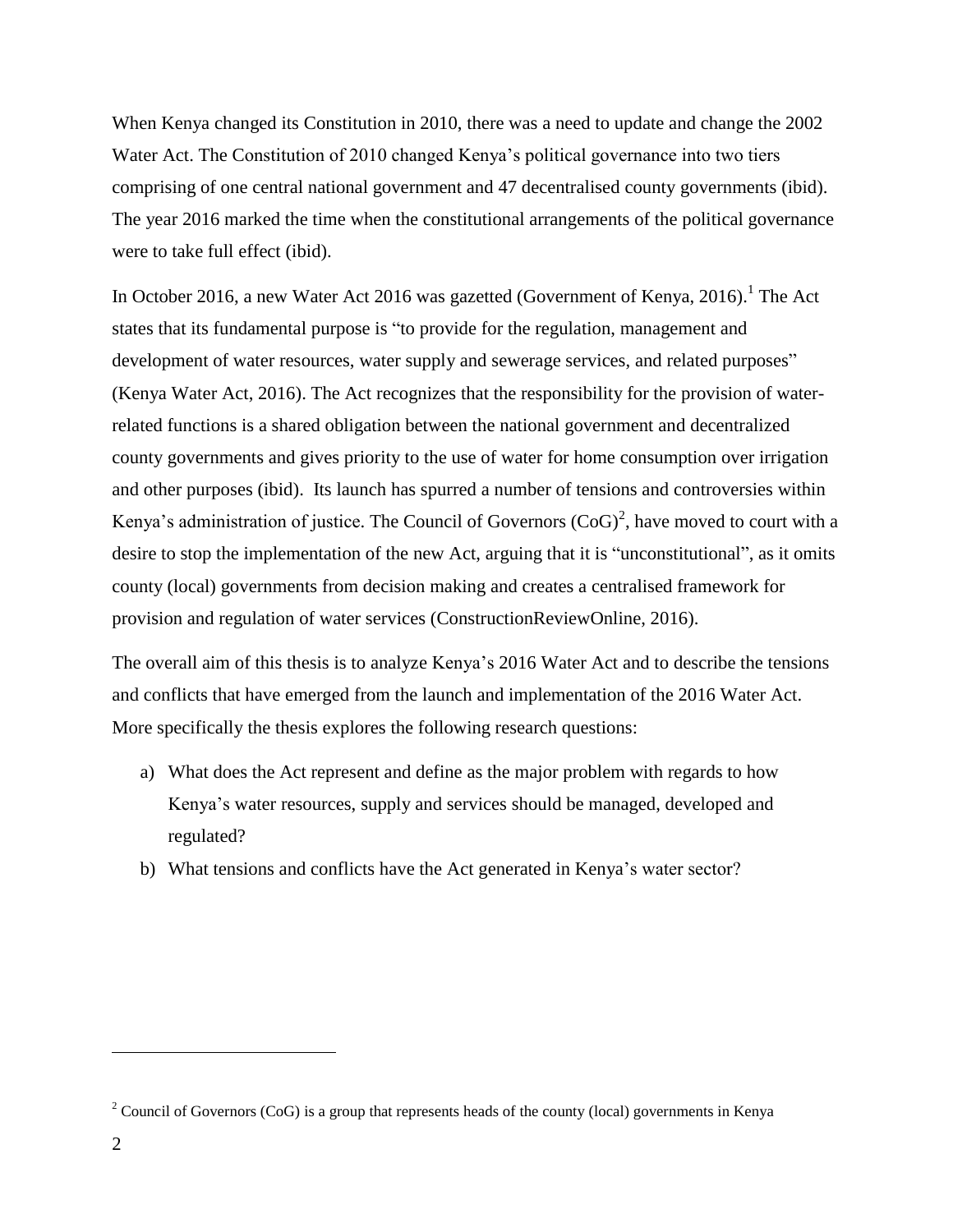#### **2 Background**

#### **2.1** *Reforms in Kenya's Water Sector from 1963-2002*

To explore what the 2016 Water Act represents as the major problem as well as the tensions and conflicts that have emerged from the launch and implementation of the new Water Act, one has to understand the historical background of water laws in Kenya and the underpinning arguments behind them. When Kenya became independent in 1963, its water sector policy was focused on channelling water resources to communities which had not received support during British rule. This was done in the spirit of *Harambee* (i.e., pooling resources together for the country's social and economic development) (Ogendi, Ong 'oa and Ong ', 2009). Despite the good intention of the Government, this effort was not enough due to limited financial resources and lack of a skilled workforce in local communities (ibid).

The current institutional framework for water management can be traced back to 1974 when the Government rolled out the National Water Master Plan (NWMP) to ensure the provision of potable water to all households by 2000 (ibid). However, due to a number of factors such as budgetary constraints, rapid population growth and haphazard human settlements in the 1980s, demand for water outstripped supply (ibid). In order to meet the increased water demand, the Government started to hand over the water supply systems to local actors and the private sector. After consultations between the Government and other water sector stakeholders on how to transfer the water supply, a decision was reached to revise the NWMP. The consultations gave birth to the National Policy on Water Resources Management and Development (NPWRMD), which came into effect in 1999.

In 2002 a new Water Act was launched with the aim of making it easier to invest in water-related infrastructure (Beyene and Luwesi, 2018). In the 2002 Act, the Ministry of Water and Irrigation (MWI) had the legal obligation of running Kenya's water sector. Among the key responsibilities that fell under the Ministry's mandate were sector coordination, monitoring and control, and policy formulation, amongst others. The responsibilities the Ministry was mandated to undertake fell under two umbrellas, one being water resources management and development and the other water services provision. According to Beyene and Luwesi (2018), the desired outcome from the separation of policy and regulation from service provision and water resources management was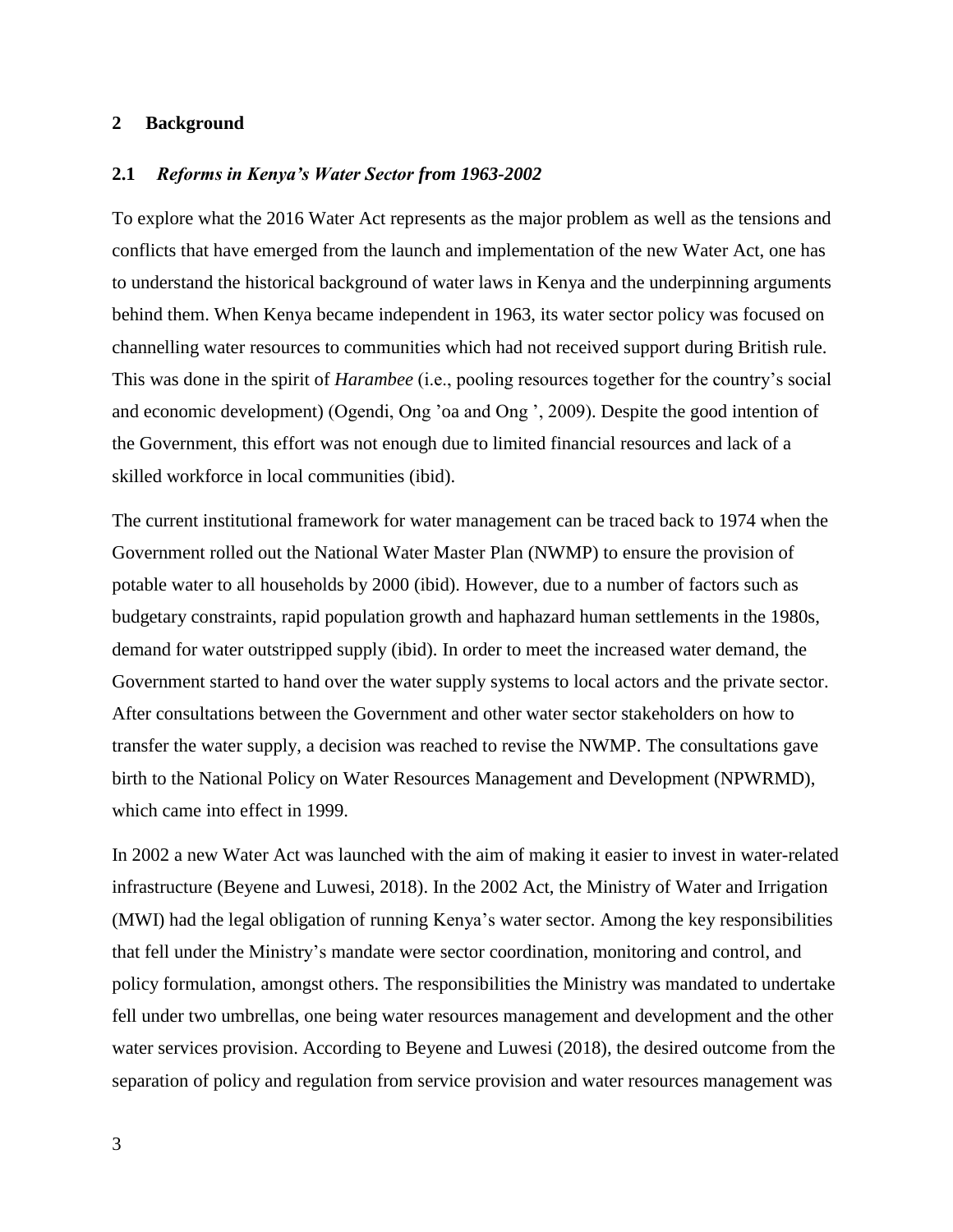to improve the mechanisms of accountability and transparency in the water and sanitation services and resources management subsectors. The 2002 Act also aimed to commercialize the Water and Sanitation Services (WSS) and to encourage the participation of different stakeholders in the management and decision-making processes in the water sector.

In Section 3, the 2002 Act states that all the water resources are vested to the state, subject to any rights of the user granted by or under the Act. The 2002 Act introduced new institutions within the WSS, including the Water Services Regulatory Board (WASREB or WSRB), mandated to set standards, monitor and enforce water services standards for the subsector; the Water Appeal Board (WAB), designated to solve disputes concerning water resources or water services. Thus the 2002 Act as a consequence of this established Eight water services boards<sup>3</sup> (WSBs responsible for the efficient and economical provision of water services, the Water Services Trust Fund (WSTF - formed to finance pro-poor investments; and water services providers (WSPs - licensed as agents for the provision of water and sewerage services. Figure 2.1 shows the institutional structure of the water sector under the Water Act from 2002.



Figure 2.1 Legal and institutional set-up of the 2002 water sector reforms in Kenya (Beyene and Luwesi, 2018). Copyright by the Nordic Africa Institute (2018)

 $3$  The political governance in the former constitution of Kenya consisted of one central national government and eight regional governments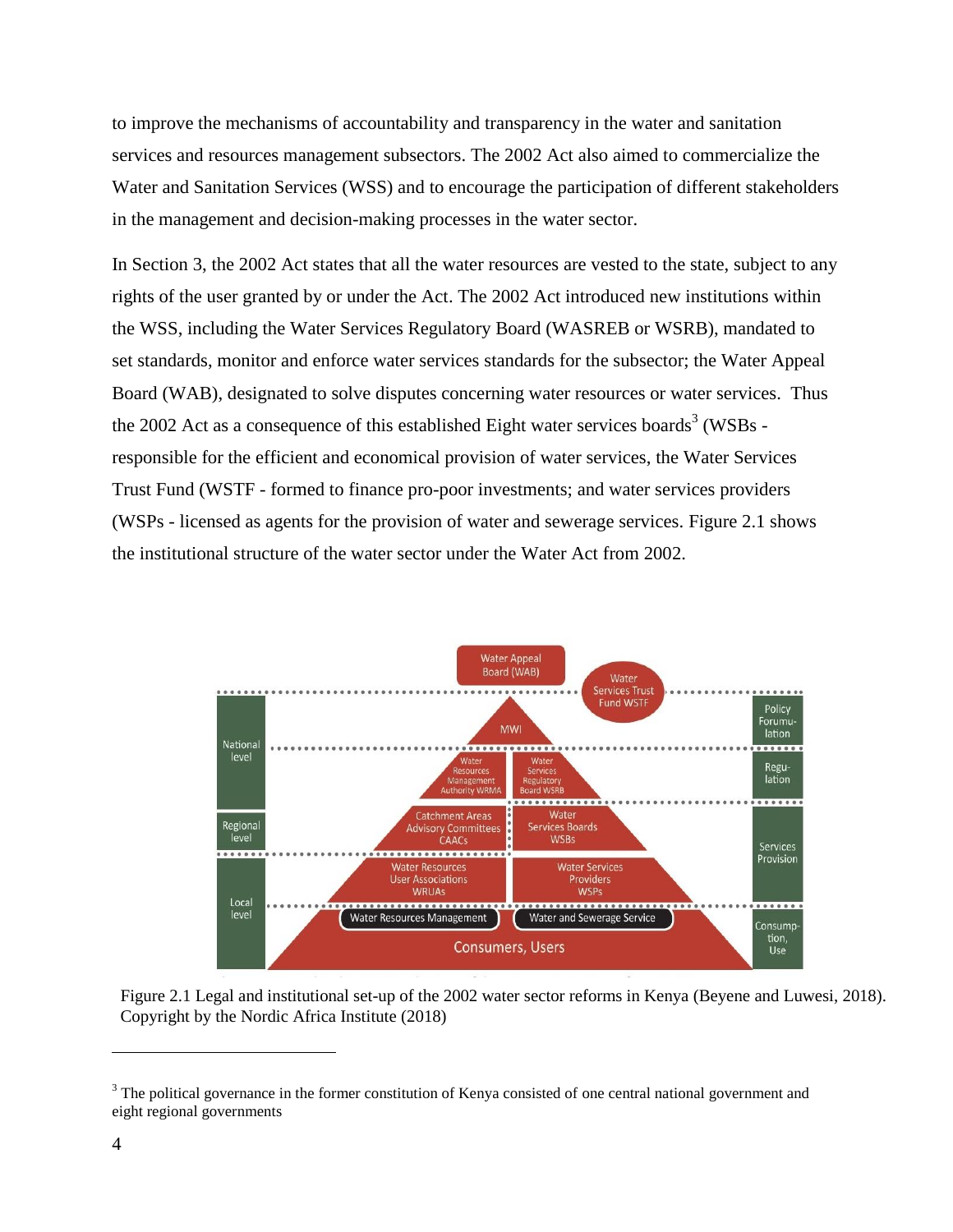When Kenya changed its Constitution in 2010, the Government saw a need to update and change the 2002 Water Act (ibid). In April 2014, the 2014 Water Bill<sup>4</sup> was introduced in the National Assembly, giving leeway for involved stakeholders to submit their memoranda, which highlighted differences in perspectives on what the Bill should contain (Construction Review Online, 2016).

July 2014 marked the end of consultative meetings between the Nairobi City Council Assembly Water and Sanitation Sectoral Committee and several civil society organisations such as Hakijamii (Economic and Social Rights Centre) during which a joint memorandum was signed, paving the way for the 2014 Water Bill to replace the 2002 Water Act (StandardDigital, 2014). In April 2016, Parliament enacted the Bill which was approved in September 2016 by President Uhuru Kenyatta (Construction Review Online, 2016). The 2014 Water Bill was gazetted as a law (2016 Water Act) in October 2016.

#### **3 Method of Data Collection**

In addition to analysing the Water Act, I have explored a summary report from the 2030 Water Resources Group<sup>5</sup> titled *Understanding the Water Act 2016*. It was selected because of its contribution to the improvement of the understanding of the problematization(s) of Kenya's 2016 Water Act. To support the evidence found in the Water Act and the summary report, I have also examined the Civil Society Organisation Annual Water and Sanitation Performance Report of the Financial Year 2015/2016 released in February 2017.

In order to explore the tensions and conflicts that have emerged from the launch and implementation of the Water Act 2016, I have selected a website article from the Consumers Federation of Kenya (COFEK)<sup>6</sup> entitled *Why the water Bill 2014 is generating boiling point temperatures as stakeholders jostle to either retain or drop the watered down final draft*. The article discusses the perspectives of a group who claim to represent consumers' interests in

 $4$  A bill refers to a written document containing a proposal for a new law.

<sup>&</sup>lt;sup>5</sup> 2030 WRG is a public-private-civil society collaboration hosted by the World Bank since 2012.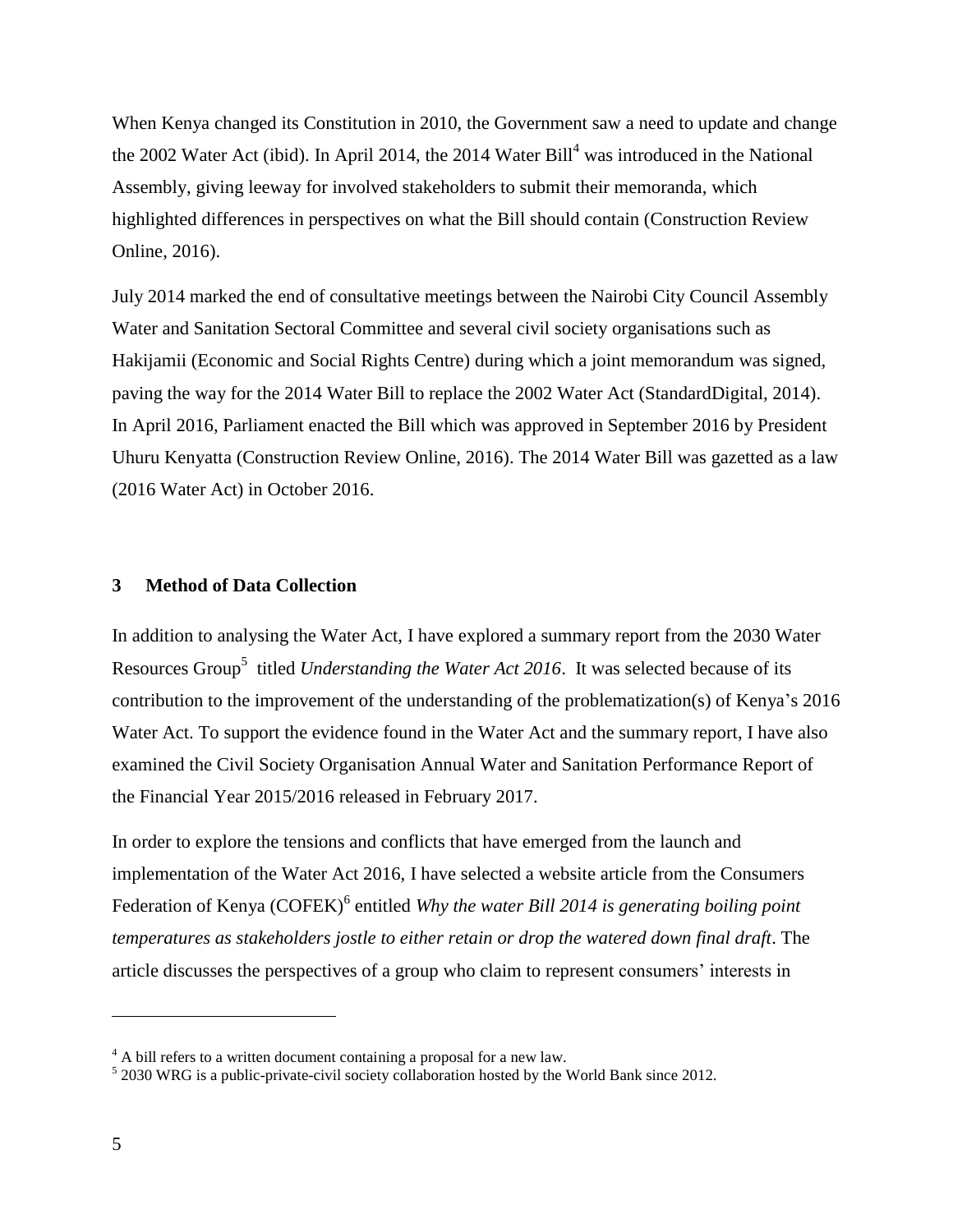Kenya. I chose the article from COFEK due to its potential to establish a rich picture of contentious issues emerging from the launch of the Water Act of 2016.

In addition I have also examined an article from the Water Integrity Network<sup>7</sup> titled, "*New Law is Changing Power Dynamics and Governance Hot Spots in the Kenyan Water Sector"* (Water Integrity Network, 2017). The article contributes contextual understandings of how the relationships amongst actors were a few months after the Act was launched. The article was written by the network as part of the proceedings of Kenya's water sector annual conference in November 2016.

In order to situate the Act in broader debates, I have also analysed Kenyan media articles, e.g., *Proposed water law to give residents relief* (StandardDigital, 2014), *Governors challenge implementation of Water Act in Kenya* (Construction Review Online, 2016)*, CoG says water bill ignored their views* (The Star, 2015), and *Citizen sues to stop implementation of new Water Act* (TheStar, 2017).

The media articles were an important source of information as they provided an overview of different positions taken by stakeholders about the new Water Act and the tensions and conflicting discourses surrounding it. I have purposefully selected media articles that highlight the tensions and conflicts surrounding the new 2016 Water Act, based on the expectation of their contribution to the improved understanding of the problematization(s) of the Kenyan 2016 Water Act.

In addition to analysing the Act, the 2030 Water Resources Group summary report, the CSO annual report, the website articles by COFEK and Water Integrity Network and variuous media articles, I have collected secondary data from different sources such as literature on opportunities and challenges for devolving Kenya's water sector. This has made it possible to create a rich picture and to triangulate various sources of information. Collection of secondary data from different sources has also helped me to explore cases of contradictions in the different sources.

I have made comparisons between statements from the Act, the summary report from the 2030 Water Resources Group, the Constitution of Kenya and media debates surrounding the new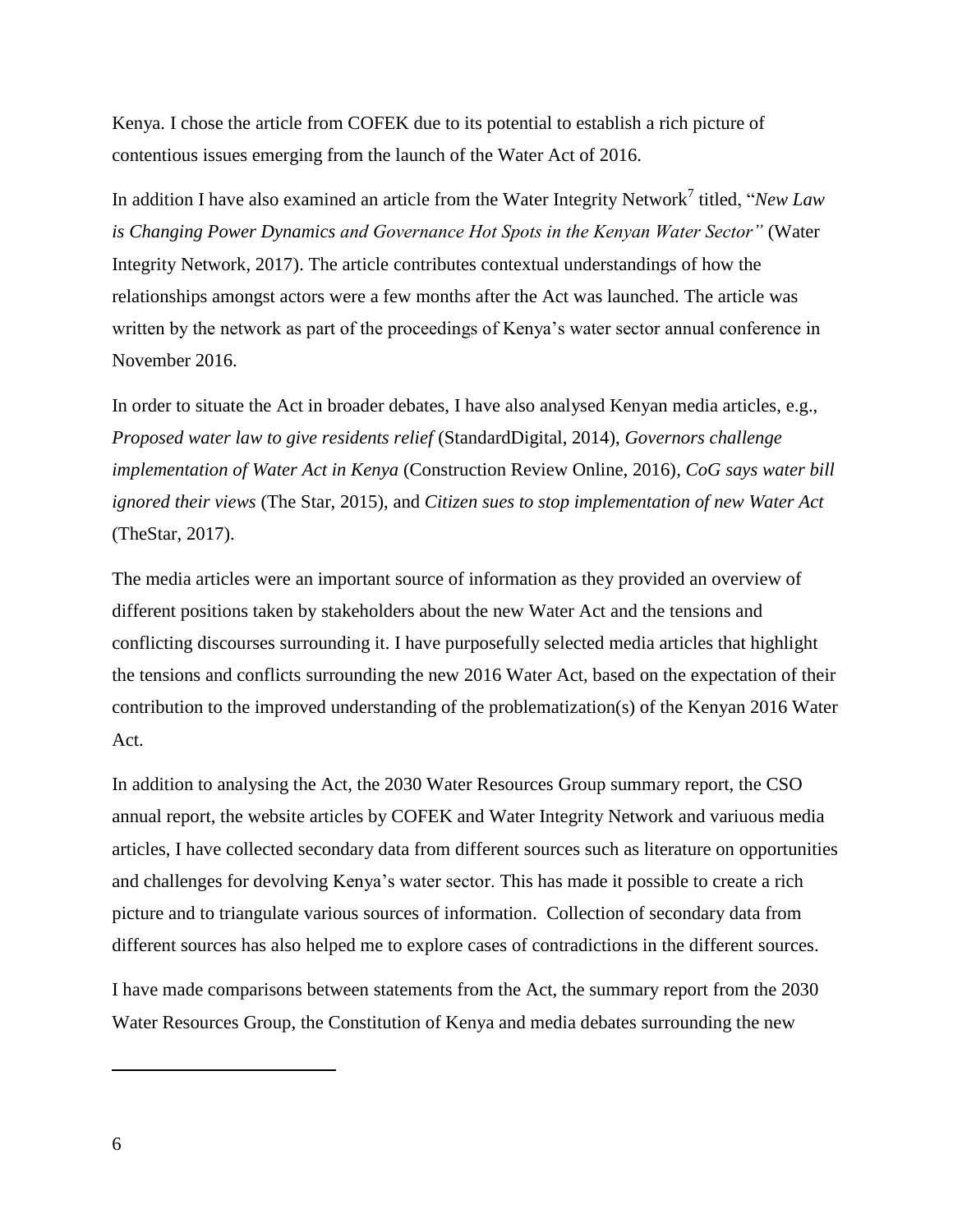Water Act. The comparisons were made in order to analyse problematisation(s) in Kenya's Water Act along with exploring the tensions and conflicts that have emerged in relation to its launch and implementation. In order to enhance the validity of this study, I used other online resources such as documents and media statements related to or describing the 2016 Water Act before and after it was launched. This has helped me to contextualize the Water Act from a historic point of view.

#### **4 Theoretical and analytical framework of the study**

In order to analyse what the 2016 Water Act represents as the major problem as to how Kenya's water resources should be managed this thesis draws on the *What's the Problem Represented to Be?* (WPR) approach and discourse. The WPR approach was developed by Carol Bacchi, a professor of political science at the University of Adelaide, Australia. The WPR approach contains a series of analytical phases for understanding policy as a means of exploring governmentality and governance. This study is framed within the field of policy studies that study how policy discourses regulate knowledge of the world and our shared understandings of events and social relations.

It is commonly agreed that policies are made up of government processes, for example, laws, policy statements, programs and statements of principle (Du, 2016). However, the specific roles and functions of policies are still debated. The two main lines of thought are that policies shape and regulate the conditions of our entire existence, because they have become entrenched in the organisation of human affairs (Shore and Wright, 2003), whilst others maintain that policies focus on the ideals and actions the government is dedicated to achieve (Fawcett et al., 2010) and thus are not entrenched in current human affairs, but instead in political goals/ambition. Some even contend that policies are fundamentally political and that their ostensible purposes are merely to unite means and ends, in other words, to bridge a gap between goals and their execution (Wedel et al.,2016). Parsons (1992, p. 16) claims that although some readers might think that policies are expressed as neutral ideas, the language and rhetoric of "policy" are in fact the main instruments of political rationality.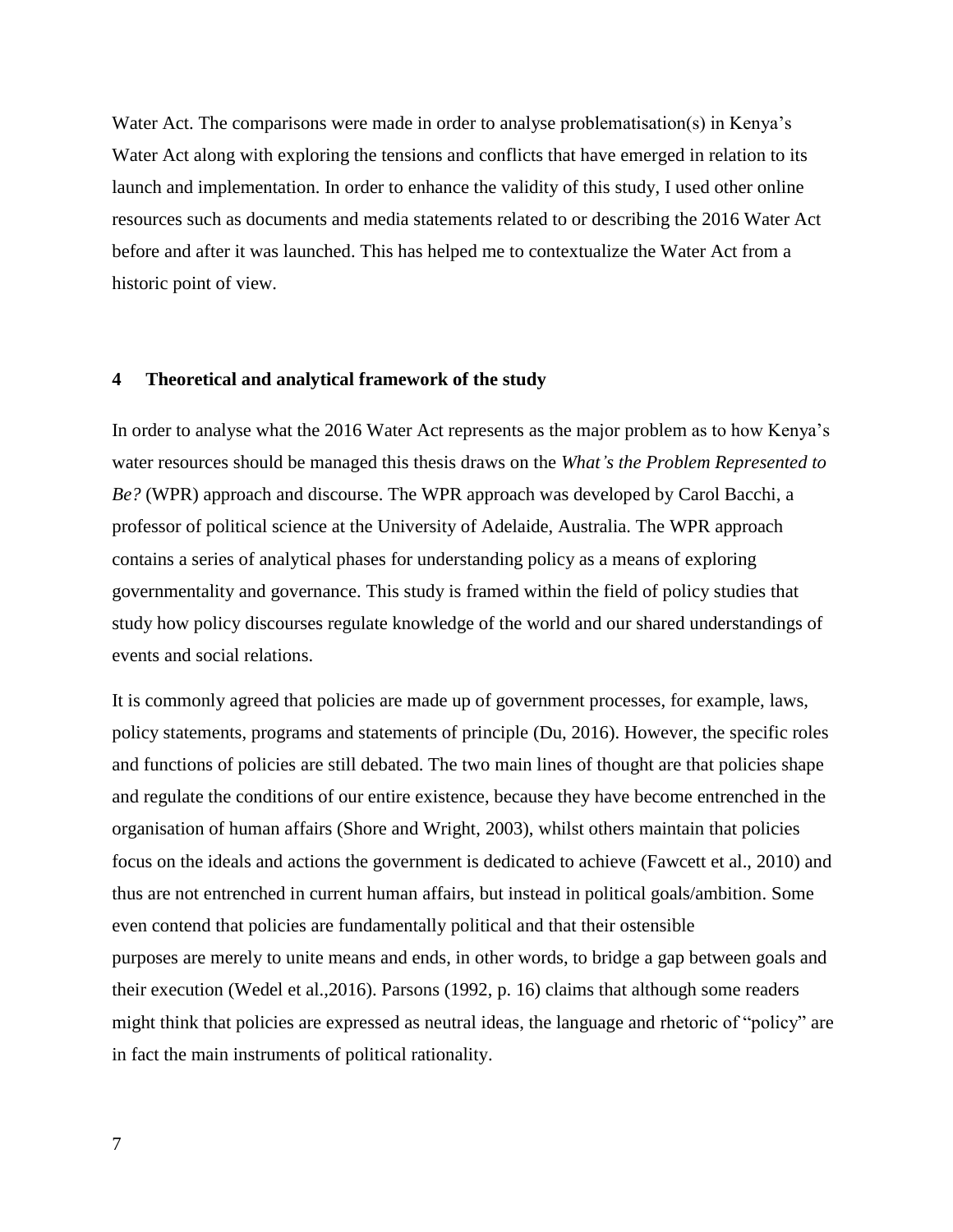The standard way of thinking and the dominant intellectual paradigm about policy is that policies focus on problem-solving. The majority of policy analysis frameworks focus on the role of policy in addressing social problems. However, if one considers a different approach, WPR can offer a means to explore policy as knowledge across which populations are governed and how within policies social problems are characterized. Thus, in order to address the first research question concerning what the 2016 Water Act represents as the major problem as to how Kenya's water resources should be managed, this thesis will draw on Bacchi's (2009) WPR approach.

The WPR approach is a Foucauldian-inspired approach that relies upon post-structural premises; more specifically it focuses on policy as a means of exploring governmentality and governance (Bacchi, 2009). The term governmentality here refers to set boundaries to the conducts of individuals whereas governance refers to any act that ultimately aims at shaping the conduct of individuals (Bacchi and Goodwin, 2016).

Bacchi stresses that we need to "question" claimed intentions and purposes put forward by formulated policy proposals in order to reveal what is problematised and unproblematized in policy texts (ibid). By focusing on problematisations, the WPR approach opens up for identifying implied "problems" and bringing to light the role of policies in formulating social problems rather than just addressing them.

The WPR approach rests upon a simple idea: what we propose to do about something reveals what we think needs to change and hence what we think is the "problem"<sup>8</sup> or problematic (Bacchi, 2013). In this context "think" is to be understood as a practice (Bacchi, 2009). To illustrate, Bacchi offers a real-life example of the idea on which the WPR approach rests. Assume you are an owner of a gymnasium and your water bills are skyrocketing. If you call in a plumber, you are saying what you think is problematic has something to do with leaking pipes. If in contrast, you decide to install water timers on the showers so that they cut off the water after three minutes, you are saying that what you think is problematic is overuse by your members.

 $8 \text{ In the WPR approach and in this study, the term "problem" refers to the kind of change implied in a particular$ policy proposal (ibid). Policy proposals at times state explicitly the kind of "problem" they aim to address; however, This is not always the case (Bacchi, 2009). The WPR approach intervenes at the point when the problem is not explicit to try and make concealed "problems" visible.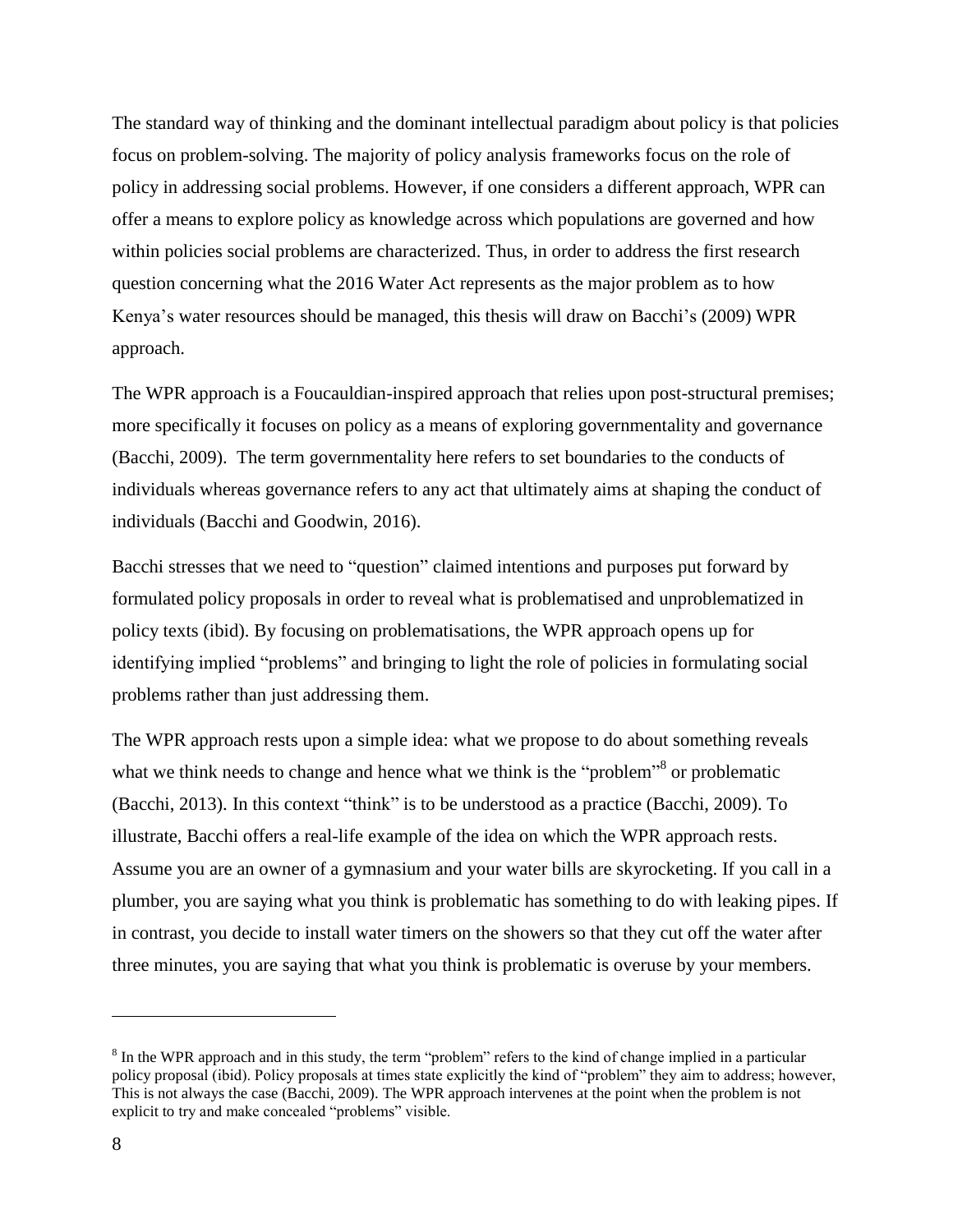This simple idea – that what you propose to change reveals what you consider problematic – is the foundation of the WPR approach.

The WPR approach argues that one can understand how the problem is represented by examining the proposed solution (ibid). This study will refer to "how the problem is represented" as "problem representation". Representation means that something or someone is represented by proxy when one is not physically present (Phillips, 2002, p. 45). For instance, all citizens cannot be present in Parliament to discuss political issues, and that is why representative democracy is practical. In Bacchi's WPR approach and this study, problem representation is defined as a way in which a particular policy "problem" is constituted $9$  in real life.

A key argument in the WPR approach is also that policy proposals can be seen as problematisations because they propose a change (Bacchi, 2009). Since policy proposals propose change, solutions will always be directed towards a particular "problem" that has been identified to be changed (ibid). For example, Bacchi argues that if training courses are offered to women as part of a policy to increase their representation in better-paying occupations, then the "problem" is represented to be women's lack of training.

As a guiding framework that aims at serving the researcher through the WPR approach, Bacchi (2009) lists six questions that probe how "problems" are represented in policies. They are:

- 1. What's the problem represented to be in a specific policy or policies?
- 2. What deep-seated presuppositions or assumptions underlie this representation of the "problem"?
- 3. How has this representation of the problem come about?
- 4. What is left unproblematic in this problem representation? Where are the silences? Can the problem be thought about differently?
- 5. What effects are produced by this representation of the "problem"?
- 6. How/where has this representation of the "problem" been produced, disseminated and defended? How could it be questioned, disrupted and replaced?

<sup>&</sup>lt;sup>9</sup> The term *constituted* means that things have come into existence without deliberate intent through interactions or via practices (ibid).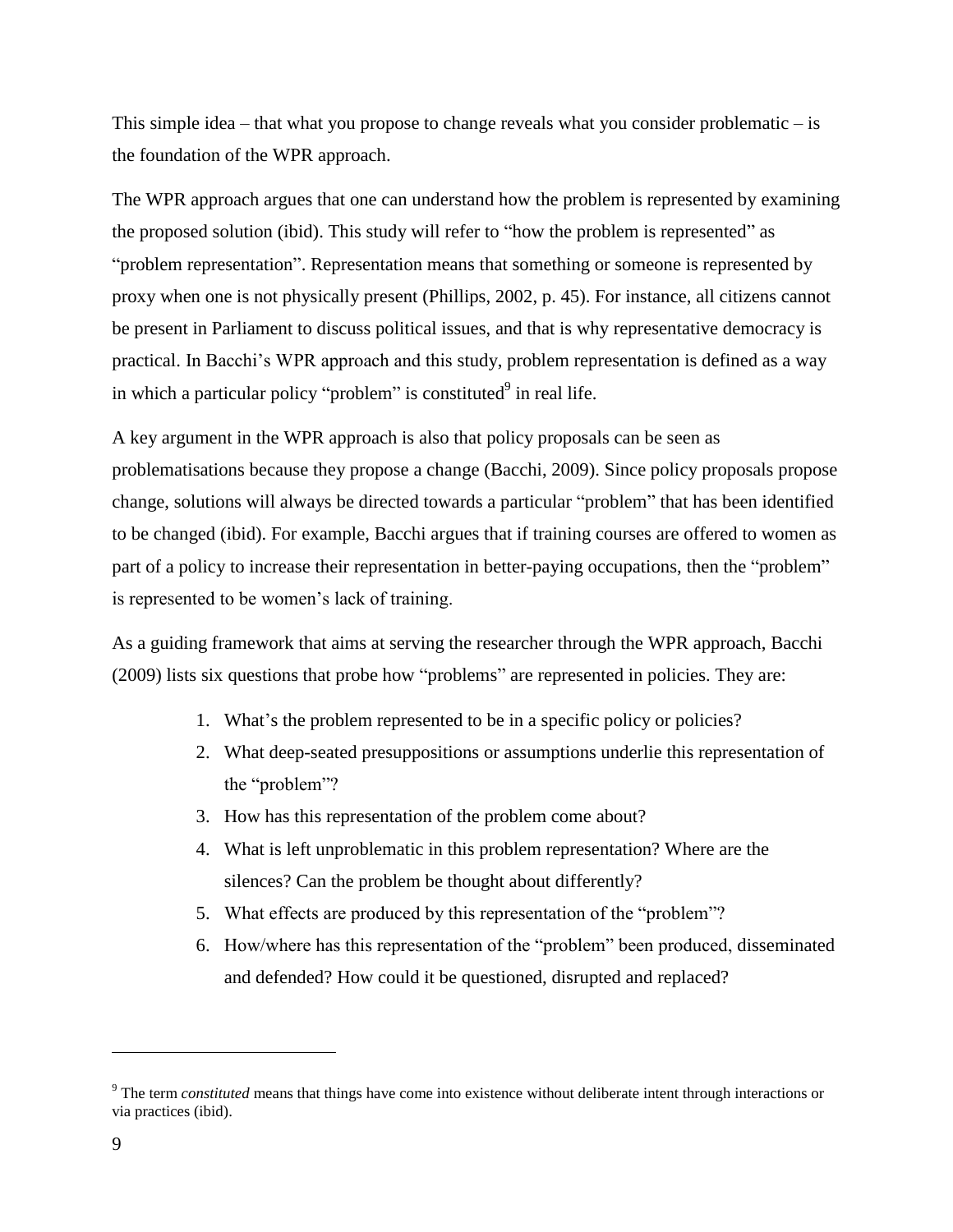The analysis of what the Act represents as the major problem as to how Kenya's water resources should be managed will draw inspiration from the above questions from the WPR approach. This study will use the three first questions from the WPR approach as guiding questions to address what the Act represents as the major problem as to how Kenya's water resources should be managed: (i) what is the problem represented to be in the Act? (ii) What assumptions underlie the specific problem addressed in the Act? and (iii) How has the representation of the problem identified come about?

In order to examine the proposed change in Kenya's water sector suggested by the 2016 Water Act, as well as the character and causes of the "problem" in the sector, I will draw on Michel Foucault's use of the concept of "problematisation" and how it is interpreted by Bacchi (2009). Bacchi's WPR approach draws on Foucault's work, especially on his understanding of "problematisation" and his inclination to think problematically. The commonsense understanding of the term *problematisation* is how something is put forward (represented) to be a problem (Bacchi, 2009).

Bacchi (2009, p. 263) suggests that to identify how a certain "policy problem" is constructed we need to examine the proposed change suggested by the policy. A proposed policy change highlights what policies "think" the problem is. Since policies, such as the 2016 Water Act specify what needs to be changed, they in themselves can be seen as forms of problematisation as they contain implicit representation of the character and causes of "problems". The aim of the WPR framework is to "make politics visible" (ibid), and thus to uncover how governments engage in problematizing activity.

In this thesis, I will draw on Bacchi's work to explore governmental practices occurring with the 2016 Water Act and to uncover the implicit assumptions behind their problematisations. Bacchi's WPR approach recommends "working backwards" from concrete policies, programs and policy proposals to reveal what is represented and defined to be the "problem" within them. This means that it is possible to read backwards from any policy proposal—from the solution offered—what the "problems" is understood—represented—to be in the policy proposal (ibid). It is further suggested that the work of the analyst begins with texts (Goodwin, 2011, p. 171). For example, I have explored the 2010 Constitution of Kenya because it entails a set of fundamental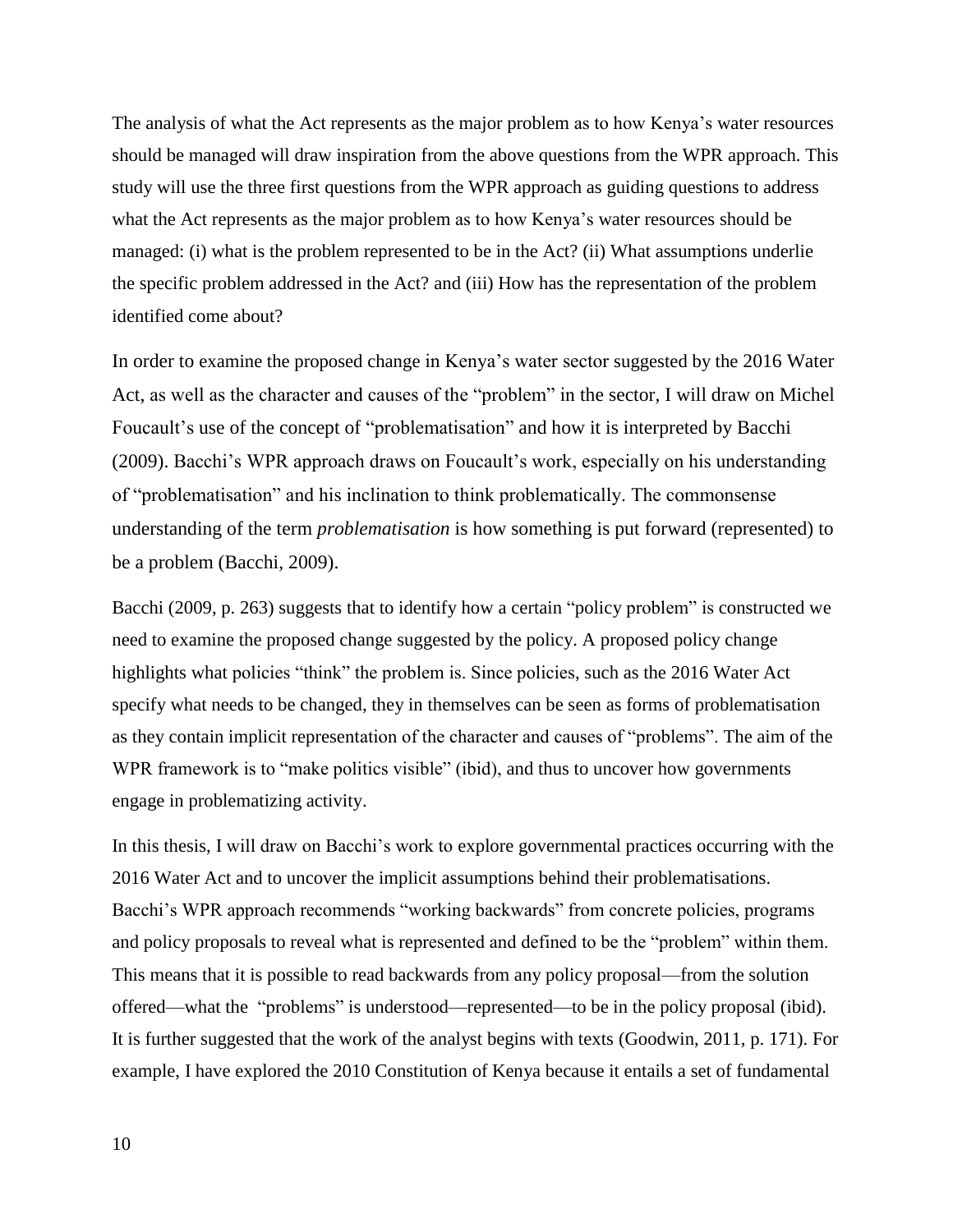principles or precedents on how Kenya is governed. The 2016 Kenyan Water Act was established according to the broad guidelines given by the Constitution.

In analysing the data, I took note of the frequency with which certain issues in the study were being mentioned or expressed in the different texts. I clustered the data into themes, e.g., devolution, accountability and capacity in the context of managing administrative responsibilities.

#### **4.1.1 Governmentality**

To explore how the problem identified through the concept of problematisation (described earlier) sets boundaries and shapes the conducts of individuals, I will draw on Foucault's concept of governmentality and how it is interpreted by Mitchell Dean (2009) and Bacchi (2009). In a general sense, according to Bacchi the term "governmentality" refers to kinds of thinking associated with particular approaches to governing, e.g. neoliberal, social or authoritarian. Thinking in this context is assumed to be systematic as well as a collective activity which is a representation of knowledge, belief and opinion in which people are immersed.

Foucault defines governmentality as the "conduct of conduct" which refers to how the discourse and implementation of policies frame and create specific forms of interpretations, actions and interactions (Dean, 2009, p. 17). It is further suggested that studies of governmentality mainly have an interest in how thoughts operate within organized ways of doing things.

The theory of governmentality will be used in the analysis to highlight how different assumptions accompanying the 2016 Water Act frame and form the actions of stakeholders within Kenya's water sector and among Kenyan citizens. For instance, in the analysis section of this thesis study I explore underlying assumptions that offer conceptual logic that justifies the Constitution and thus the proposed change in Kenya's water sector suggested by the 2016 Water Act.

The aim of inquiry will focus on how governing takes place in Kenya's water sector through the problematisation process (ibid). Thus at a deeper level, the emphasis will be directed towards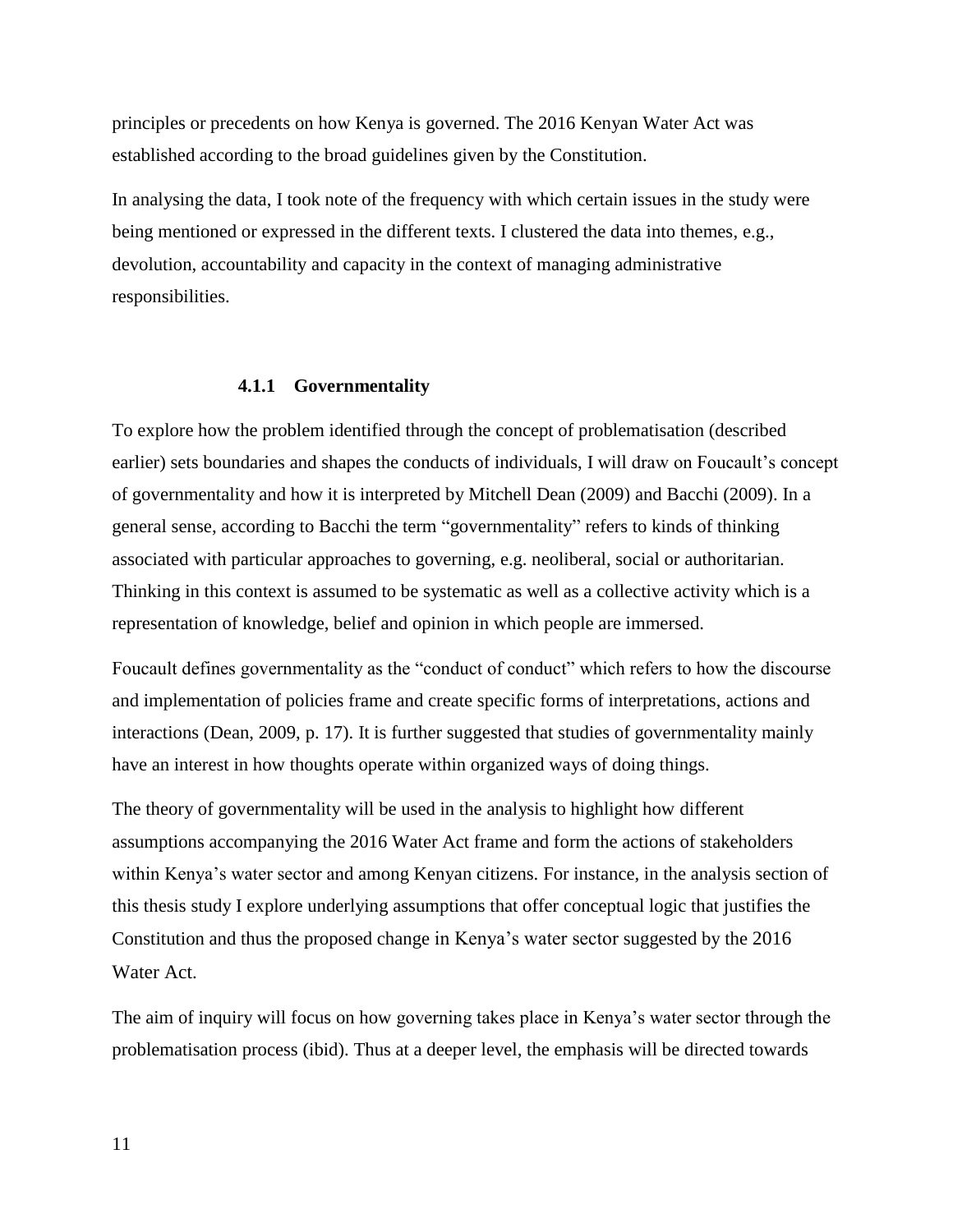how actions of stakeholders within Kenya's water sector are guided as a result of the problematizing activity.

#### **4.2 The concept of discourse**

In order to explore the different understandings, debates, meanings and practices spurred by the tensions and conflicts surrounding the launch of the 2016 Water Act, as well as contradictions in the problem representation identified in the Act, this study draws on discourse analysis.

Bacchi (2009, p.35) defines discourse as:

*…socially produced forms of knowledge that set limits on what is possible to think, write or speak about a given social object or practice.*

Bacchi's point is that discourses set limits on what is possible to say or think about the objects they create, though they can and do contain tensions and contradictions that open up spaces for challenge and change. Discourse can be seen as an assemblage of statements, signs and practices that create objects and domains they aim to describe, giving these (objects and domains) status as "truth" or "knowledge"(Bacchi and Goodwin, 2016).

Discourses, thus can be seen as powerful fictions that are commonly accepted as truths (ibid). For example, the way proper sanitation, clean water, water permits or flood mitigation are spoken about creates them as forms of social knowledge that make it difficult to speak outside of the context they establish for thinking about people and social relations. However, in this production of normativity there is exclusion of other information. In other words, Bacchi suggests that "things could be otherwise" (Bacchi and Goodwin, 2016). Thus, the process of discourse production involves governance (ibid), hence governing occurs through problematisation (Bacchi, 2009, Bacchi and Goodwin, 2016). Therefore the way in which problems are represented has a huge influence on how people conduct their lives.

The concept of discourse will be used in the analysis to map out the processes where struggles are taking place and to reveal how certain meanings of keywords become so conventionalised ("fixed") that they are thought of as natural (Jørgensen and Phillips, 2002). For instance, this study explores what local management of water resources entails amongst different stakeholders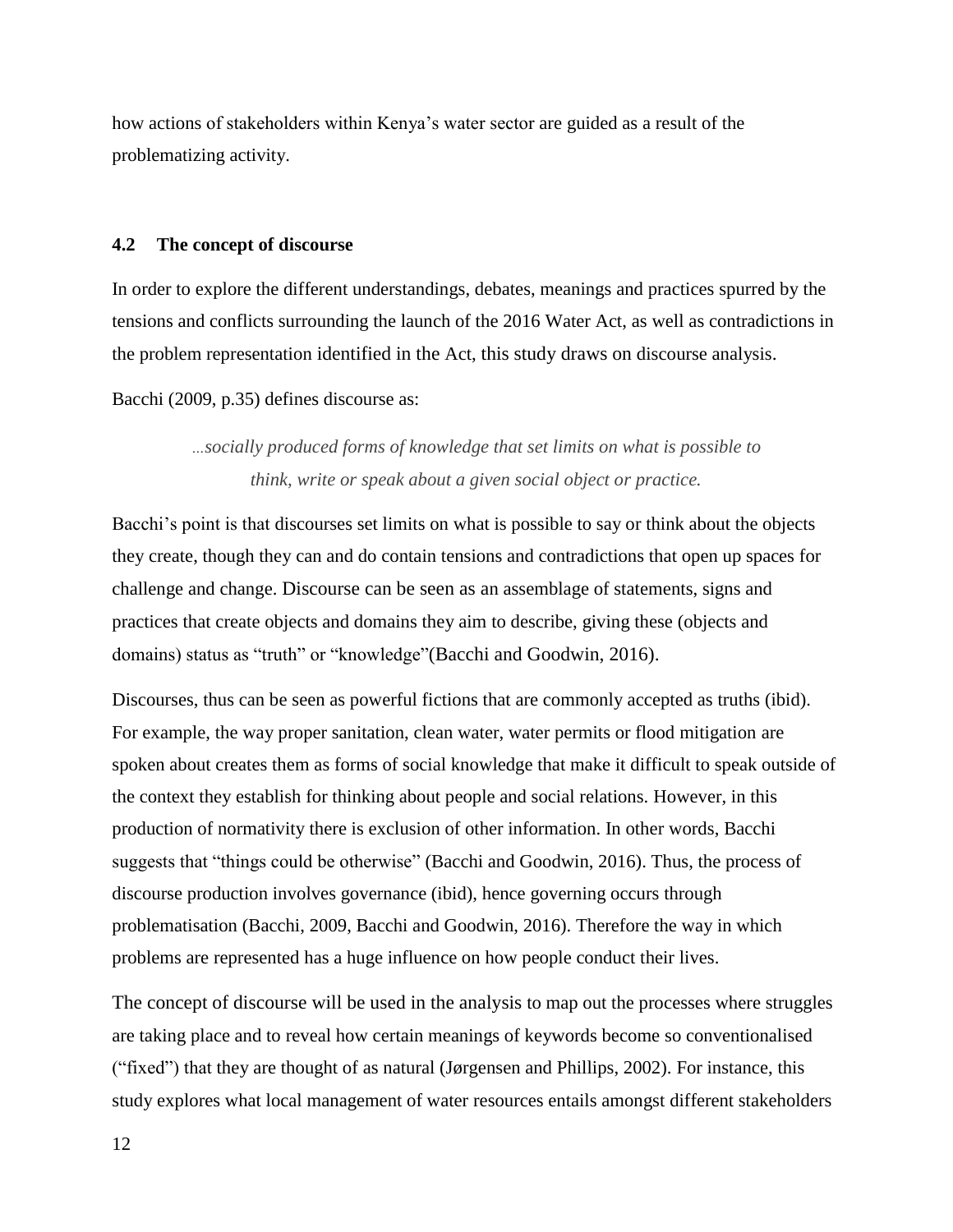and how it should be practiced. Thus, the analysis will concentrate mainly on factors that are being given "greater voice" in the Act and the surrounding debates.

#### **5 Findings and Discussions from the study**

This chapter is structured in the following way. Firstly, I analyse problematization in Kenya's Water Act 2016. Secondly, I describe the tensions and conflicts that have emerged from the launch and implementation of the Water Act 2016.

#### **5.1.1 What is the problem represented to be in the Act?**

In this thesis writing I argue that the whole 2016 Water Act is framed within devolution. To explore what the representation of the problem in the 2016 Water Act, I begin with what the Act proposes to change. Following Bacchi's suggestion of "working backwards", I consider what solutions are proposed to understand where the problem is thought to be and what needs to be changed (Bacchi, 2009; Bacchi and Goodwin, 2016; Pumpo, 2018). As mentioned earlier, the word "think" here is thought of as a practice (Bacchi, 2009, 2012, 2017). The aim of this inquiry is to find an "entry point" (Bacchi, 2009; Bacchi and Goodwin, 2016; Pumpo, 2018), a window on the implicit assumptions that lie behind a defined problem representation. This opening on the problematisation is constituted by the solutions (ibid). Instead of "solutions" and "problems", Rose (2000) talks about "answers" and "questions". In this context, it would be "What is the 2016 Water Act an answer to?" That is, what set of questions produces the Water Act as an intelligible answer.

As mentioned earlier, in 2010 when Kenya changed its Constitution (which came into effect in 2013), water supply and sanitation services were declared as basic rights and the provision of these services was assigned to the 47 newly established county governments (also established by the new Constitution) (Patrick and Heymans, 2015). According to Patrick and Heymans (2015), the new Constitution provides a unique opportunity to shift the water and sanitation sector to new scales of improved efficiency in service delivery. All counties were mandated to extend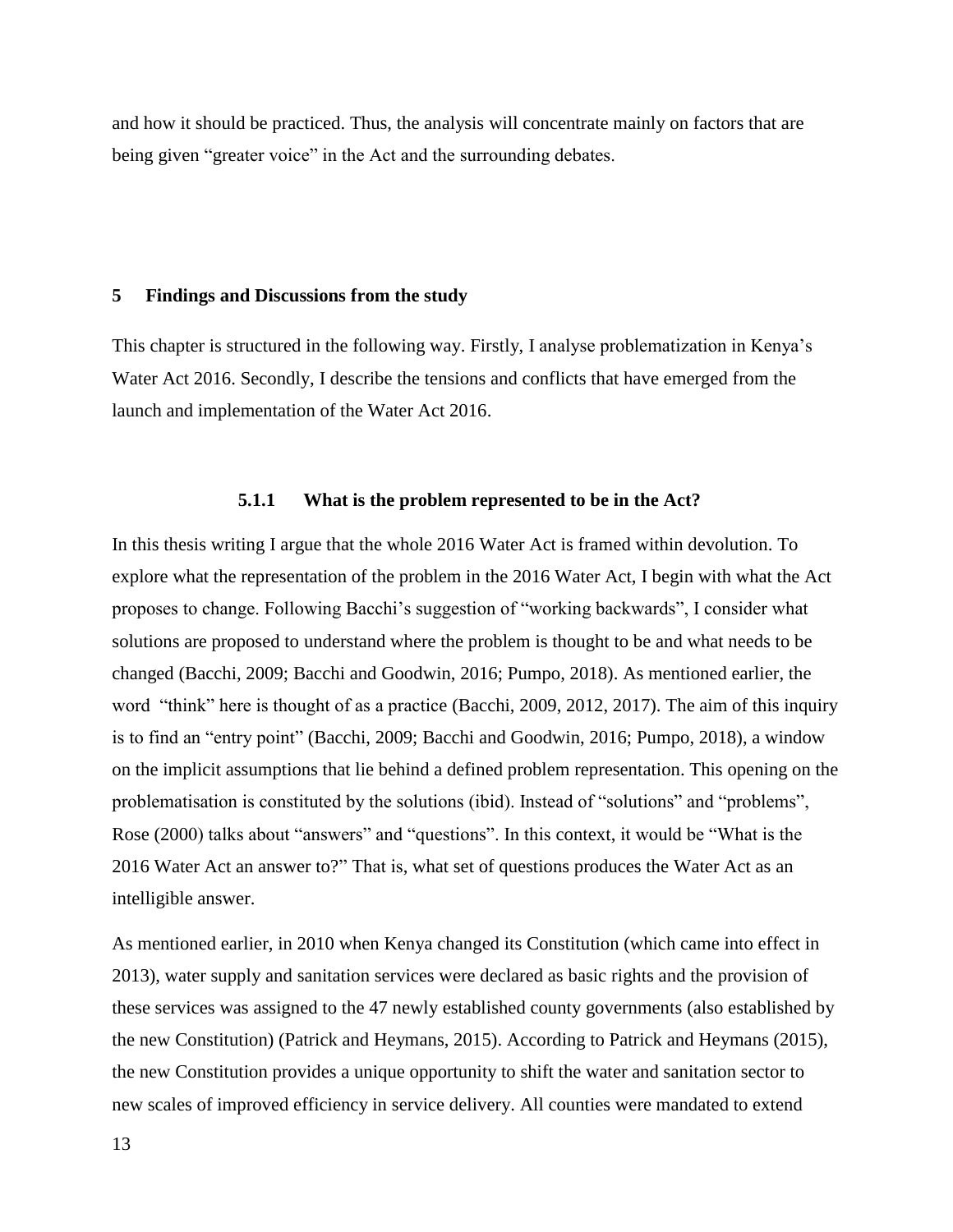their water networks to increase service coverage, reduce non-revenue water $^{10}$  and water losses, and increase production capacity and cash collection efficiency. However, these concrete upgrades in service delivery were not to be achieved through growth in investment alone; key parties at the county and national levels were to undertake major reforms on the systems and practices within the water sector. In other words all responsible parties at the county and national levels would have to work smart to improve their economic and institutional framework for water utilities and to enhance the enabling environment for attracting sources of finance and reducing investment needs.

The Transition Authority, a statutory body with the authority from the new Constitution was assigned the task to facilitate the transition process in the devolution of water service networks and in the undertaking of the major reforms in the water sector. According to Patrick and Heymans (2015) this transfer of responsibilities to county governments meant that the policy role of national government with respect to water and sanitation services required a level of cooperative governance and consultation with counties which was not the case in the previous governance structure. New legislature which was sector-specific was to be introduced within the water sector, this legislature would allow counties to work with the national government to sustain existing services and to ensure a smooth transition as the legislative framework for the sector was formalized, and new institutions settled in. Thus the 2014 Water Bill (which was later enacted as the 2016 Water Act) was introduced before parliament and stakeholders such as the Nairobi City Council Assembly Water and Sanitation Sectoral Committee and several civil society organisations such as Hakijamii where able to submit their memoranda on what the 2014 Water Bill should contain.

In July 2014 a consultative meeting between the Nairobi City Council Assembly Water Sanitation Sectoral Committee and stakeholders such as the civil society organizations within the water sector on the new legislature that would ensure the smooth transition of the legislative framework in the water sector came to a closure, with the signing of a joint memorandum to replace the 2002 Water Act (the existing law at the time). The signing of the joint memorandum

 $\overline{a}$ 

 $10$  Water that does not generate revenue. Examples can include water that is lost through leaks, illegal connections, or water that is not paid for by customers because they did not receive a bill or have not paid. (Patrick and Heymans, 2015,p.12)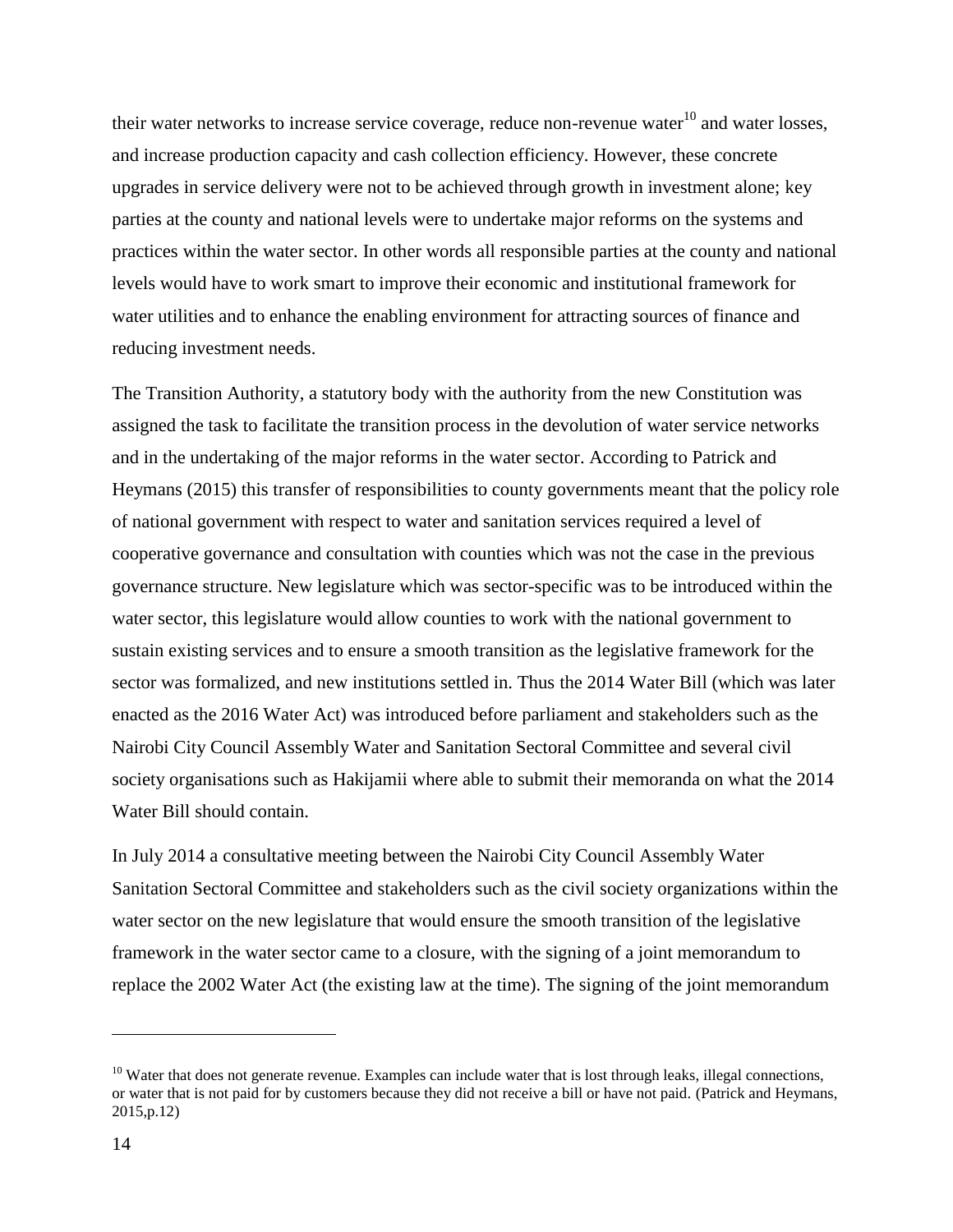paved the way for the 2014 Water Bill (once assented into law) to provide the legislative framework in the water sector after the ascension of the new Constitution in 2010. In April 2016, the National Assembly enacted the Bill which was later approved into law in September 2016 by President Uhuru Kenyatta. The Bill was gazetted as a law (2016 Water Act) in October 2016.

The 2016 Water Act states its purpose as:

*… to provide for the regulation, management and development of water resources, water and sewerage services; and for other connected purposes<sup>11</sup>*

The Act does not directly state the specific problem(s) it aims to address with regards to management, development and regulation of Kenya's water resources and services. However, when analysing the Act, it becomes clear that it focuses on the problem of incoherence in the administration of water resources and services, which becomes particularly salient when analyzing Section 77 of the Act.

In Section 77, the Act provides the county governments with the mandate to provide water and sanitation services as well as to develop the county waterworks. To exercise this mandate, the county governments are instructed to establish Water Services Providers, which are supposed to be commercially managed and licensed by the Water Services Regulatory Board (WASREB).

The Act states:

*(1) A county government shall establish water services providers.*

*(2) In establishing a water services provider, a county government shall comply with the standards of commercial viability set out by the Regulatory* 

*Board.*

Furthermore, in Section 68, the Act provides for the establishment of the Water Works Development Agencies (WWDA)<sup>12</sup> whose primary responsibility is to develop "national public works" assets (water assets of national and strategic importance and cross-county water assets) that should be later handed over to the Water Service Providers managed by the county

<sup>&</sup>lt;sup>11</sup> Kenta Gazette Supplement No. 164 (Acts No. 43) Republic of Kenya p. 1026

<sup>&</sup>lt;sup>12</sup> These agencies of the national government are also called Water Works Development Bodies whose primary aim is the development of national public works.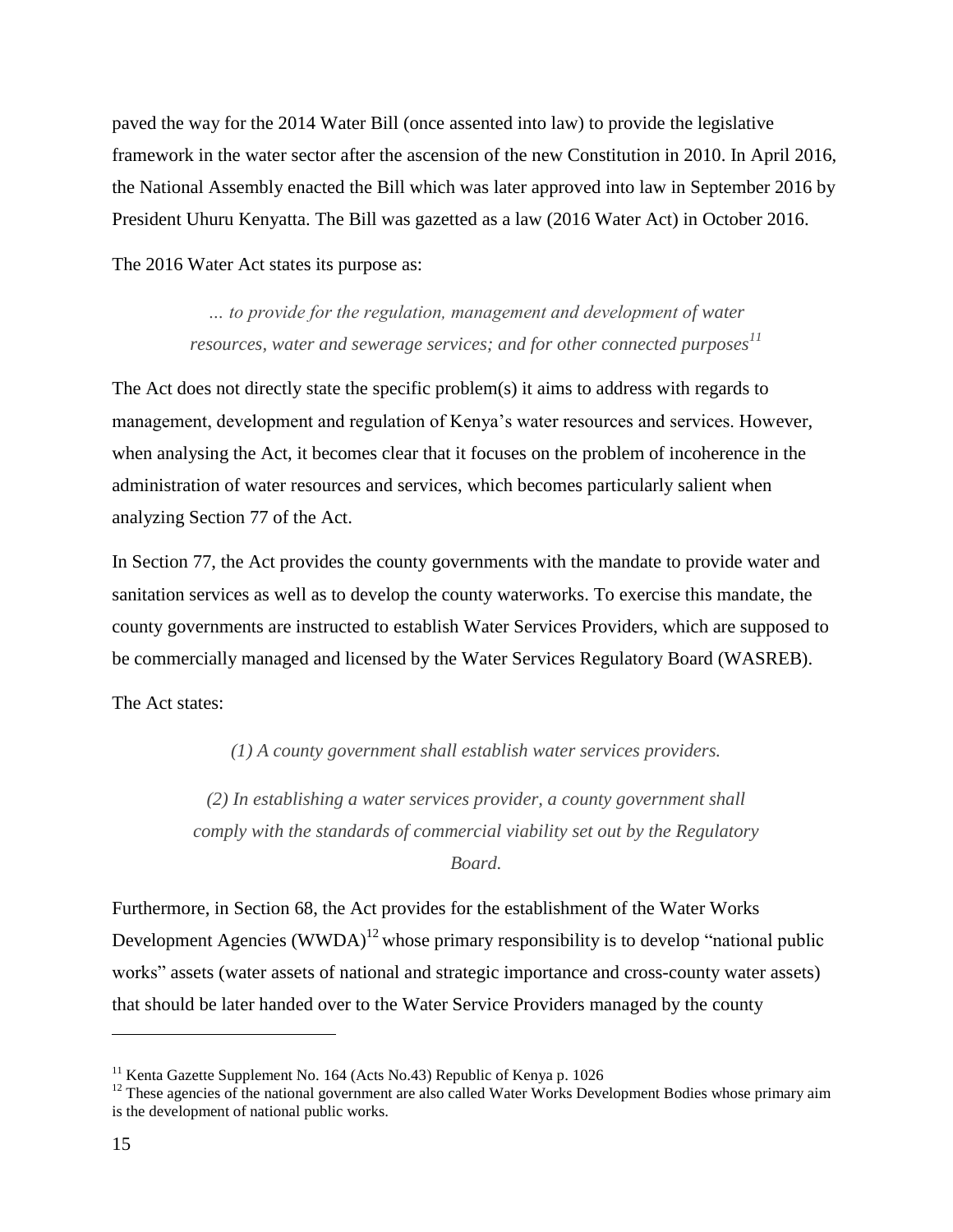governments. These assets include water storage and water works for bulk distribution of water services. According to the Act the WWDA are also supposed to: *provide technical services and capacity building to such county governments and water services providers within its area as may be requested.*

#### The Act also states that:

*All property, assets, rights, liabilities, obligations, agreements and other arrangements linked to water service provision existing at the commencement of this Act and vested in, acquired, incurred or entered into by or on behalf of the water services boards and the National Water Conservation and Pipeline Corporation shall, upon commencement of this Act, be deemed to have vested in or to have been acquired, incurred or entered into by or on behalf the county water services providers or cross-county water services providers* 

*(Part IX, Section 154, Water Act 2016)*

As understood from the above quote all functions of "national public works" assets, agreements and arrangements related to water services provision are being transferred to the county water services providers or cross-county water services providers. The act aims to reorganise the whole water sector into the devolved structure.

The 2016 Water Act essentially proposes that there should be a change in how water resources and services are managed. This means that it specifies what needs to change in Kenya's water sector as well as the character and causes of the "problem" in the sector. The 2016 Water Act implicitly suggests that there is a "problem" of incoherence with regards to water administration between national and county governments which needs to be fixed. Therefore, incoherence between functions of the national and county governments is "made to be a problem".

Viewing the 2016 Water Act through problematisation creates a particular understanding of what the "problem" is. The incoherence between the national government and county governments in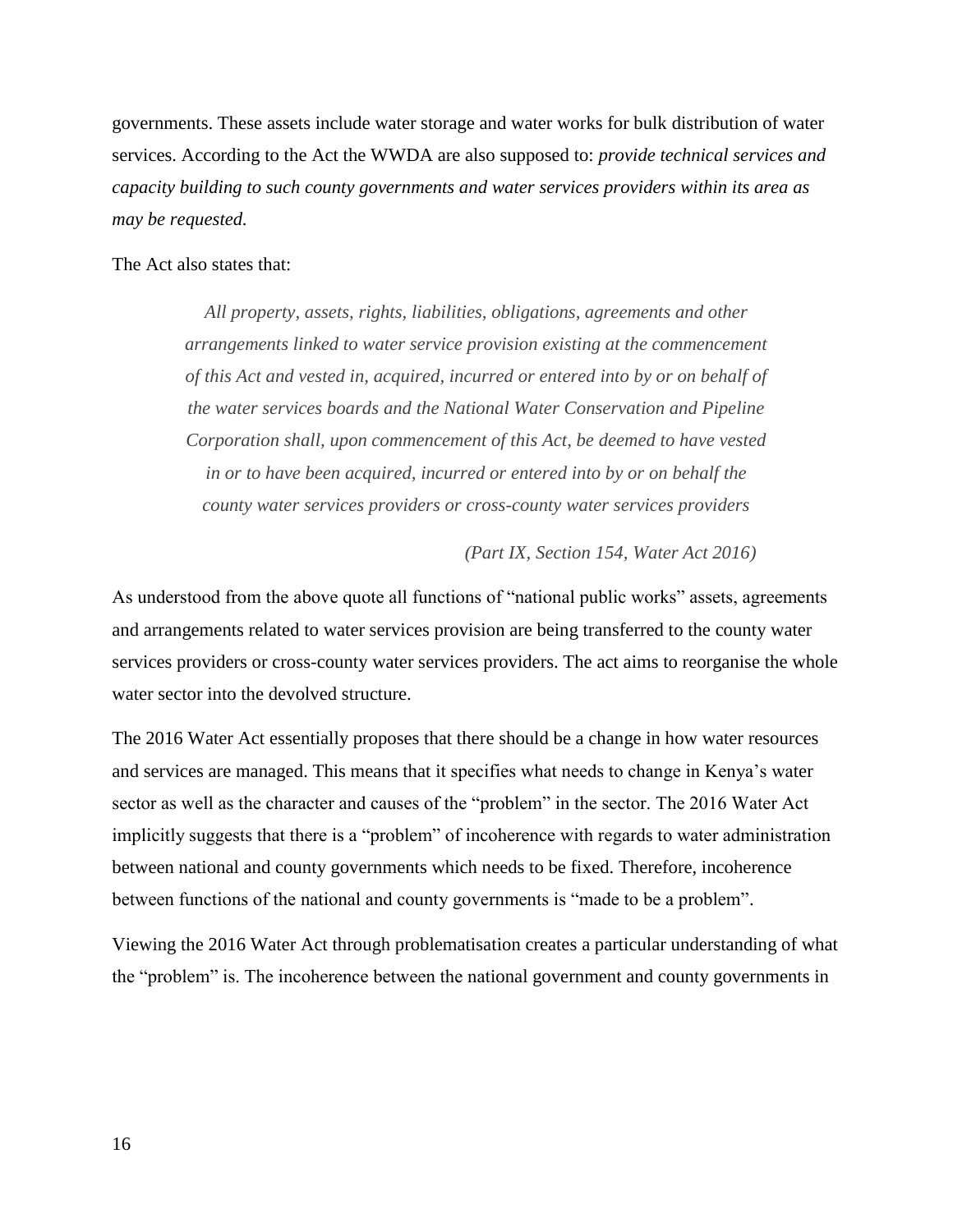the water sector administration emerges as a challenge, a problem that requires a solution. A Similar conclusion has also been made by the  $2030$  Water Resources Group<sup>13</sup> who state that:

> *The purpose of the 2016 Water Act is to align the water sector with the Constitution's primary objective of devolution.*

A similar conclusion is also forwarded by the civil society organisation annual report released in collaboration with Hakijamii (Economic and Social Rights Centre)<sup>14</sup>. The report states that:

> *The signing of the new Water Act in 2016 was a landmark for Kenya's water sector. The Act aligns water governance to the devolved structure of government established by the Constitution of Kenya 2010 and introduces several important changes to the institutional landscape.<sup>15</sup>*

Both the 2030 Water Resources Group and the CSO group Hakijamii (Economic and Social Rights Centre) state that the purpose of the 2016 Water Act is to align the water sector with the Constitution's primary objective of devolution. The 2016 Water Act has the primary responsibilities of transferring functions, "national public works" assets (such as water storage and water works for the bulk distribution of water services), agreements and arrangements related to water services provision from the national government to the decentralized county water services providers. In this context, incoherence between the national and county governments, was accepted as normal and viewed as a challenge needing a solution.Thus, it is problematized. However, by framing that there is naturalization of incoherence between the national and county governments as a problem, I am not implying that the responsible institutions (*Water Ministry*) whilst drafting the 2016 Water Act intentionally manipulated the version of the "problems", but on the contrary, "problems" come into existence without deliberate intent through the simple act of making policy (Bacchi, 2009). In other words, the "problems" are constituted in the simple act of making policy.

 $\overline{a}$ 

<sup>&</sup>lt;sup>13</sup> 2030 WRG is a public-private-civil society collaboration hosted by the World Bank since 2012.

<sup>&</sup>lt;sup>14</sup> Hakijamii (Economic and Social Rights Centre) is one of the stakeholders involved in signing the joint memorandum to repeal the former law (2002 Water Act) and enact the new 2016 Water Act.

<sup>&</sup>lt;sup>15</sup> KAWASNET, 2017, p. 11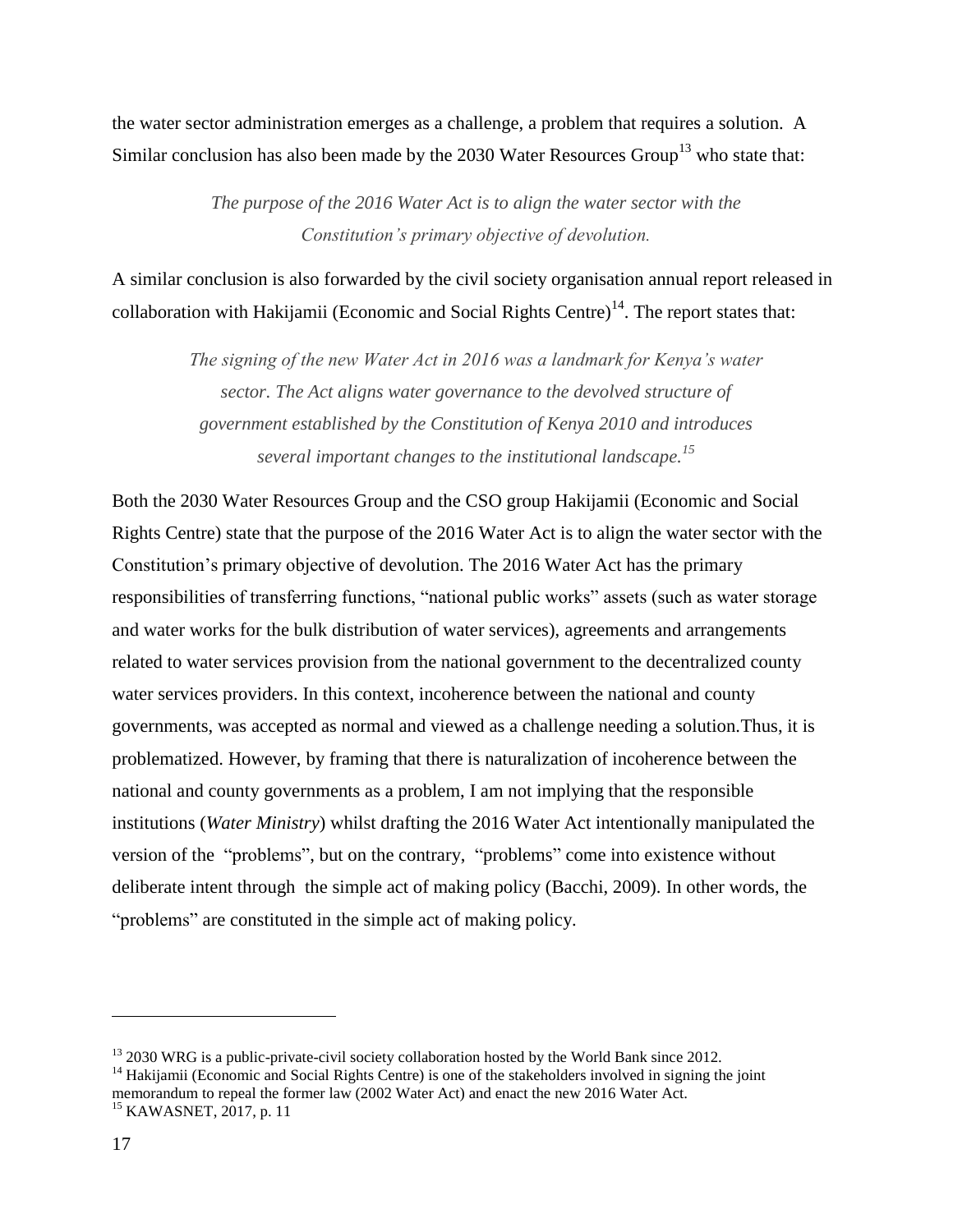In Section 15 of Chapter 18, the Constitution discusses the provisions for devolution to be developed when the Constitution is fully implemented, stating:

#### *15. Provision for devolution of functions to be made by Act of Parliament*

*(1) Parliament shall, by legislation, make provision for the phased transfer, over a period of not more than three years from the date of the first election of county assemblies, from the national government to county governments of the functions assigned to them under Article 185.*

*(2) The legislation referred to in subsection (1) shall—*

*(a) provide for the way in which the national government shall— (i) facilitate the devolution of power; (ii) assist county governments in building their capacity to govern effectively and provide the services for which they are responsible; and (iii) support county governments;*

*(b) establish criteria that must be met before particular functions are devolved to county governments to ensure that those governments are not given functions which they cannot perform;*

*(c) permit the asymmetrical devolution of powers to ensure that functions are devolved promptly to counties that have the capacity to perform them but that no county is given functions it cannot perform; and*

In this Chapter, a timeframe of three years from the date of the first election of county assemblies (first elections held in March 2013) is given for Parliament to provide a legislative framework for a gradual transfer of functions and services to the county governments. It is suggested that through legislative framework the national government shall allow for devolution of powers so as to make county governments independent and self-governing.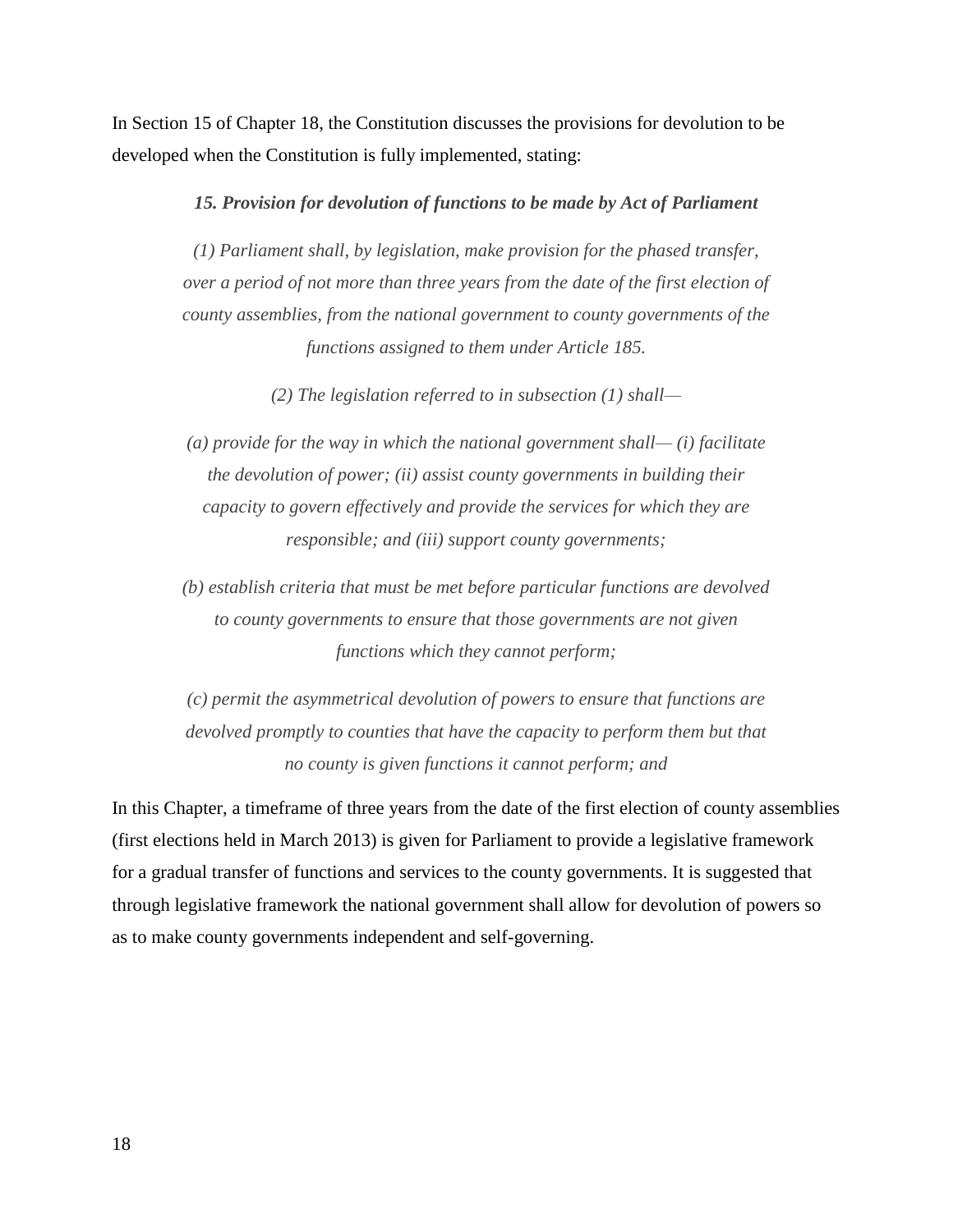### **5.1.2 What assumptions underlie the specific problem addressed in the Act?**

According to Bacchi (2009, p. 263) policies create representations of "problems" that take lives of their own because they affect materially and symbolically how people are governed and how we live. To put it in another way, Bacchi is saying that since people are governed through problematisations, they can be seen as framing mechanisms that determine what is considered to be significant and what is left out of consideration (Bacchi, 2009). In the context of this research I argue that incoherence between the national and county governments is framed as a "problem" that needs fixing, hence by this framing the Act determines what is considered significant.

The 2016 Water Act is engaged in governance, that is, the Act guide individual behavior in a desired direction. This means that as a result of the problematizing activity of incoherence between the national and county governments in the 2016 Water Act, individual conduct is implicitly and indirectly steered in a specific direction. In fact, the ultimate goal of governing as mentioned earlier is to change how people act and in this process governmentalities set boundaries on the conduct of individuals.

Chapter 11 of the Constitution of Kenya from 2010 casts light on the background knowledges, thinking and assumptions that exist behind the different forms of rule (governmental rationalities). In Section 174 the Constitution states:

#### *The objects of the devolution of government are—*

*(a) to promote democratic and accountable exercise of power; (b) to foster national unity by recognising diversity;(c) to give powers of self-governance to the people and enhance the participation of the people in the exercise of the powers of the State and in making decisions affecting them;(d) to recognise the right of communities to manage their own affairs and to further their development;(e) to protect and promote the interests and rights of minorities and marginalised communities;(f) to promote social and economic*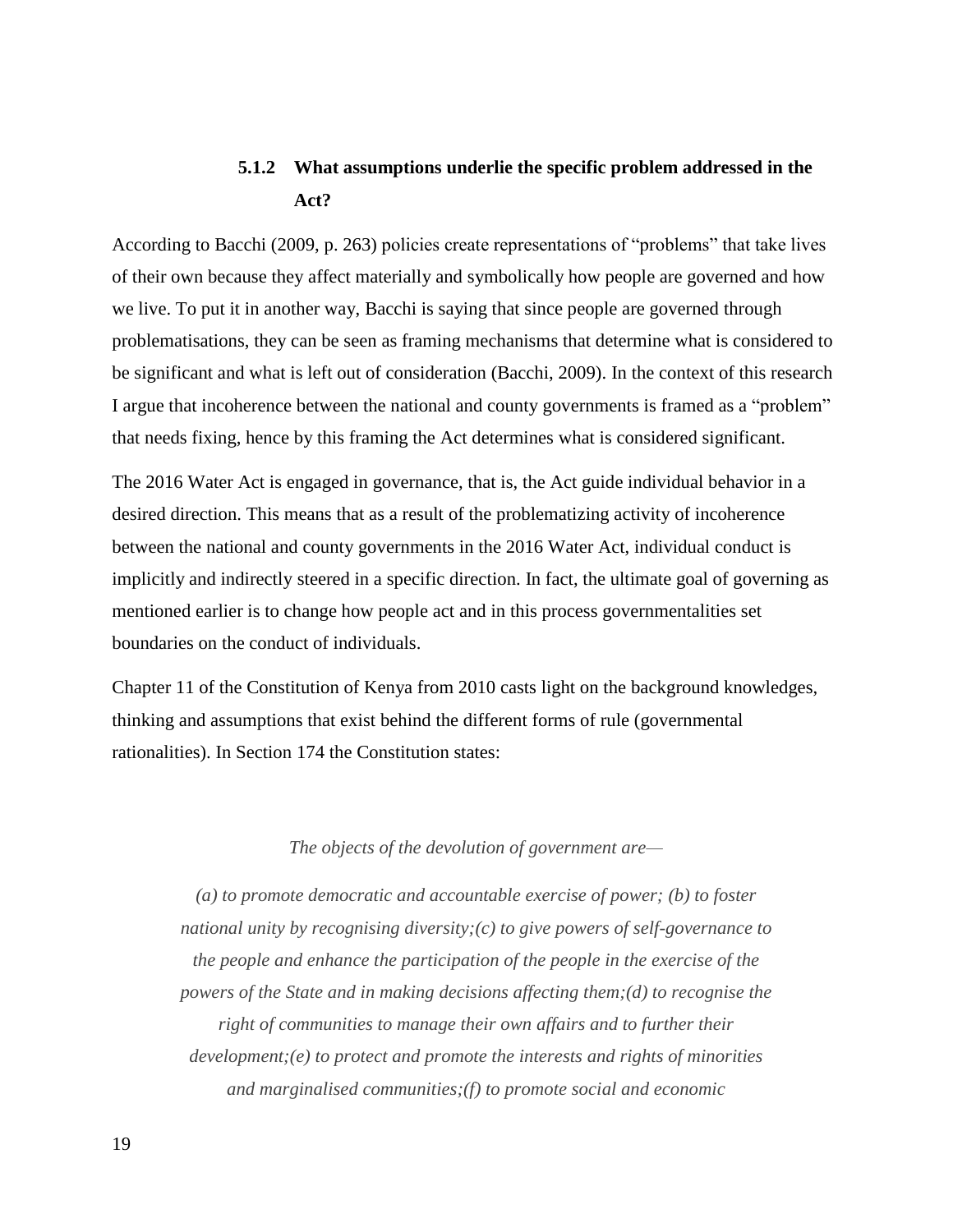*development and the provision of proximate, easily accessible services throughout Kenya;(g) to ensure equitable sharing of national and local resources throughout Kenya;(h) to facilitate the decentralisation of State organs, their functions and services, from the capital of Kenya; and (i) to enhance checks and balances and the separation of powers.*

The above objectives on devolution can be seen as underlying assumptions that offer a conceptual logic<sup>16</sup> that justifies the provision of "devolution" in the Constitution and hence the 2016 Water Act. The objectives can be seen as forms of governmentalitis as they aim to foster democracy and national diversity, enhanced participation of Kenyan citizens in governance, and promote the rights and interests of marginalized communities, among other things.

A similar conclusion can be drawn when examining the perspectives of the Consumers Federation of Kenya  $(COFEK)^{17}$  on the impact of the 2016 Water Act on to Kenya's water sector. They write:

> *Devolution is an opportunity to deepen and expand on implementation of the rights to water and sanitation by the creation of a better legislation at national and county level which clarifies the minimum national standards in water and sanitation services and also provides a coherent linkage between the two levels of government to ensure coordinated implementation of the rights and enforcement measures on performance against the water service providers and third parties.*

COFEK see devolution as a platform for greater engagement and participation in exercising the powers of the State and in making decisions affecting Kenyan consumers along the two tiers of

 $\overline{a}$ 

 $16$  Conceptual logic refers to meanings that exist in a particular problem representation for it to make sense (Bacchi, 2009).

<sup>&</sup>lt;sup>17</sup> The Consumers Federation of Kenya (COFEK) is Kenya's independent, self-funded, multi-sectorial, non-political and apex non-profit federation committed to consumer protection, education, research, consultancy, litigation, anticounterfeit campaigns and business rating on consumerism and customer-care issues.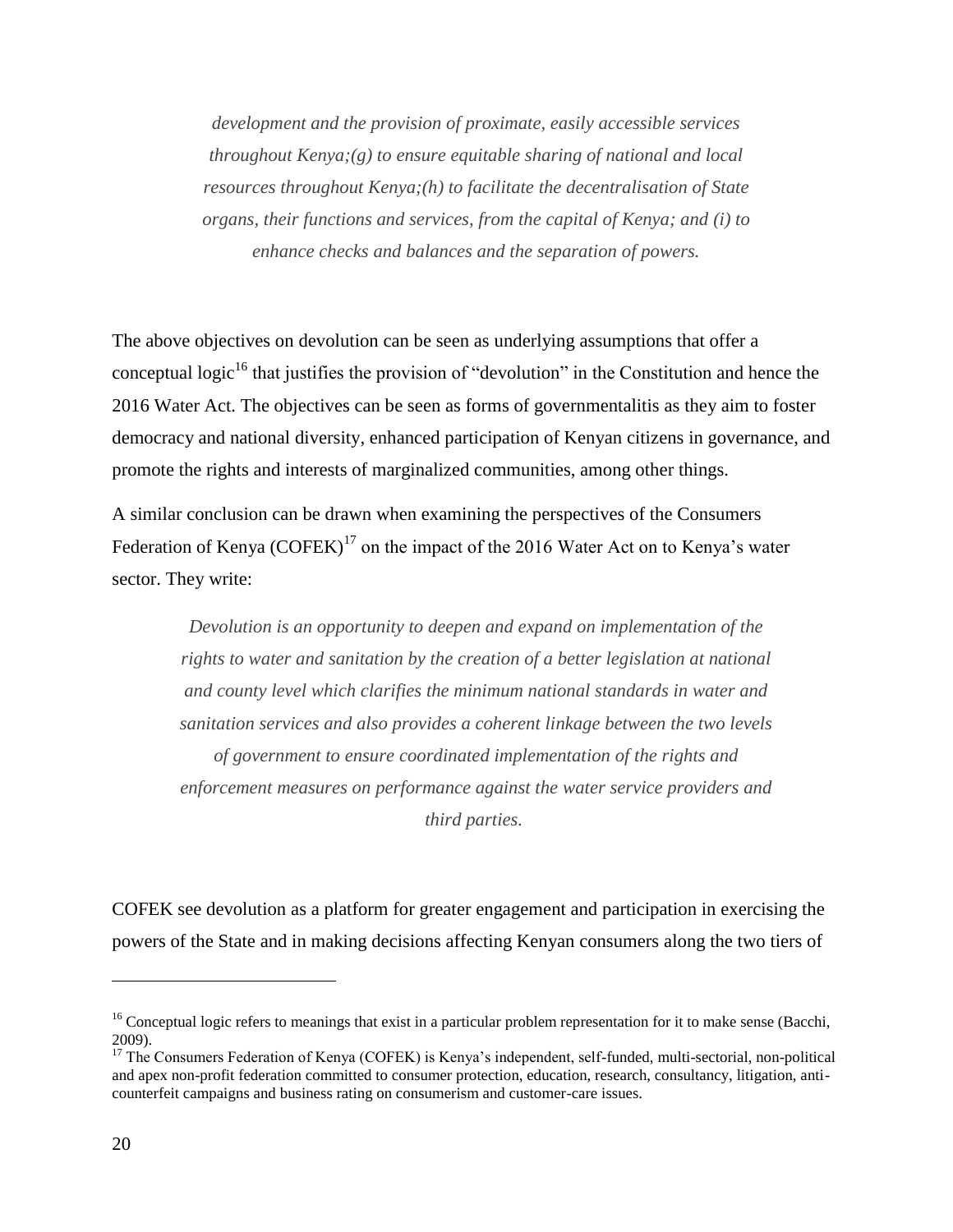governance (national and local). With greater engagement and participation, the anticipated outcomes according to COFEK are an equitable distribution of water resources and services to Kenyan consumers. The above mentioned propositions reveal a number of assumptions: firstly, that the change in approach in developing countries advocated by donors and international NGOs, "devolution" has resulted in determining the structure of Kenya's water sector future; secondly, that transfer of responsibility (i.e., "devolution") of provision of water supply and sanitation services to county governments was considered an upgrade to service delivery; and thirdly, that "devolution" ended up being considered fundamental to development in Kenya's water sector future. These assumptions have become so commonplace that it is difficult to think outside them. This is in line with Bacchi's (2009) suggestion that problematisations are framing mechanisms that determine what is considered significant, and thus they limit awareness to a wide range of conditions that make up our existence.

A demonstration of these framing mechanisms can be examined by exploring the establishment of WWDA within the 2016 Water Act. The findings in this study reveal that through the 2016 Water Act, the national government established the WWDA to gradually create and develop "national public works" assets (such as water storage and water works for the bulk distribution of water services) and then later hand the assets developed to the water service providers located at county or cross-county levels. The position that WWDA is given in the 2016 Water Act is important for governing, because ultimately the assets belong to the national government and it decides on the creation and development of assets in Kenya's water sector. Under this framework the county and the cross-county water services providers end up being executors.

The WWDAs are responsible for the operation of the public water works, until the responsibility for the operation, rehabilitation and maintenance of the water works is handed over to the county government when they prove that county governments are capable to undertake the responsibility. The 2016 Water Act states in Section 69(3) that in the event that the county government defaults in the maintenance of the public water works, the WWDA can petition the Regulatory Board (WASREB) to declare a default and order back the transfer of the water services provider's functions to the WWDA. This is a form of governing that entails the exercising of power by using withdrawal of functions from local actors as a form of threat or punishment. Another illustration can be seen in Section 106 where the Act states that it shall be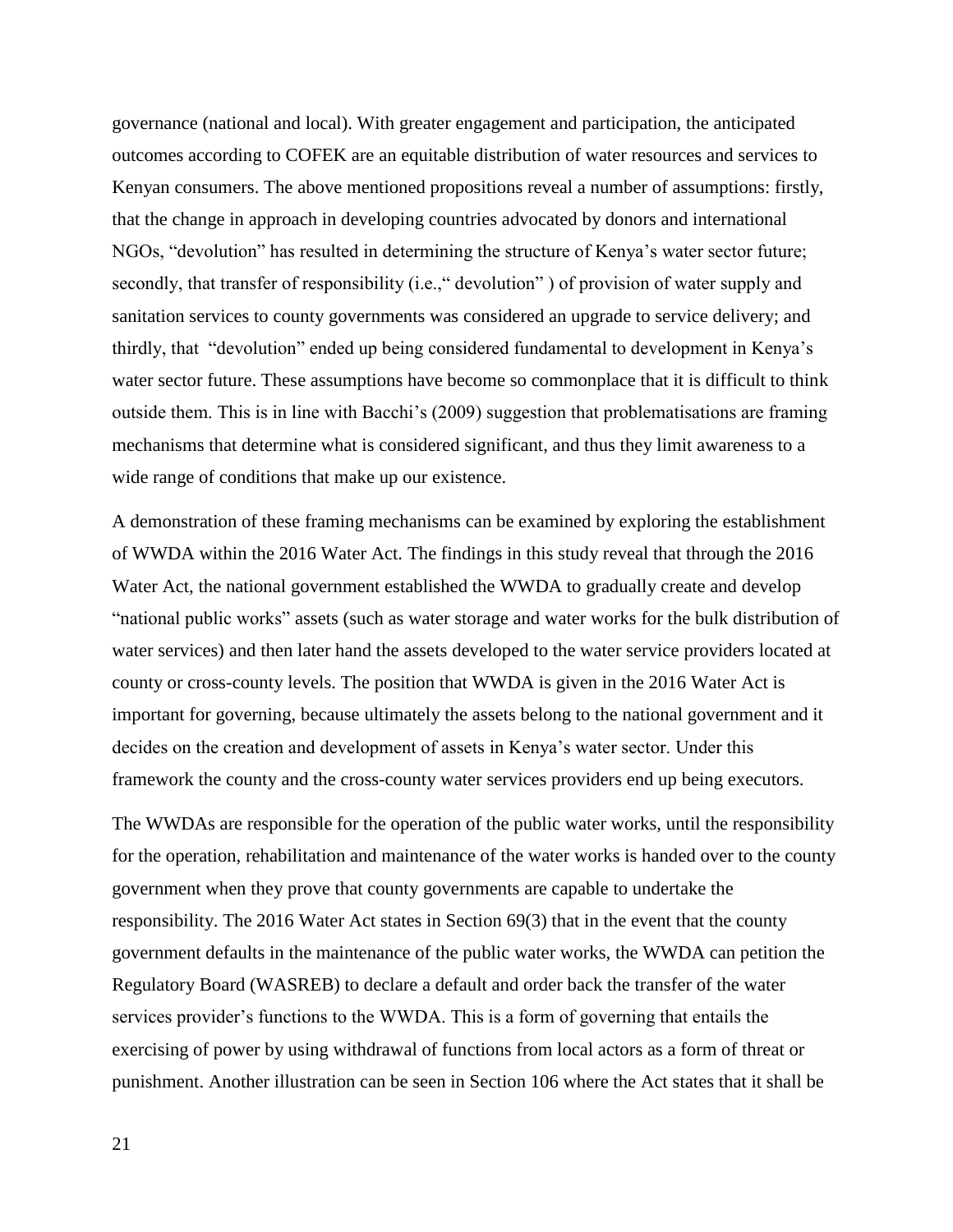the duty of every county government executive to monitor and enforce the applicable regulations made under the Act, and any county government executive who fails to do so shall be liable to an order by the Regulatory Board (WASREB) to take such action to enforce such regulations as shall be specified in the order.

A key element in governing of the water services providers at the county and cross-county levels is that WWDA decides on development, maintenance and management of the public water works. However, the 2016 Water Act does not provide clear legislative linkages that would ensure the supervision of WWDAs' water development works (COFEK, 2014). Frustration has been expressed by COFEK over lack of clear legislative linkages between the WWDA and a regulatory body (WASREB) that approves tariffs, and monitors and enforces water services standards (ibid). COFEK feared that the work of WWDA will affect to a great extent the replacement and provision of new "national public works" assets (such as water storage and water works for the bulk distribution of water services). More specifically, their concern is towards the transfer of accountability from the person who develops assets to the one who operates them. COFEK feared that in case there is no monitoring or supervision of the assets that are being developed, there is a risk of developing poor quality of assets which will invariably drive up the cost of providing water services as they will have to be repaired. The costs of these repairs and replacement may have to be generated from consumers or taxpayers in the form of water tariffs.

Under the new 2016 Water Act, WSPs must apply again for new licenses to WASREB. However, it is the responsibility of county governments who have the mandate to provide water services (2030 WRG, 2016). County and cross-county water services providers can also be said to have a strong influence on provision of water and sanitation services. However, national institutions such as WWDA and WASREB have a majority influence on regulation and policy formulation. County and cross-county water services providers are more linked to consumption, use and water services provision.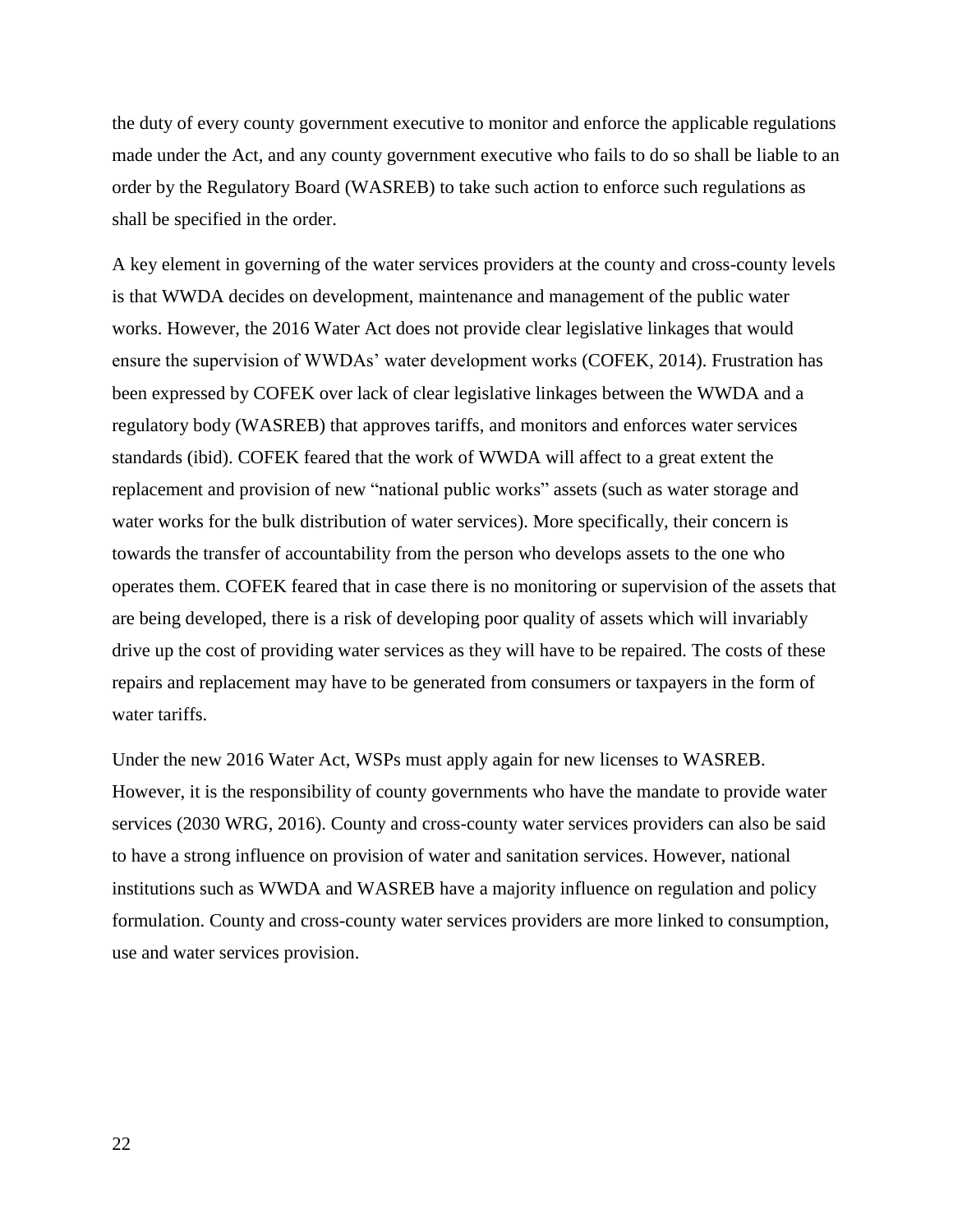#### **5.1.3 How has the representation of the problem identified come about?**

A way forward after revealing the background knowledges, thinking and assumptions that exist behind the different governmental rationalities within the 2016 Water Act and the different underlying arguments that exist to justify the governmental rationalities is to identify key practices underpinning these assumptions and to trace their origins (Bacchi, 2009). This study reveals that the central focus in debates from Kenya's water sector is on devolution and how it should be designed to optimally reward the Kenyan population with its associated benefits.

According to Ribot (2002), while the decentralisation "discourse" (transfer of powers to actors and institutions at local levels) has rarely been translated into law or practice, almost all developing countries are undertaking decentralisation reforms. It is further suggested that these changes in approach in developing countries have been advocated by donors and international non-governmental organisations (NGOs) who may have varying motives, seeing decentralisation as a means for increasing access, use, management, voice and claims over natural resources. However, according to Larson and Soto (2008, p. 218), the evidence from numerous case studies carried out on decentralization in resource governance contexts reveal that the benefits associated with devolution have often been elusive to achieve, because the institutional changes are rarely achieved in practice. Similar views are shared by Ribot (2002), who states that the potential benefits of decentralisation remain unrealized because the government discourse has not resulted in the enactment of necessary laws, or where decentralisation laws do exist, they have not been implemented.

As mentioned earlier, Bacchi and Goodwin (2016) state: "Following Foucault, discourses are understood as socially produced forms of knowledge that set limits upon what it is possible to think, write or speak" about a defined thing. Thus, an investigation of the articulation of the discourse of decentralisation and its effects within Kenyan society is among the purposes of this thesis. The question that arises then is why devolution is being promoted in Kenya's water sector despite evidence in the literature which seems to disprove the decentralisation framework. According to Bird et al. (1998), attempting to define decentralisation as good or bad is unproductive and misleading because the impact of decentralisation depends on the design of the process. Bird et al. instead suggest that focus should be directed to the rules that influence the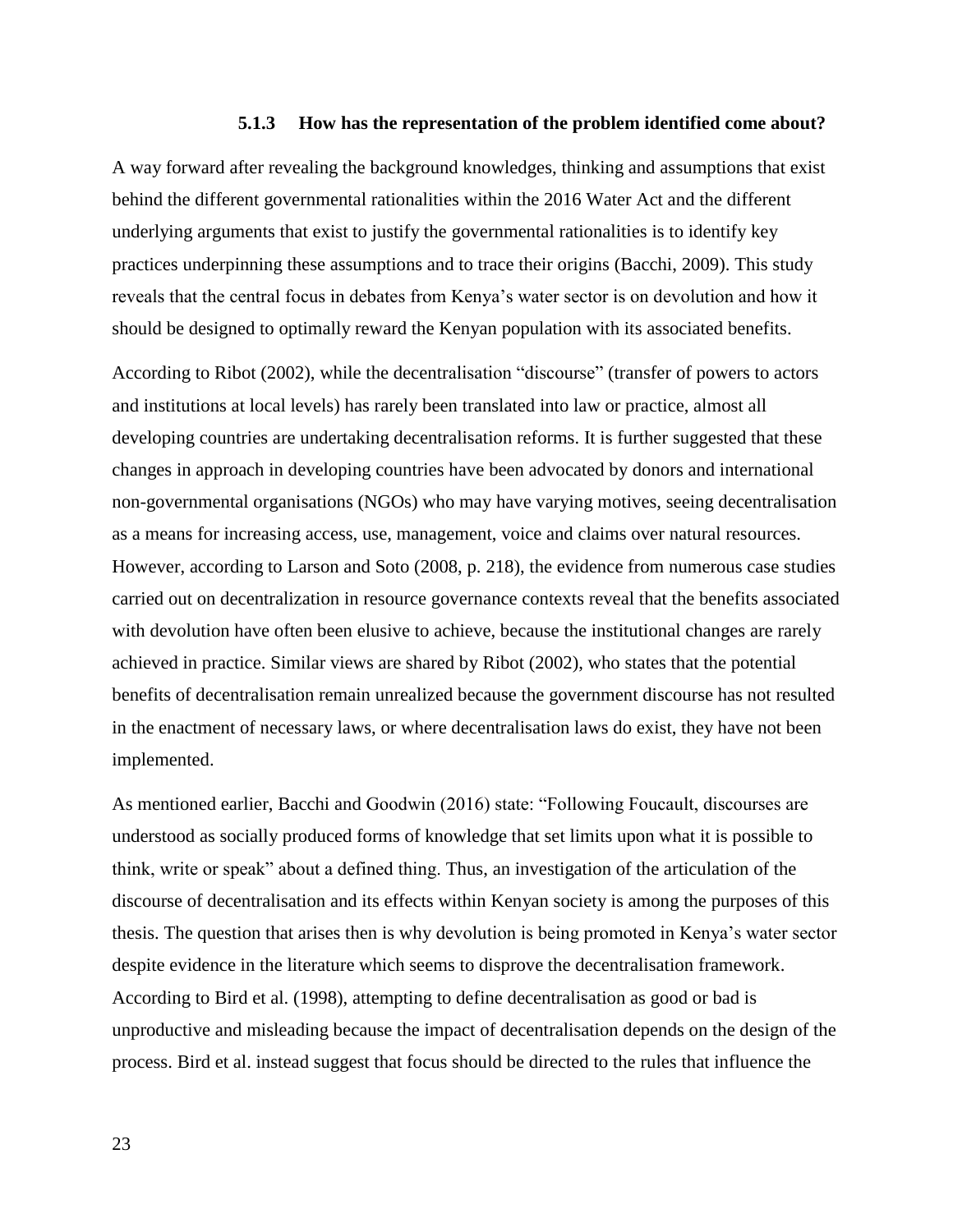behavior of actors at different levels of government, in the private sector, and in civil society during the decentralisation process.

Along a similar line of discussion as Bird et al., Ribot (2002) suggests that decentralisation reforms are often accompanied by insufficient transfer of powers to local institutions and even these are often accompanied by tight supervision from the national government. This idea of tight supervision from the national government in decentralisation reforms lies behind the proposition by the new Act to establish the WWDA. The findings of this thesis study reveal that the national government established and empowered the WWDA to gradually create and develop assets (such as water storage and water works for the bulk distribution of water services) and to hand them to the water service providers located at county or cross-county levels. It is my interpretation that, due to the fear of inadequate accountability and capacity within the local governments, accompanied by some reluctance within the national government, the WWDA was established to gradually create and develop assets on behalf of local governments. The assets developed through the WWDA are later to be handed to the county governments when they have developed and proved their capacity to manage the assets.

#### **5.2 Tensions and conflicts surrounding the 2016 Water Act**

In order to explore the tensions and conflicts spurred by the launch of the 2016 Water Act, this study has focused on different arguments by stakeholders (such as the Council of Governors, COFEK, and the national media) in Kenya's water sector.

#### **5.2.1 Struggles between competing discourses.**

As mentioned earlier, while the decentralisation "discourse" (transfer of powers to actors and institutions at local levels) has rarely been fully translated into law or practice, almost all developing countries are undertaking decentralisation reforms (Ribot, 2002). Decentralisation in developing countries has been advocated by donors and international NGOs who may have varying motives, such as a means for increasing access, use, management, voice and claims over natural resources (ibid).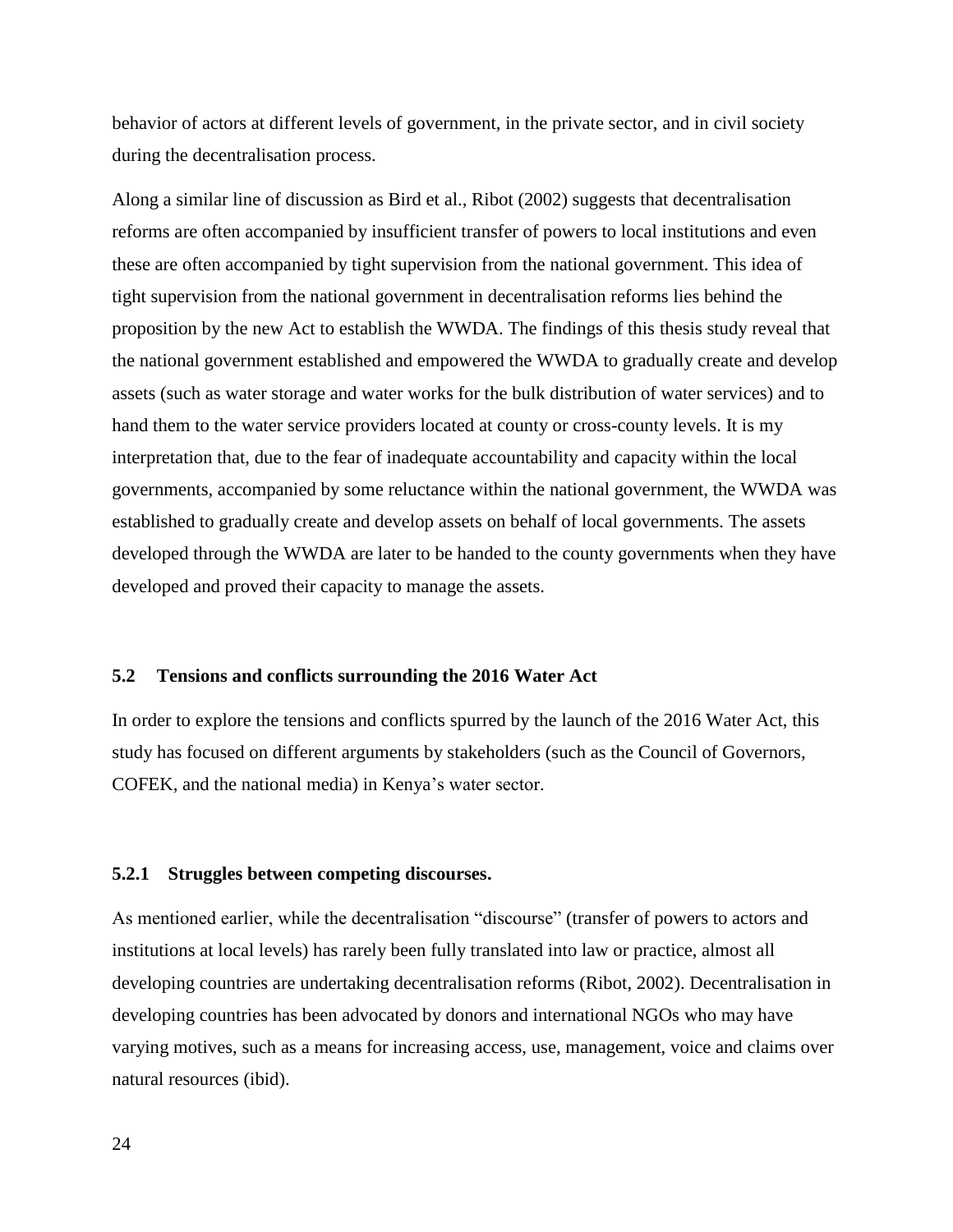When the 2014 Water Bill was introduced in the National Assembly, tensions and controversies emerged surrounding the Bill. These have continued even after the launch of the Act. Water Integrity Network<sup>18</sup> (WIN) undertook observations from the annual sector conference and Kenya's water week in November 2016, which took place two months after the 2014 Water Bill was assented into a law (2016 Water Act). WIN explained that the conference provided a perfect opportunity for stakeholders in the water sector to discuss their views on the Act. In addition, WIN stated that the conference was an essential step in bringing both the county and national government executives responsible for water to the table, but tensions remained high. Observations by WIN are evidence of existing tensions and controversies that existed before and after the launching of the 2016 Water Act.

The criticisms towards the 2016 Water Act from the stakeholders in Kenya's water sector can be summarized as follows. As compared to the 2002 Water Act, it (i) reversed legislative provisions for the management and development of water resources and services, (ii) focuses on many national institutions which could easily be merged or removed, (iii) low public participation in developing the new Act, and (iv) low-level emphasis on the devolution of water services as provided for by the Constitution of Kenya from 2010 (i.e., transfer of options such as power, functions, authority and resources from the central government to the county governments). Importantly, it should be noted that the different stakeholders had varying arguments and perspectives related to the 2016 Water Act.

The Act opened up new spaces for the above mentioned stakeholders to make demands as well as foster expectations among local communities and governments in which they expressed their dissatisfaction and disappointment with the manner in which the Act provided legislation for devolution. A common feature from the critics of the new Act was that it maintained decisionmaking and use of power at the national government level while devolving the task of water services provision to the local governments (COFEK, 2014; TheStar, 2015, 2017).

 $\overline{a}$ 

 $18$  The Water Integrity Network (WIN) supports and connects an open network of partner individuals, organizations, and governments promoting water integrity to reduce corruption and improve water sector performance worldwide. WIN was founded by IRC, SIWI, Swedish Water House, Transparency International and the World Bank Water and Sanitation Programme in 2006 to respond to increasing concerns among water and anti-corruption stakeholders regarding the impact of corruption in the water sector. Formerly an entity of Transparency International, 2014 saw WIN become an independent association (legally WIN e.V., or eingetragener Verein—registered association)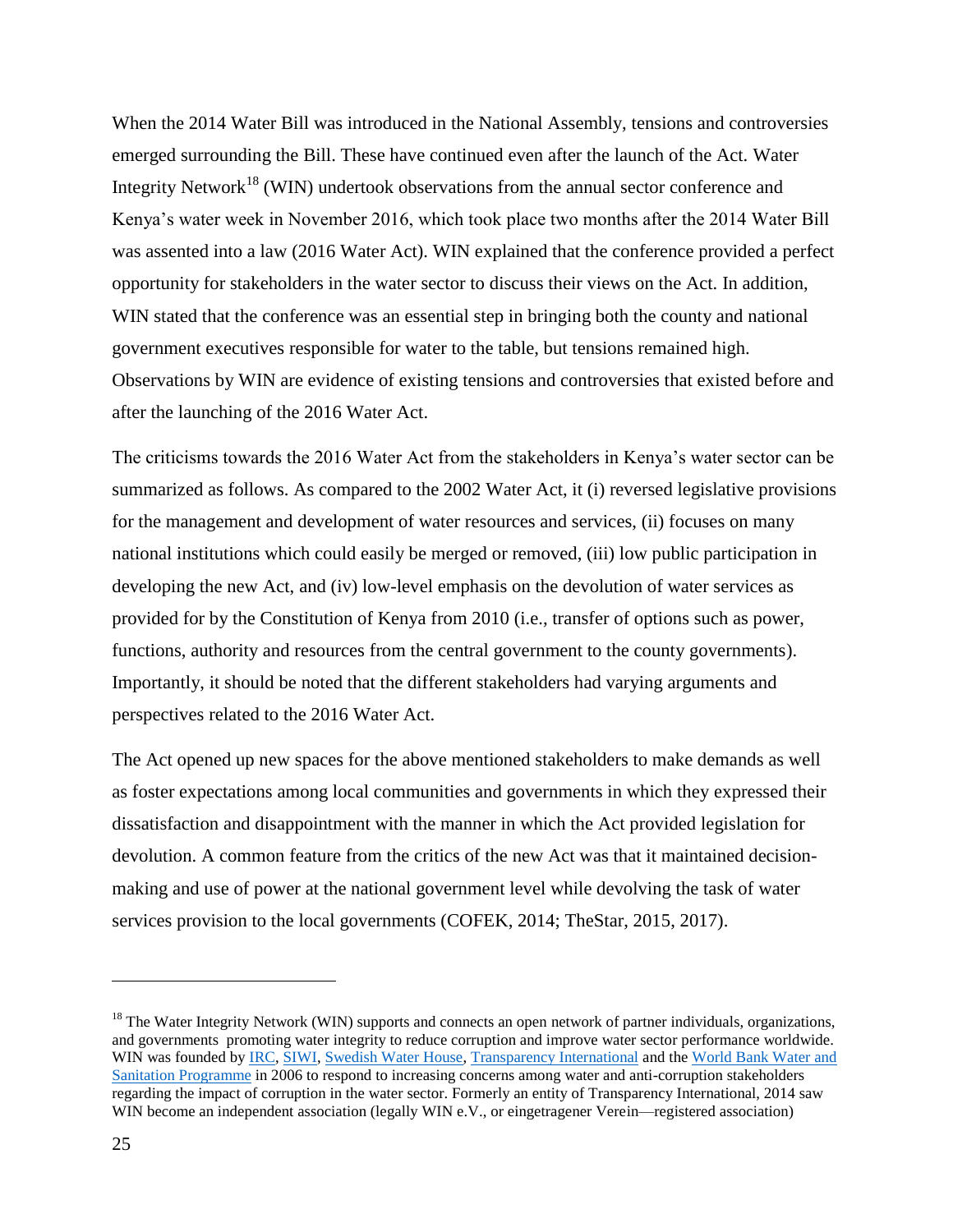More specifically, the stakeholders expressed frustration towards the responsible offices for formulating the Water Act (Water Cabinet Secretary) and the responsible offices for legal adviser and representative of the government (Attorney General) for establishing the WWDA. Under the new Act, the WWDA will gradually create and develop "national public works" assets (such as water storage and water works for the bulk distribution of water services) and then later on hand the assets to the water service providers located at county or cross-county levels. The Act is presented by the Council of Governors, COFEK, some sections of the national media and a Kenyan citizen as having the interest of the national government at heart (COFEK, 2014; StandardDigital, 2014; The Star, 2015, 2017; ConstructionReviewOnline, 2016). The Kenyan citizen (an environmental activist), also accused the new law of establishing illegitimate and uncertain duties (through establishment of WWDA) which they feared would result in waste of public funds (ConstructionReviewOnline, 2016; The Star, 2017).

The following sub-sections presents more detailed arguments and debates from each of the four main stakeholders identified in this thesis study.

#### **a) Consumers Federation of Kenya (COFEK)**

COFEK wrote on their website that:

*The Water bill 2014 is causing silent ripples in the manner the water sector will be run even as the annual water sector stakeholders conference is called for March 27-28, 2014 in Nairobi (ibid).*

The above statement by COFEK was released leading up Kenya's annual water sector stakeholders conference in March 2014 in Nairobi. In addition, COFEK expressed their dissatisfaction with the manner in which the Bill was formulated, stating:

> *… the Bill [Water Bill from 2014] does water down what exists in regulation and in governance and will not as currently drafted lead to an orderly sector. Some issues are poor draftsmanship, some issues are on clawback on what currently exists [former Water Act 2002] and some issues have been omitted*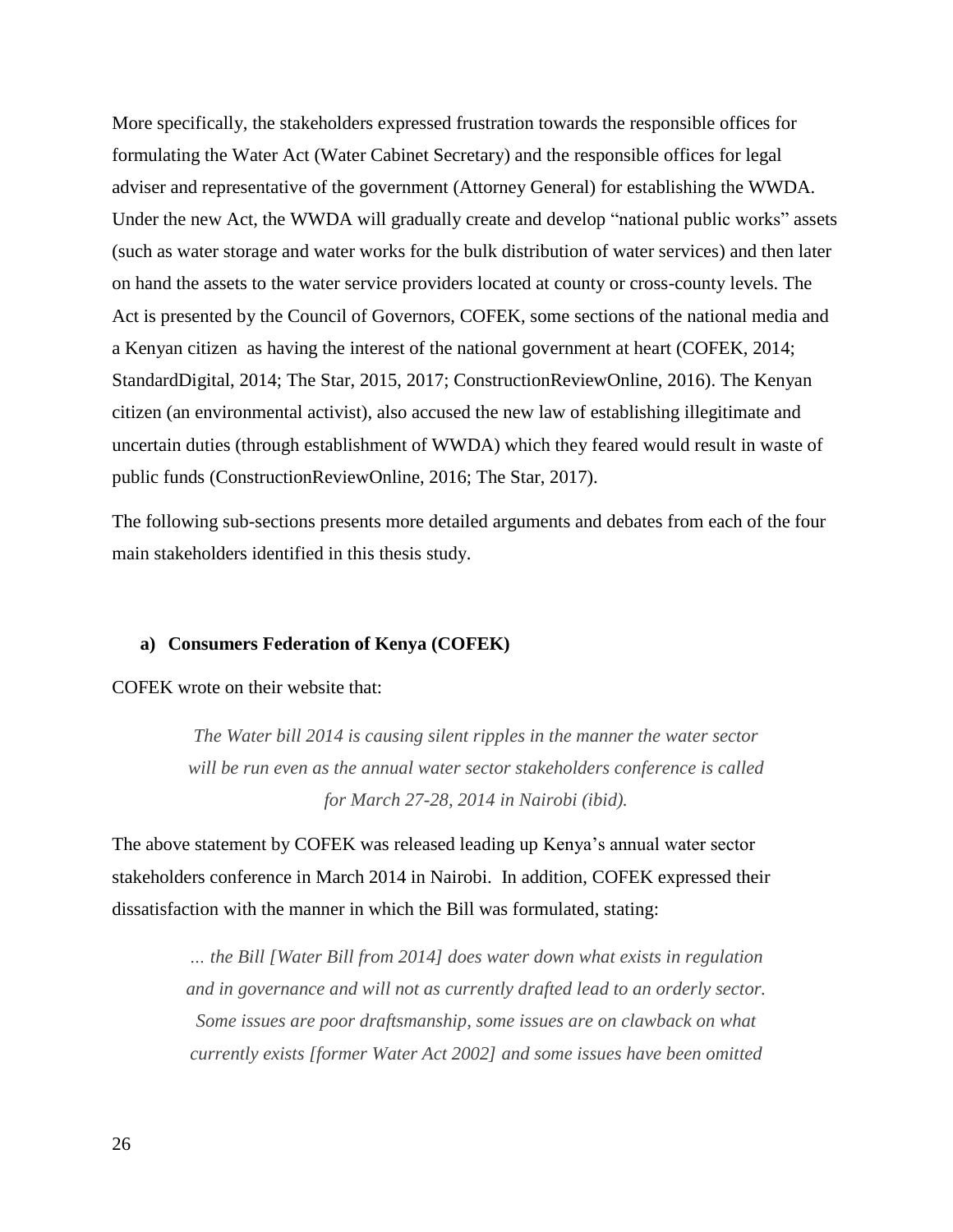*even though the sector has discussed them and are required under due to the fact that water and sanitation are human rights.*

The quote above reveals that COFEK warned about dangers of disorder in the water sector if the proposed legislation (2014 Water Bill) was going to be implemented the way it had been drafted. They accused the Bill of being of "low quality" and that their views were not taken into account in spite of a consultative meeting taking place. In some cases, COFEK accused the 2014 Water Bill of reversing the legislative provisions for the management and development of water resources and services under the 2002 Water Act.

#### **b) Council of Governors (CoG)**

As mentioned earlier, in April 2014 consultative meetings were underway and stakeholders were allowed to submit their memoranda on what the 2014 Water Bill should contain. The Council of Governors (the leaders of the county governments) gave a different account of the consultations that took place when developing the proposed legislation (2014 Water Bill). The CoG accused the Water Ministry of ignoring or not heeding their inputs on the Bill (The Star, 2015). Through their representative, the CoG stated that they had signed a memorandum of issues that they wished to amend in the Bill. However, they accused the Water Ministry of going ahead and submitting the Bill to the National Assembly without incorporating their input. Their representative released a media statement declaring that:

*"There are serious flaws in the bill. We had more than 12 meetings with the ministry but unfortunately they did not incorporate our proposals … It is unfortunate that and very mischievous of the ministry to disregard the views of the governors. We may have to do a complete overhaul of the bill*."

In April 2016, the Parliament of Kenya enacted the Bill and in September 2016 when the Bill was assented into law, the CoG filed a court petition to stop the implementation of the new law (ConstructionReviewOnline, 2016). They sued the Water Cabinet Secretary (responsible officer in formulating policies and overseeing effective coordination of government operations) together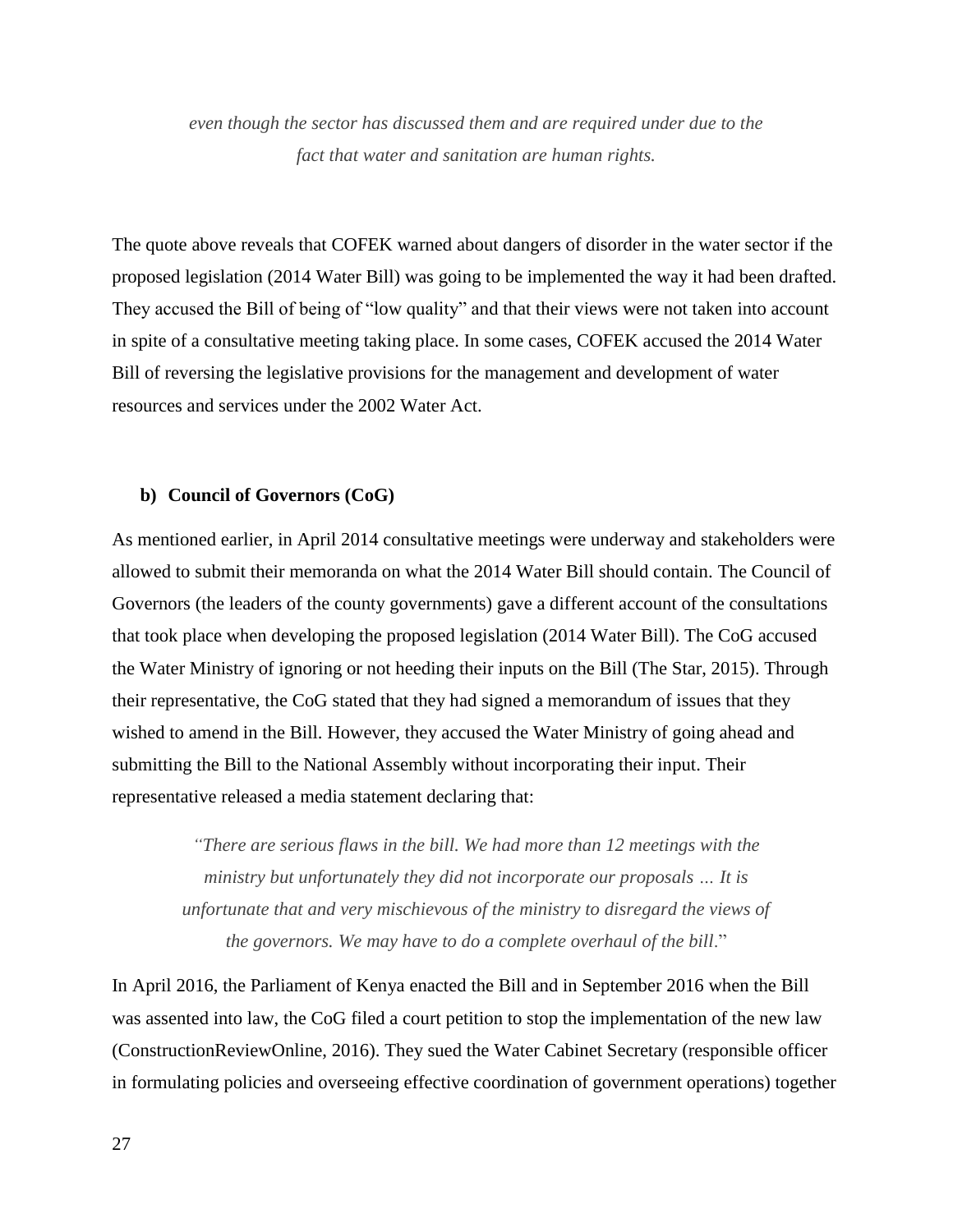with the Attorney General (responsible offices for legal adviser and representative of the government, who promotes, protects and upholds the rule of law and defends public interest) (ibid). The CoG argued that the Act was "unconstitutional" as it excluded the county governments and sets up a centralized framework for regulation and provision of water and sanitation services (ibid). The Council also threatened to amend the Bill and make it better by incorporating their views. They feared that unless devolution efforts provided for in the Constitution are not adhered to, developmental challenges faced by many Kenyans may linger. In a media statement the Council's Chief Executive, said that:

> *"I earnestly believe that Kenyans will suffer irreparably if this Act is implemented because it seeks to effectively repeal several provisions of the Constitution through the backdoor." (Construction Review Online, 2016)*

#### The Council's representative added that:

*… the constitution says that the national and the county governments be distinct and that they should run independently but conduct themselves with mutual cooperation … the previous centralised approach kind of government which ruled the country since 1897 to 2010 left many Kenyans without access to basic services and amenities … that previous governments resulted to marginalization and deep rooted socioeconomic as well as political problems … that is why devolution is the only way such ills of the past could be forgotten yet the enactment of the new Act appears to take Kenyans several steps backwards.* 

While the CoG is probably right that the Water Ministry undermined the county governments and their leadership by going ahead and submitting the Bill to the National Assembly without incorporating their input, the CoG seems on more dubious ground when they claim that the 2016 Water Act was "unconstitutional".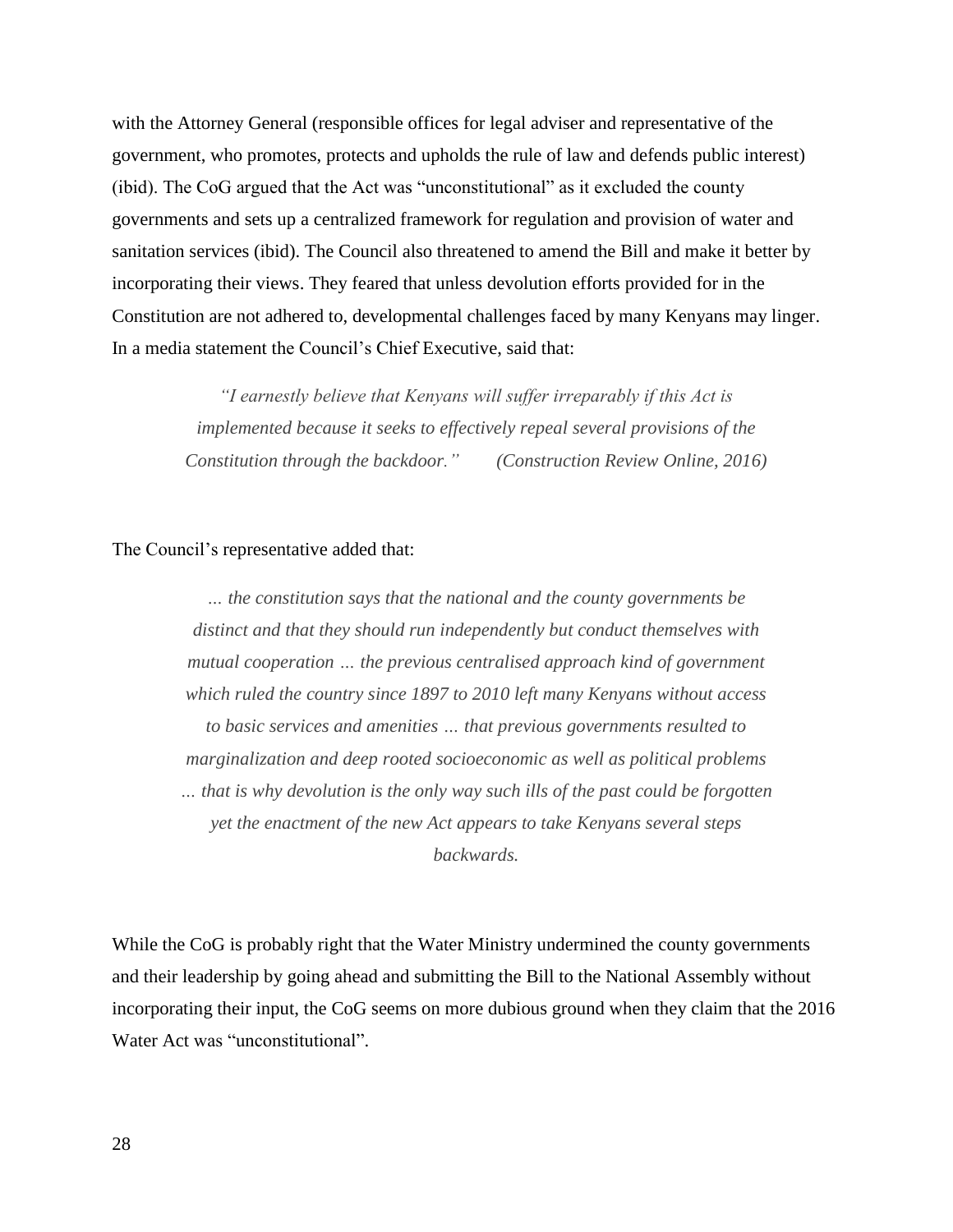When it comes to maintaining a centralized framework for regulation and provision of water as well as sanitation services, the CoG accused the 2016 Water Act of diverting funds that were meant for county governments to unnecessary multiple institutions at the national government's level. My interpretation is that these allegations of diverting funds to unnecessary multiple institutions were aimed at the national government establishment of the WWDA. CoG stated that it would be suitable for the county governments to carry out the functions of monitoring, regulating licenses and enforcing license conditions:

*… the bill [Water Bill from 2014] disregarded the existence of the county governments … it has retained more responsibilities at the national government despite water services being devolved … functions of Water Works Agency [WWDA] which the bill is proposing to be established … the agency should not be mandated to monitor, regulate licences and enforce licence conditions ... the function is best performed by the county governments.*

The argument by the Council in the above quote is similar to the arguments by COFEK, and also the argument by the Council when the law was still a Bill before it was passed into an Act. Both the CoG and COFEK have the opinion that the establishment of multiple institutions (such as WWDA) were unsustainable and maintained a non-devolved decision-making framework.

In addition, the Council also maintained the same argument as earlier: that county governments input were not heeded when the new law was developed. The media article describing the Council's argument stated that:

> *The council also claimed that the Water Act was enacted without consulting adequately the concerns raised by the regional governments; hence it is against the principal of unilateral access to clean, safe and adequate water provision.*

Both the CoG and COFEK critique seemed to be about sentiments of not being able to influence the drafting of the Water Bill 2014 (which was assented into law as the 2016 Water Act).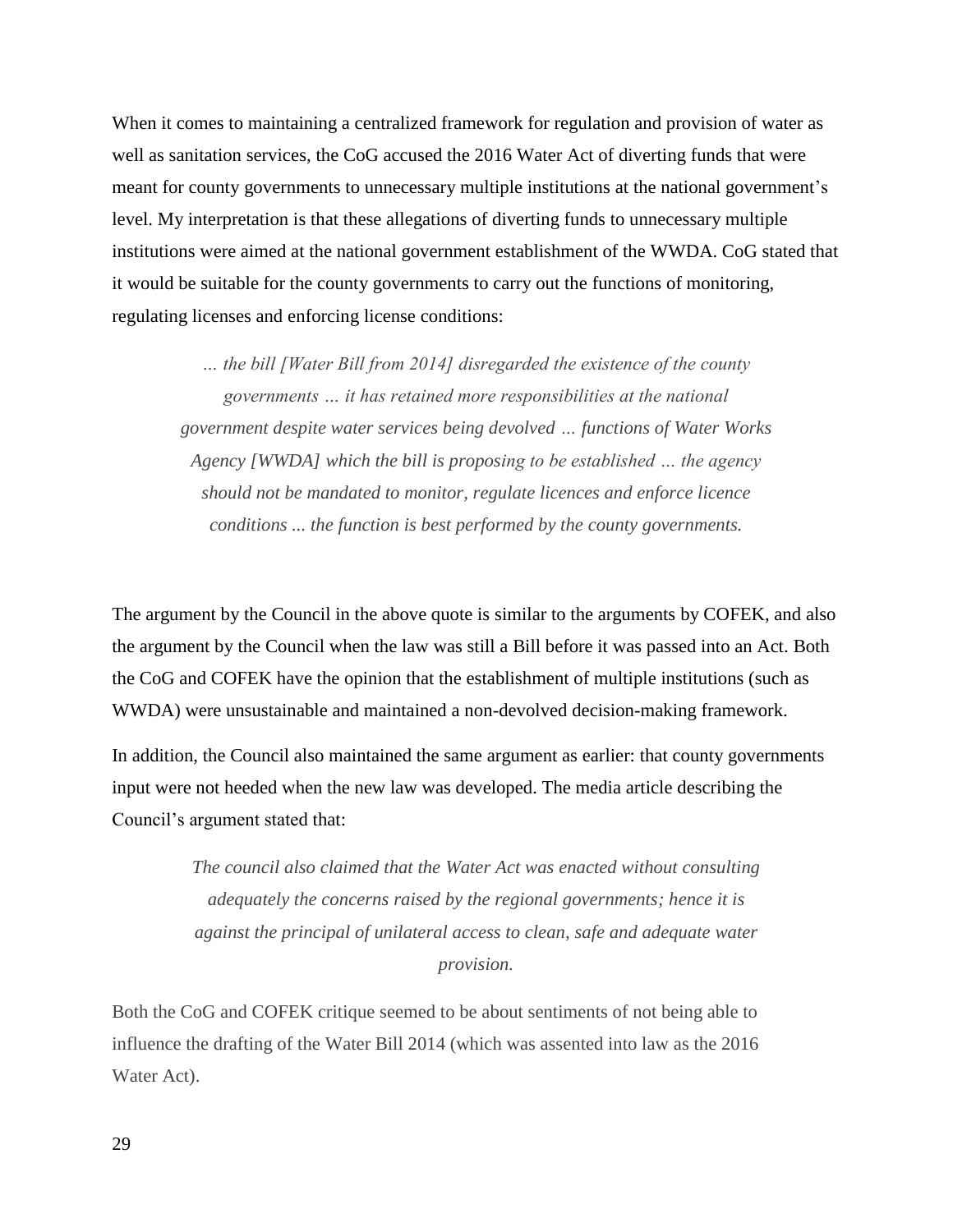#### **c) A Kenyan citizen**

In February 2017, four months after the Bill was assented into an Act, a Kenyan citizen (Mr. Martin Guya, an environmental activist) also moved to the Kenyan court to stop the implementation of the 2016 Water Act (The Star, 2017). The citizen accused the Act of giving only the national government the powers to decide water conservation and management methods. The citizen feared that the new law excluded the county governments from water management and this subdued devolution efforts. The citizen argued that environmental conservation, water provision and management should be done by both the national government and the decentralised county governments. In a media statement, the citizen expressed dissatisfaction with the new 2016 Water Act by stating that:

# *The law threatens the realization of the obligation to protect and promote the right to water and sanitation.*

In addition, the citizen also accused the new law of establishing illegitimate and uncertain duties which the citizen feared would result in wastage of public funds. His statement is similar to the Council of Governor's which claimed that the Act focuses on the national government and does not acknowledge the existence of county governments.

#### **d) The national media**

In anticipation of the new law, Standard Media (one of Kenya's national media groups) praised the 2016 Water Act for providing legislation in management of water resources aligned to the provisions by the Constitution of Kenya from 2010 (StandardDigital, 2014). Specifically the media group complimented the 2016 Water Act for providing legislation on the manner in which inspectors of the Water Resources Regulatory Authority can enter onto private land (ibid). It is suggested by the group that the new law required land owners to be given a reasonable verbal or written notice at a reasonable time before inspection. The media group stated that:

*Residents across the country are warming up to a new law that seeks to provide for management of the resource in line with the Constitution. Water and sanitation have been a nightmare especially in Nairobi where over 60 per*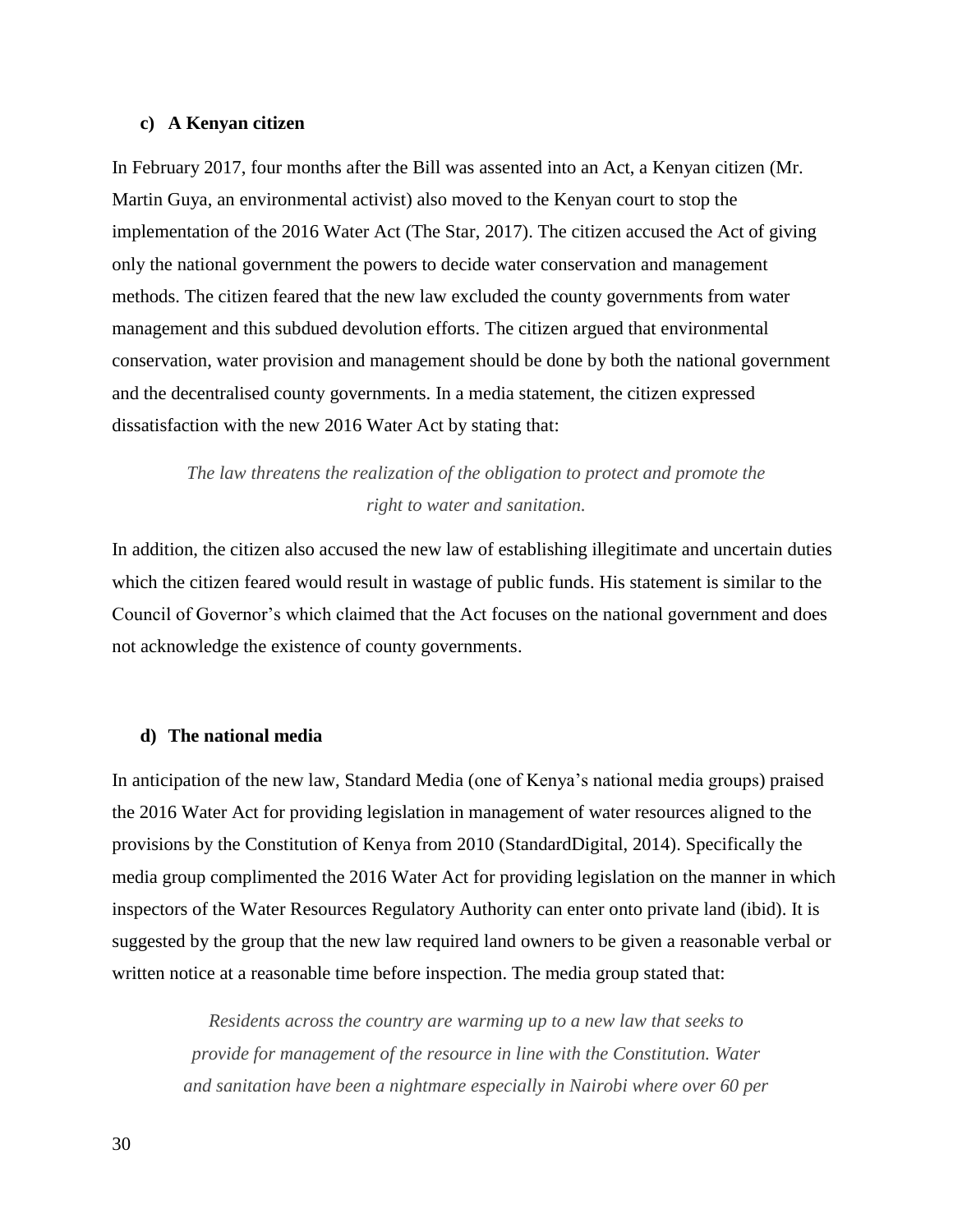*cent of residents live in informal settlements. However, there could be light at the end of the tunnel as the run-up to a new Water Act shifts to top gear as economic and social rights organisations strive to ensure equity.*

Another article produced by Standard Media was in contradiction to their earlier article as it raised concerns about the 2016 Water Act (Standard Media, 2015). The media group accused the 2016 Water Act of maintaining a centralised decision-making framework (dominant national government) in management of water resources and provision of water services (ibid). Although the media group in this second article praised the new law for acknowledging the Kenya citizens' rights to water, the group immediately accused the law for belittling the task of developing the standards for achieving the rights to water by assigning the Ministry of Water dual roles of being both a player and the referee in defining the degree of its obligations in achieving the rights to water for the Kenyan people. The StandardMedia (2015) statement read:

*One of the most glaring flaws in the proposed water law [2016 Water Act] is that while it recognises the citizens' rights to water but omits sanitation, the function of developing the standards for the realisation of these rights will be undertaken by the ministry itself – essentially making the minister a referee and player in determining the extent of ministry's own obligations to the public … A second flaw in the water bill is the centralisation of decision making system with an overly dominant national government in all apex bodies – the Water Resources Authority, the Water Harvesting Authority, the Water Services Regulatory Board and Water Works Boards which coordinate and control the resources and water services development. This governance approach does not allow for sufficient demand-side input during the key sector decisions…*

The debates surrounding the launch of the 2016 Water Act can be seen as a negotiated arena, where different discourses, tensions and controversies compete in regard to what kind of legislation should prevail and who should have the power to define these regulations. In other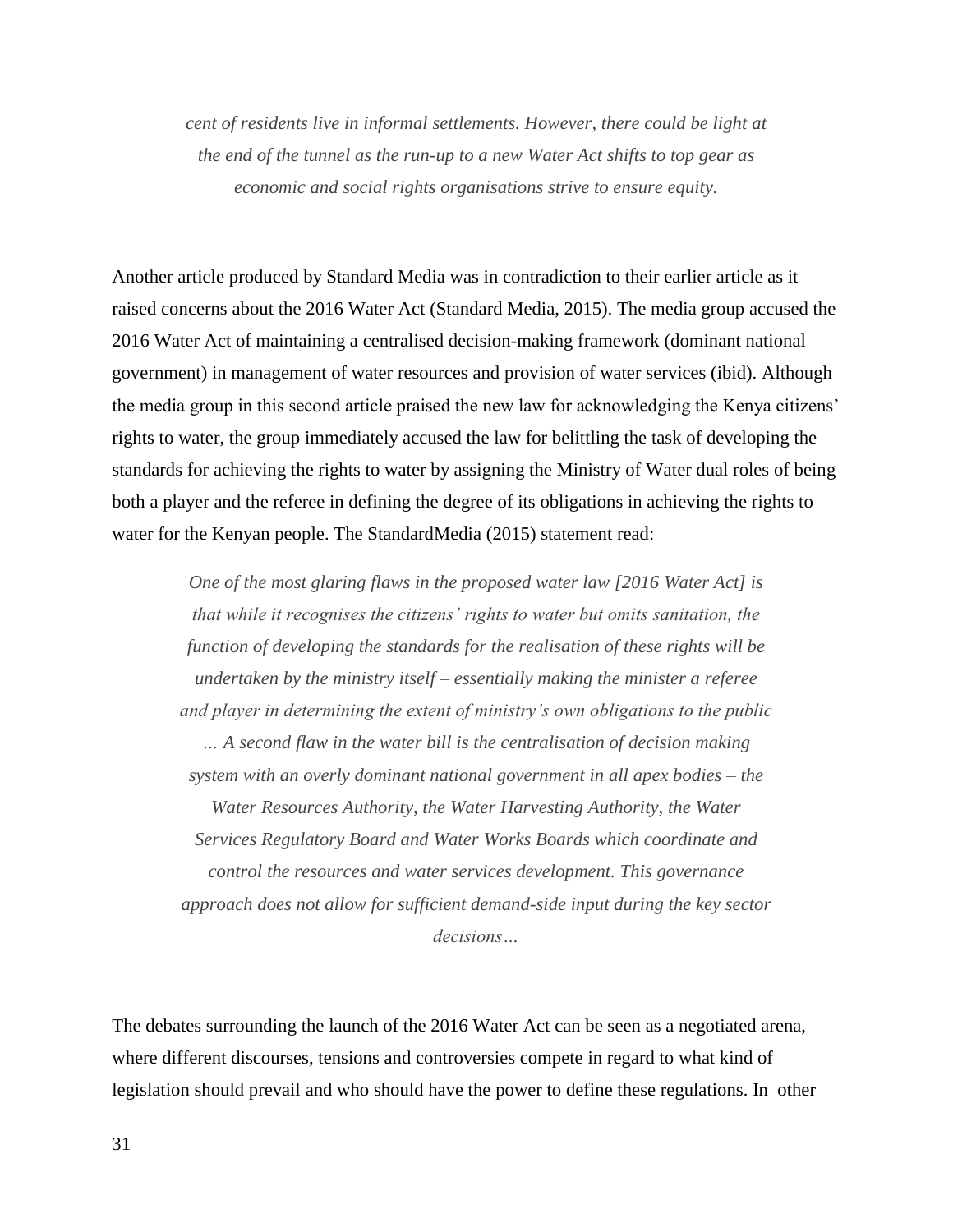words, one can view the debates as multi-sided conversations among different stakeholders trying to persuade each other to agree or at least to take their position seriously (Graff and Birkenstein, 2010). In the midst of these struggles about the new Act, different meanings and practices emerge, such as shared understandings of what local management of water resources entails and how it should be practiced. Such debates from the Council of Governors, COFEK, the national media and the environmental activist contributed to the construction of discourses on "local water governance" that were of different kinds than those that were promoted in the Act from 2016 by the national government. The different understandings of (local or national) management of water resources can be seen as opposing and defining reality in different ways. This is in line with Laclau and Mouffe's suggestion that no discourse can be fully established; it is always in conflict with other discourses that define reality differently and set other guidelines for social action (Phillips, 2002).

The provision of regulation on management and development of Kenya's water resources and services is accepted by almost all (if not all) stakeholders as a necessity. The conflict arises over the definition of what kind of legislation should prevail and who should have the power to define these regulations. These acceptances of provisions on regulation on management of water resources and services can be seen to correspond to Foucault's concept of "discursive formation" (Phillips, 2002). Phillips (2002) defines the concept of "discursive formation" as a frame of different and potentially conflicting discourses that operate in the same social terrain. In the Kenya water sector context and current research the concept of "discursive formation" is equivalent to the provision of regulation on management and development of Kenya's water resources and services.

Importantly, discourses can provide resources for making particular kinds of demands (Bacchi, 2009). For example, the discourses on "local management" of water resources have drawn upon the narratives on decentralisation reforms which have been advocated in developing countries by donors and international NGOs to make important political claims for recognition. The court petitions to stop the implementation of the new law can be seen as resources provided by different discourses to make political claims for recognition and in some cases make specific demands. According to Patrick and Heymans (2015), under devolution a number of stakeholders at local government level such as the Council of Governors were not satisfied with the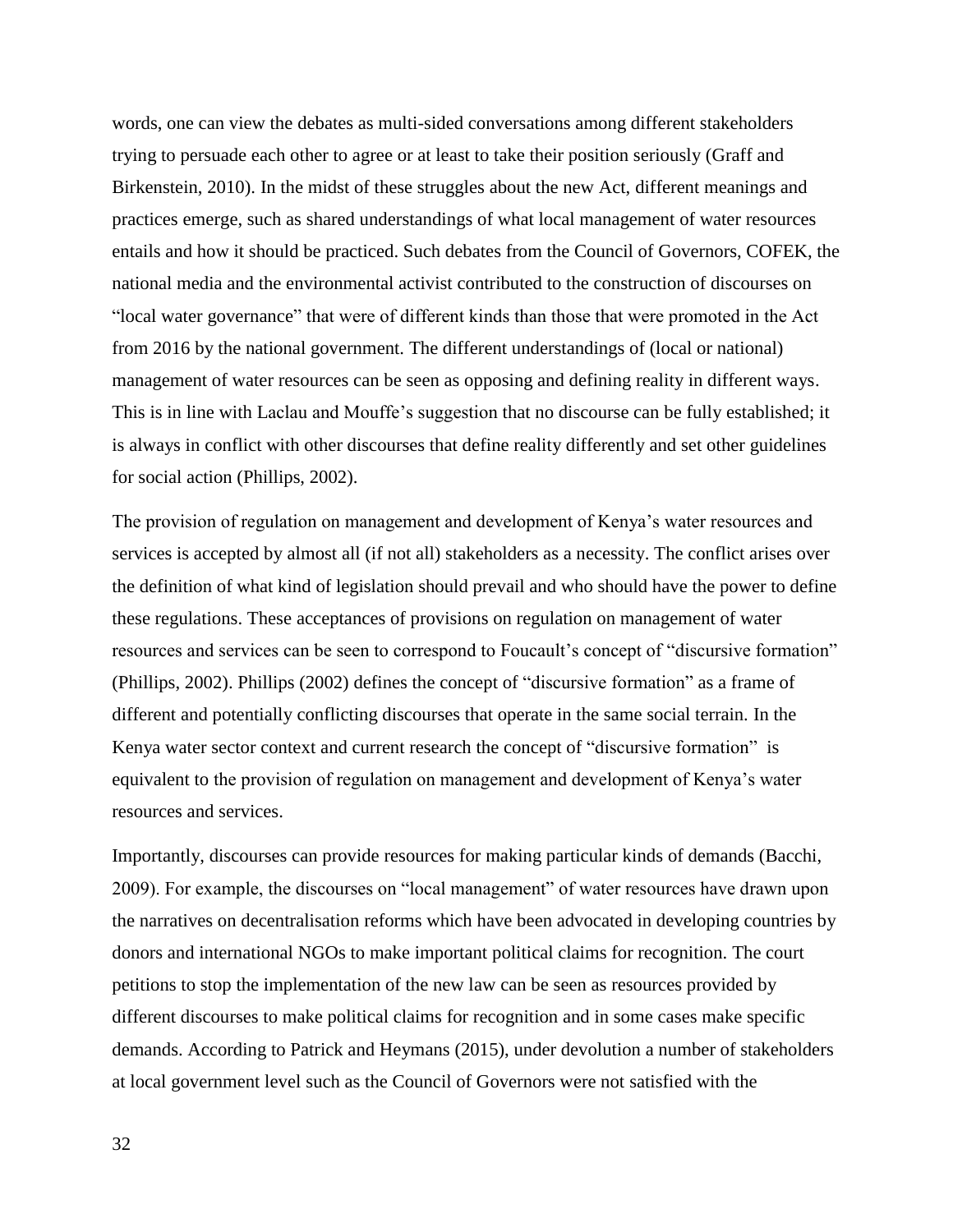assumption that assets should belong to the national government alone, and there has been a strong call for the transfer of assets to counties.

The arguments and debates surrounding the development and the launch of the Act can be tied to the struggle of competing discourses trying to convince the Kenyan population on certain points of views concerning the superiority of national or of local management of water resources. COFEK and the Council of Governors as stakeholders have criticized the Act of ignoring key provisions from the Constitution of 2010 and even in some instances labelled the law as "poor draftsmanship"(COFEK, 2014). Such statements from COFEK and the Council of Governors were aimed at questioning the national government's potential to administer Kenya's water resources while at the same time supporting the views that local governments were more suited to taking care of water resources and water services provision.

#### **6 Conclusions**

This thesis has analysed problematization in Kenya's Water Act 2016 and discussed the tensions and conflicts spurred by the Act's launch and implementation. The thesis reveals that the Act at the most basic level proposes that there has to be a change at the administrative level in how water resources and services are managed. The textual material analysed in this study shows that the Act was formulated to fulfil the constitutional provision for devolution. Thus this study argues that the Water Act implicitly suggests that there is a "problem" of incoherence with regards to water administration between national and county governments which needs fixing. Similar views have been forwarded by the 2030 Water Resources Group and a CSO group Hakijamii (Economic and Social Rights Centre) in relation to the meaning of the Act for Kenya's water sector. Both state that the purpose of the 2016 Water Act is to align the water sector with the Constitution's primary objective of devolution.

Importantly, the study shows that almost all developing countries have been undertaking decentralisation reforms (i.e., devolution) which have been advocated by donors and international NGOs with varying motives, such as a means for increasing access, use,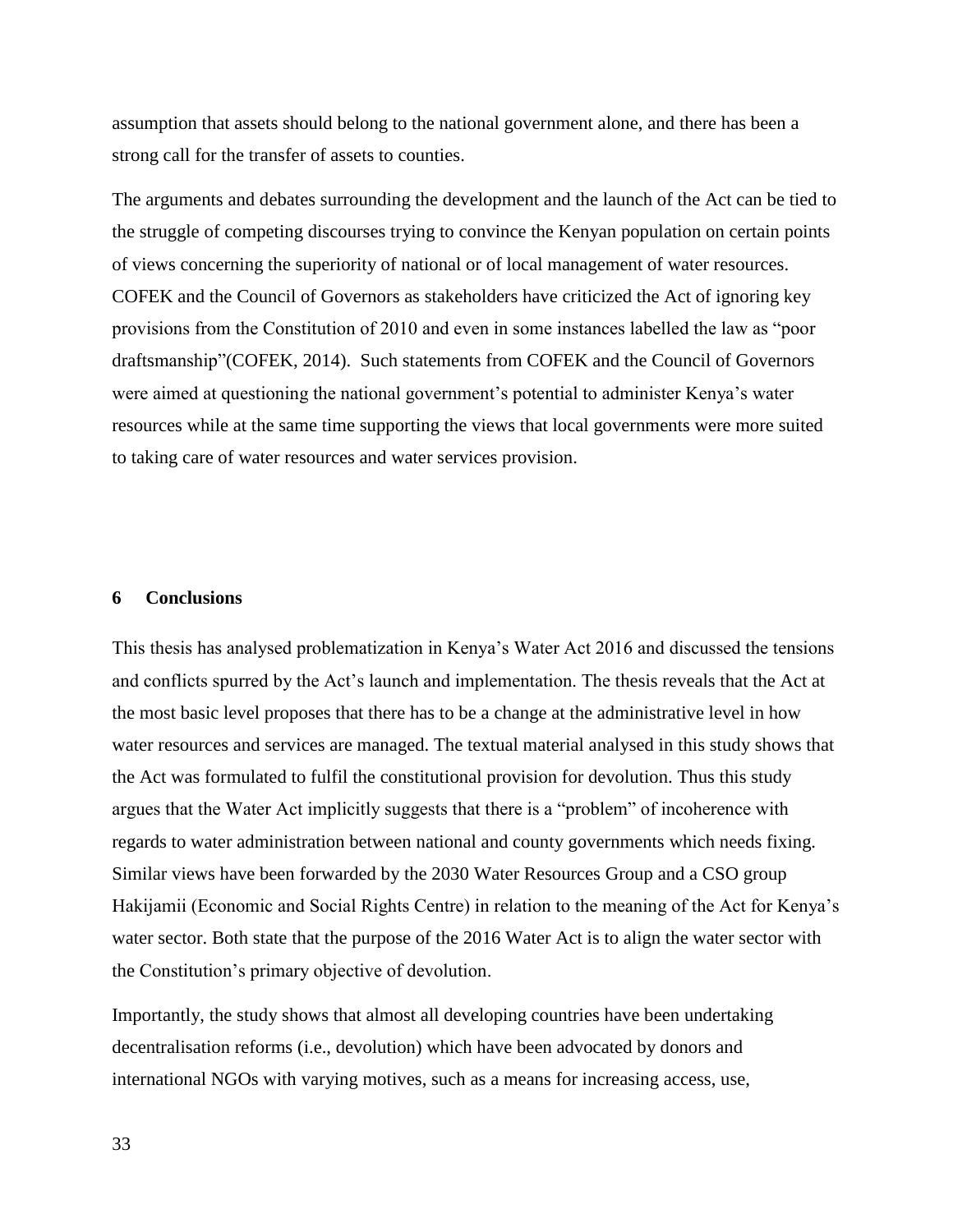management, voice and claims over natural resources. However, literature evidence from numerous case studies carried out on decentralization in resource governance contexts reveal that the benefits associated with devolution have been elusive to achieve, not least because the institutional changes are rarely achieved in practice.

The thesis further shows that the change in approach (i.e., decentralisation reforms) means different things to different stakeholders, and it opens up new spaces for stakeholders to make demands from the national government as well as foster expectations among local communities and governments. A common feature in the critiques was that the new 2016 Water Act maintained decision-making and use of power at the national government level while devolving the task of water services provision to the local governments. These debates surrounding the launch of the 2016 Water Act can be seen as a negotiated arena, where different discourses, tensions and controversies compete with regards to what kind of legislation should prevail and who should have the power to define these regulations. In the midst of these struggles about the new Act, different meanings and practices emerge such as shared understandings of what local management of water resources entails and how it should be practiced.

In conclusion, the findings in this thesis indicate that a single process such as decentralisation cannot capture the full complexity of issues in water resources decentralisation. It is more complex than other resources such as forest decentralisation for a variety of reasons, including its direct, daily importance to livelihoods as well as the interests of corporate users, such as for irrigated agriculture; the distinction between the resource itself and service provision; and its fluidity through space. Despite these complexities, the central issues discussed in this study remain relevant in providing insights and lessons into natural resources decentralisation processes and efforts in the context of Kenya as a developing country.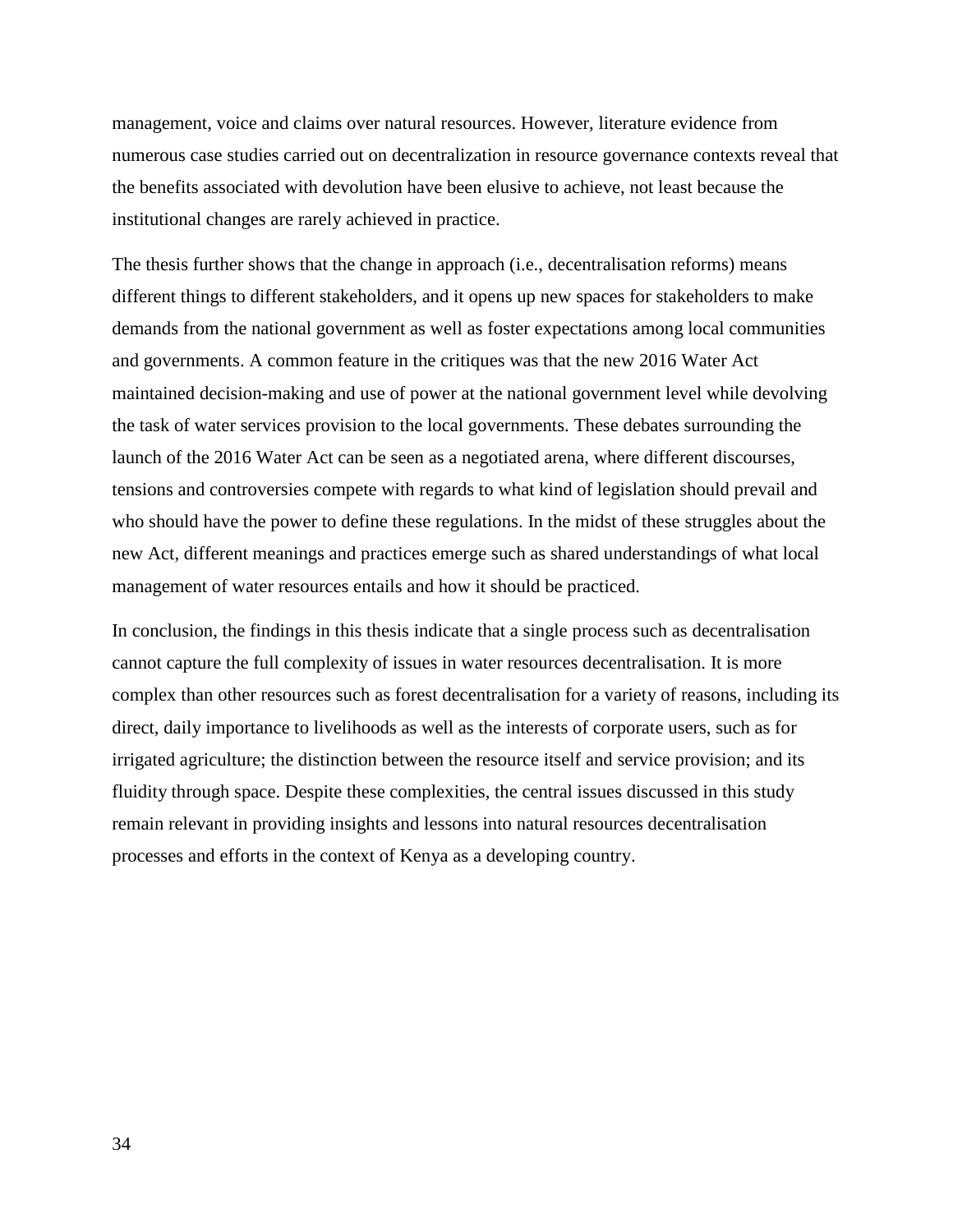# **References**

2030 WRG (2016) 'Understanding the Kenya 2016 Water Act - 2030 Water Resources Group (2030 WRG)'.

Bacchi, C. (2009) *Analysing Policy : What ' s the problem represented to be ?* Pearson Higher Education AU.

Bacchi, C. (2012) 'Why Study Problematizations? Making Politics Visible', *Open Journal of Political Science*, 2(1), pp. 1–8. doi: 10.4236/ojps.2012.21001.

Bacchi, C. (2013) *Career and Research Skills Training (CaRST) Unit -WPR: What's the Problem Represented to Be?* Career and Research Skills Training (CaRST) Unit. Available at: https://www.adelaide.edu.au/carst/online-modules/wpr/ (Accessed: 24 June 2018).

Bacchi, C. (2017) *2017 CDP conference keynote 1: Prof. Carol Bacchi (chaired by Prof. Suzanne Fraser) - YouTube*. Available at: https://www.youtube.com/watch?v=JTZ8nsu3NhA (Accessed: 9 April 2018).

Bacchi, C. and Goodwin, S. (2016) *Poststructural Policy Analysis*. 1st edn. New York: Palgrave Macmillan US. doi: 10.1057/978-1-137-52546-8.

Beyene, A. and Luwesi, C. N. (2018) 'Innovative water finance in africa a guide for water managers volume 1: water finance innovations in context', pp. 82–113. Available at: http://www.diva-portal.org/smash/get/diva2:1193386/FULLTEXT01.pdf#page=85 (Accessed: 15 May 2018).

COFEK (2014) *Why the Water Bill, 2014 is generating boiling point temperatures as*  stakeholders jostle to either retain or drop the " watered down " final draft. Available at: http://www.cofek.co.ke/index.php/14-news/396-why-the-water-bill-2014-is-generatingboiling-point-temperatures-as-stakeholders-jostle-to-either-retain-or-drop-the-watered-downfinal-draft (Accessed: 24 March 2018).

ConstructionReviewOnline (2016) 'Governors challenge implementation of Water Act in Kenya'. Available at: https://constructionreviewonline.com/2016/12/governors-challengeimplementation-of-water-act-in-kenya/ (Accessed: 2 March 2018).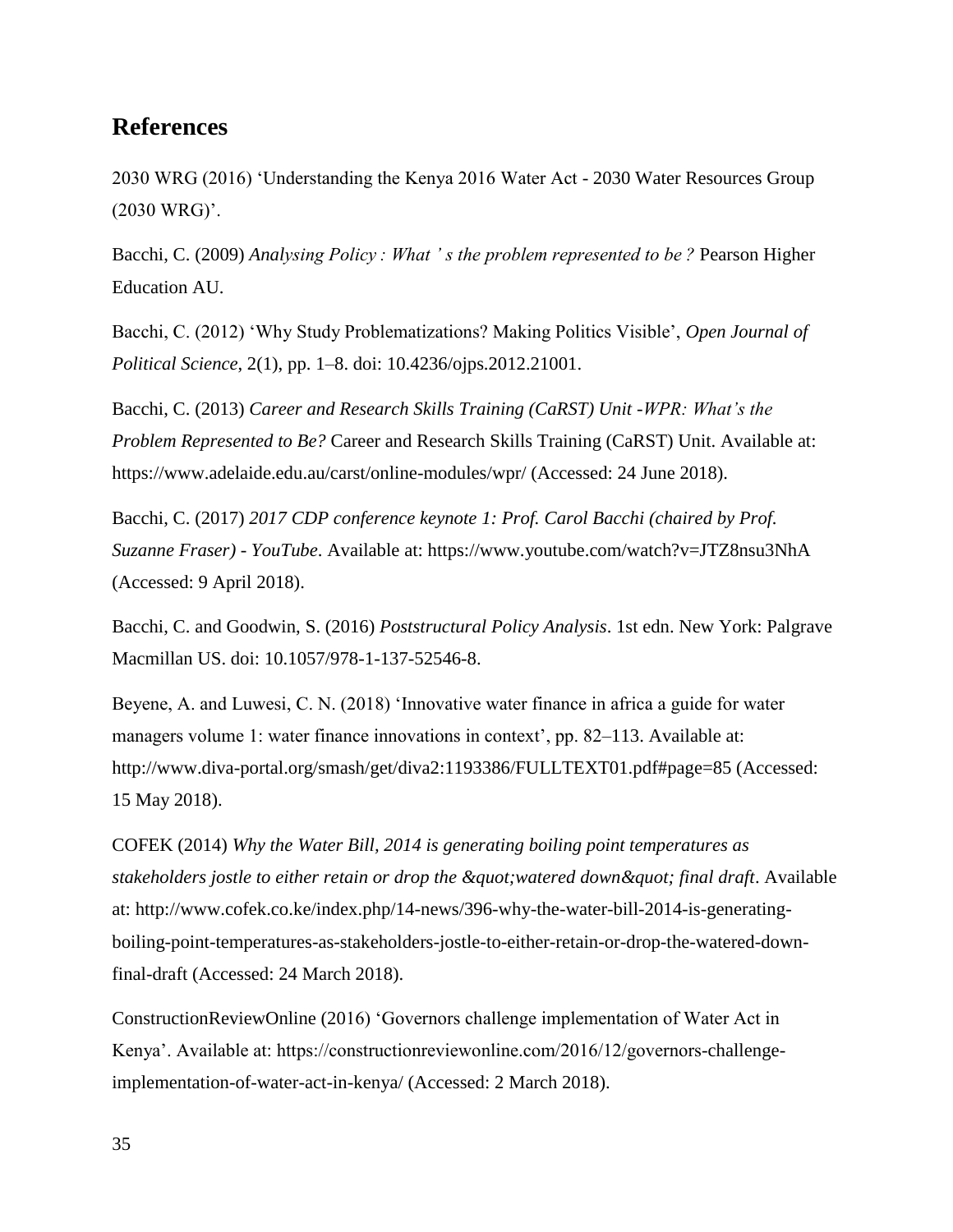Davis, R. *et al.* (2009) 'Climate Variability and Water Resources in Kenya : The Economic Cost of Inadequate Management', *Water P-Notes*, (22), p. 4. Available at:

https://openknowledge.worldbank.org/handle/10986/11736%5Cnhttps://openknowledge.worldba nk.org/bitstream/10986/11736/1/473100BRI0PNOT101PUBLIC10Box334128B.pdf.

Du, Y. (2016) 'What is the Problem Represented to be ? A problematisation on two child policy in China'. Available at:

http://lup.lub.lu.se/luur/download?func=downloadFile&recordOId=8904627&fileOId=8904631.

Goodwin, S. (2011) 'Analysing Policy as Discourse: Methodological Advances in Policy Analysis', vol 9, p. pp 167-180. doi: https://doi.org/10.1007/978-90-481-8933-5\_15.

Government of Kenya (2016) 'Kenya Gazzette Supplement', 164(43 of 2016), p. 1019. Available at: http://kenyalaw.org/kl/fileadmin/pdfdownloads/Acts/WaterAct\_No43of2016.pdf (Accessed: 29 May 2018).

Graff, G. and Birkenstein, C. (2010) 'They say I say full text.pdf', p. 245. doi: 10.1016/j.ijms.2004.08.010.

Government of Kenya (2016) *Water Act 2017*. Kenya.

Kenya, N. (2012) *Sustainable Development in Kenya: Stocktaking in the run up to Rio+20*.

Krhoda, G. O. (2006) *Kenya National Water Development Report*. Kenya. Available at: unesdoc.unesco.org/images/0014/001488/148866e.pdf.

Ogendi, G. M., Ong 'oa, I. M. and Ong ', I. M. (2009) 'Water Policy, Accessibility and Water Ethics in Kenya', *Santa Clara Journal of International Law Santa Clara J. Int'l L*, 7(177). Available at: http://digitalcommons.law.scu.edu/scujil (Accessed: 25 October 2017).

On, R. *et al.* (2017) 'Water and Sanitation Service Water and Sanitation Service Republic of Kenya'.

Otieno, D. A. (2016) *Design of a water management system for a reservoir (Case Study: Kabete Dam)*. University of Nairobi School of Engineering Department of Environmental and Biosystems.

Parsons, W. (1992) *Public Policy: An Introduction to the Theory and Practice of Policy*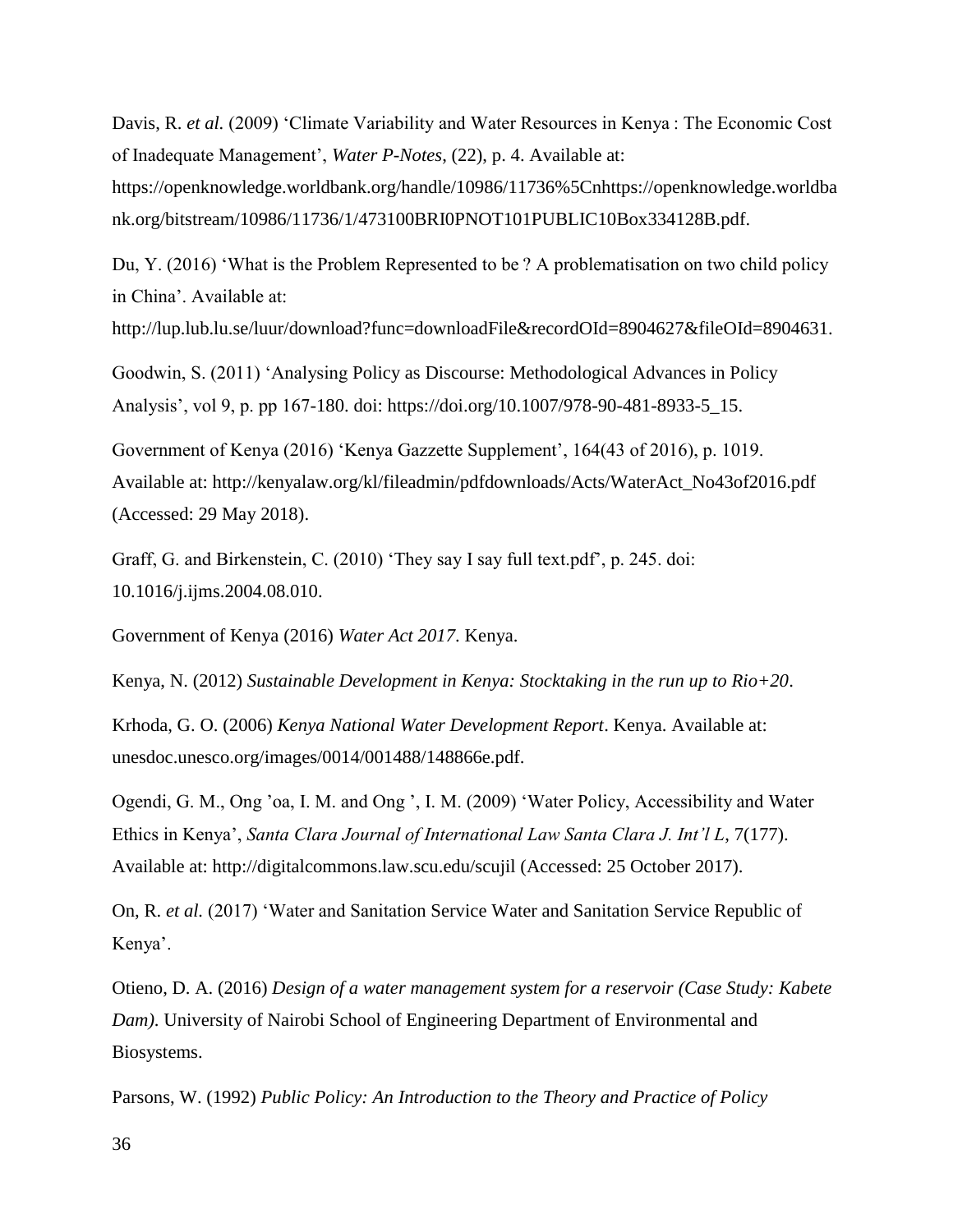*Analysis*. illustrate. the University of Michigan: Edward Elgar.

Patrick, M. and Heymans, C. (2015) 'Water Services Devolution in Kenya: Briefing note to support effective and sustainable devolution of water and sanitation services in Kenya. Supporting the new Water Policy and Act in alignment to the new Constitution of Kenya 2010', *The World Bank Water and Sanitation Program*, 2010(April).

Phillips, M. J. L. J. (2002) 'Discourse analysis as theory and method'. Available at: http://books.google.com/books?hl=en&lr=&id=-

fozwK1O8KwC&oi=fnd&pg=PP9&dq=Discourse+Analysis+as+Theory+and+Method&ots=Iq\_ iPMtD0c&sig=ntGPoh6tV3pAvCnm2Ti9e2CkqT0.

Pumpo, A. Di (2018) 'Sustainability from farm to fork'.

Rampa, F. (2011) *Analysing governance in the water sector in Kenya*, *Discussion Paper No. 124*. doi: 10.1111/j.1468-0319.1989.tb00452.x.

Shore, C. and Wright, S. (2003) *Anthropology of policy: Perspectives on governance and power*. Routledge.

Standard Media (2015) 'Water Bill 2014 not in sync with new Constitution'. Available at: https://www.standardmedia.co.ke/ureport/story/2000180266/water-bill-2014-not-in-sync-withnew-constitution (Accessed: 24 March 2018).

StandardDigital (2014) 'Proposed water law to give residents relief'. Available at: https://www.standardmedia.co.ke/article/2000127586/proposed-water-law-to-give-residentsrelief (Accessed: 24 March 2018).

TheStar (2015) 'CoG says water bill ignored their views'. Available at: http://www.thestar.co.ke/news/2015/10/22/cog-says-water-bill-ignored-their-views\_c1228572 (Accessed: 24 March 2018).

TheStar (2017) 'Citizen sues to stop implementation of new Water Act'. Available at: http://www.the-star.co.ke/news/2017/02/06/citizen-sues-to-stop-implementation-of-new-wateract\_c1500156 (Accessed: 2 March 2018).